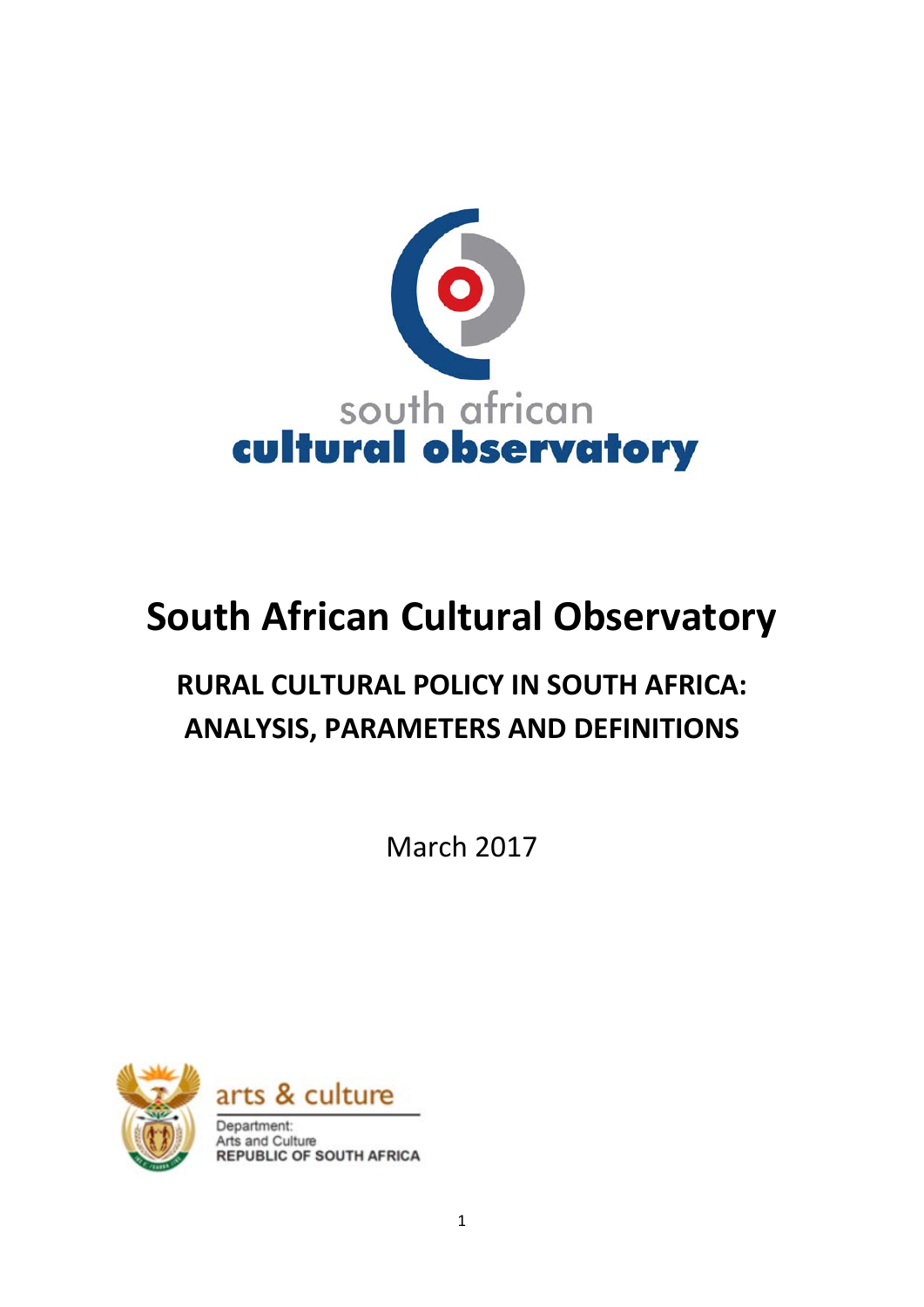# Contents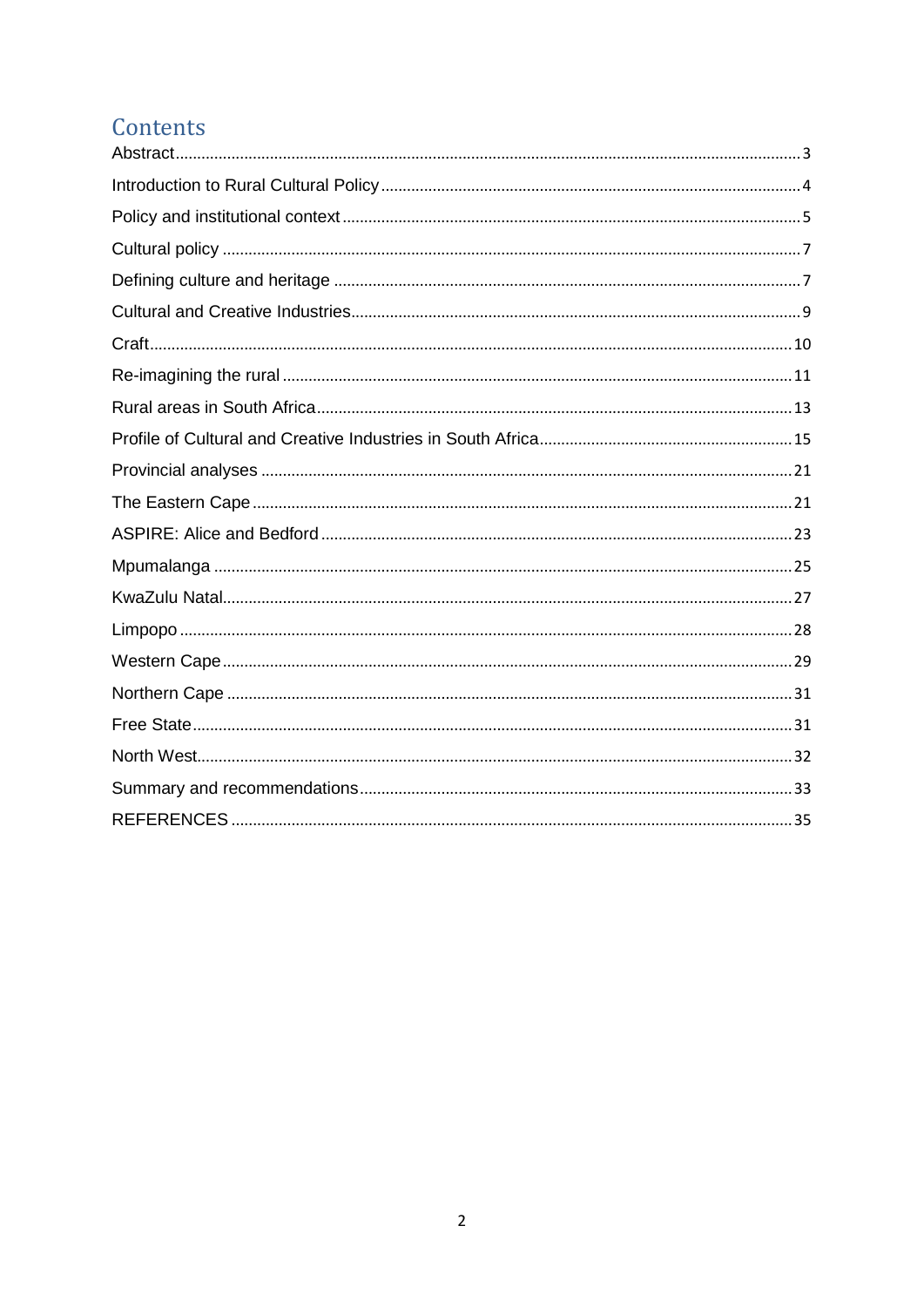# <span id="page-2-0"></span>**Abstract**

This document analyses and assesses rural cultural policy in South Africa, and focuses specifically on defining how cultural policy applies to rural areas, and what form of cultural policy will be most suitable for the South African context. The document critically assesses the standard approach towards cultural policy, which is (in part) based on the approach that cultural and creative industries are vehicles for development. We point out that more work is needed regarding the rural cultural sector, for three reasons: (a) rural policies are often not visible enough in local government practice and are subsumed under different departments, and various private and public development agencies, (b) rural creative industries and heritage practitioners are located in the informal sector and therefore less visible, and (c) rural cultural and creative industry development for rural areas mostly takes place in urban zones. In order to assess regional dynamics, the document develops a basic profile of CCIs in each province in South Africa, using datasets from SACO and DAC, the South African Heritage Resource Agency, and StatsSA. As this document contends, cultural policy encompasses far more than the creative and cultural sector alone, but includes heritage, and more particularly, intangible and tangible rural heritage and tourism. The results of this document suggest that cultural and heritage policy in rural areas of South Africa is clearly a collaborative process which should be present in all facets of local government planning, and link up more pertinently with private strategies and entities.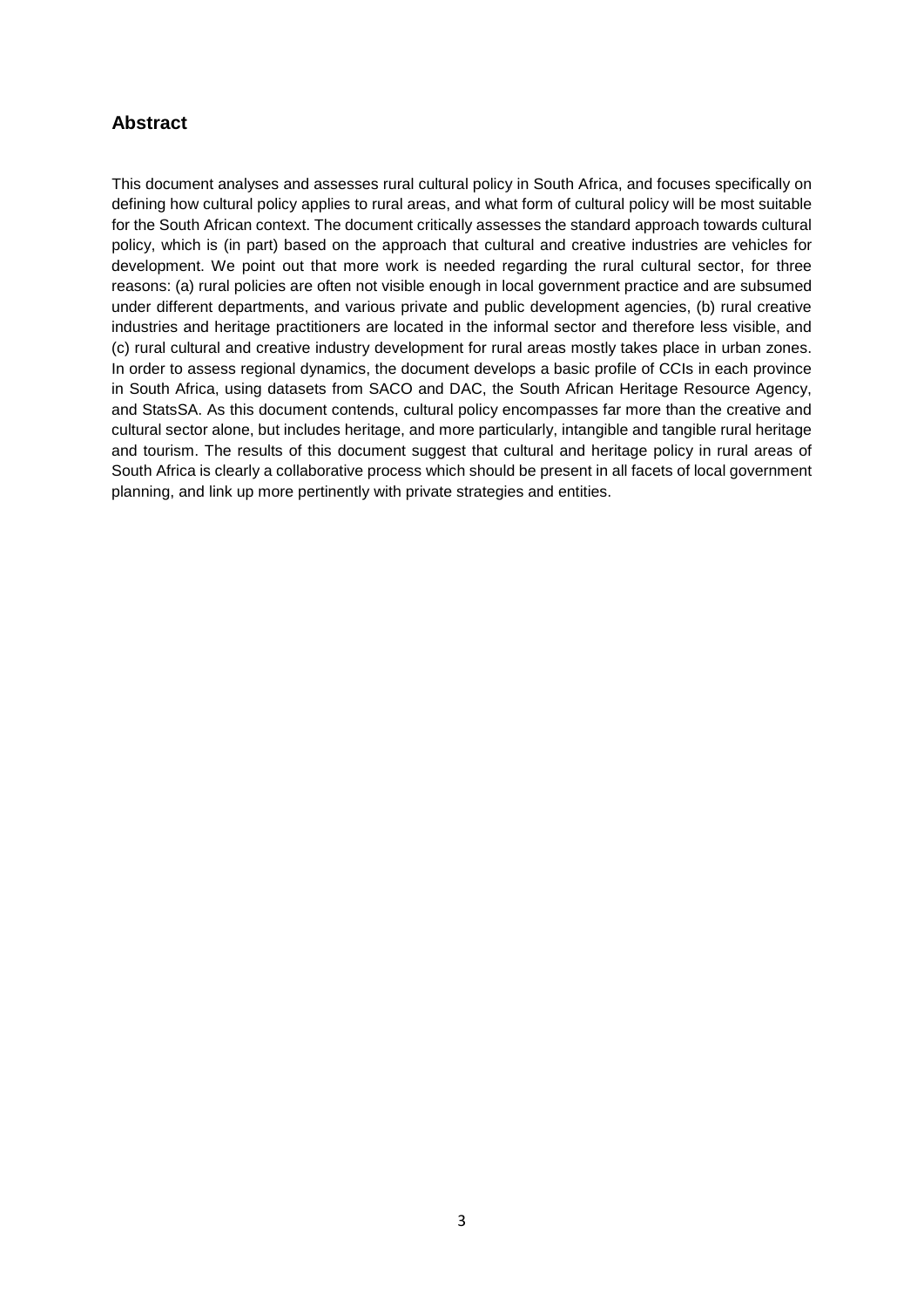# <span id="page-3-0"></span>**Introduction to Rural Cultural Policy**

As the ANC draft cultural policy of 1996: indicates, the practice of cultural traditions is a basic human right enshrined in the Constitution:

All people must be guaranteed to practise their culture, language, beliefs and customs. The freedom of creativity, and freedom of expression, must be guaranteed.

Cultural policy can be conceptualised as the way in which elements of heritage, tradition and culture are incorporated into state policy at a local and national level (Bianchini 1993). These policies are essentially designed for the purposes of developing the creative and cultural sectors. The standard focus of the South African Cultural Observatory (SACO) is on the production of the knowledge economy within the Cultural and Creative Industry sector in South Africa. This is primarily derived from UNESCO's focus on Cultural and Creative Industries (CCI), including music, television, film products and publishing, art, craft and design, as well as the architecture, sport, advertising and textual mediums (Figure 1).

Cultural policy has become an increasingly popular buzzword in re-branding the cultural, heritage and creative sectors as 'industries'. However, there is not much clarity on what it actually means, nor how culture, heritage and creativity may overlap. The way in which the term 'rural' is used is similarly problematic, as there are very different conceptions of what makes rural areas 'tick' and how they function, particularly in South Africa. Policy, likewise, has different meanings at a local, provincial, national and international level, and differs widely in urban and rural environments. Public policies are not isolated, but largely depend on how they are implemented in practice, particularly at local government level. While much of the focus of SACO has been to create an idea of the economic value of these industries, and to measure and map the input and output of CCIs, there has been far less emphasis on heritage, particularly in rural areas. In many cases the term 'industry' is itself misleading.

There is a growing emphasis in state circles that the creative economy has under-utilised potential in contributing to job creation and economic growth. UNESCO (2009) has developed a particularly useful model in determining the contribution that CCIs can potentially make to economic growth.

- Identify the arts and cultural production commodities
- Identify the industries producing these commodities
- Identify the arts and cultural weightings
- Estimate the output
- Estimate the value added
- Estimate the employment and compensation, and
- Estimate the total and indirect output and employment.

Although quantifying and mapping culture is important, this report focuses on something different defining and discussing the parameters of rural cultural policy. As Galloway and Dunlop (2007) argue, there must be a strong theoretical basis for an definition used for policy purposes because this has important consequences for the way in which these 'industries' are measured, and the type of development adopted. Rural culture and policy are often difficult to define and isolate, which is especially heightened in rural areas and within the tangible and intangible domains of heritage and culture in South Africa.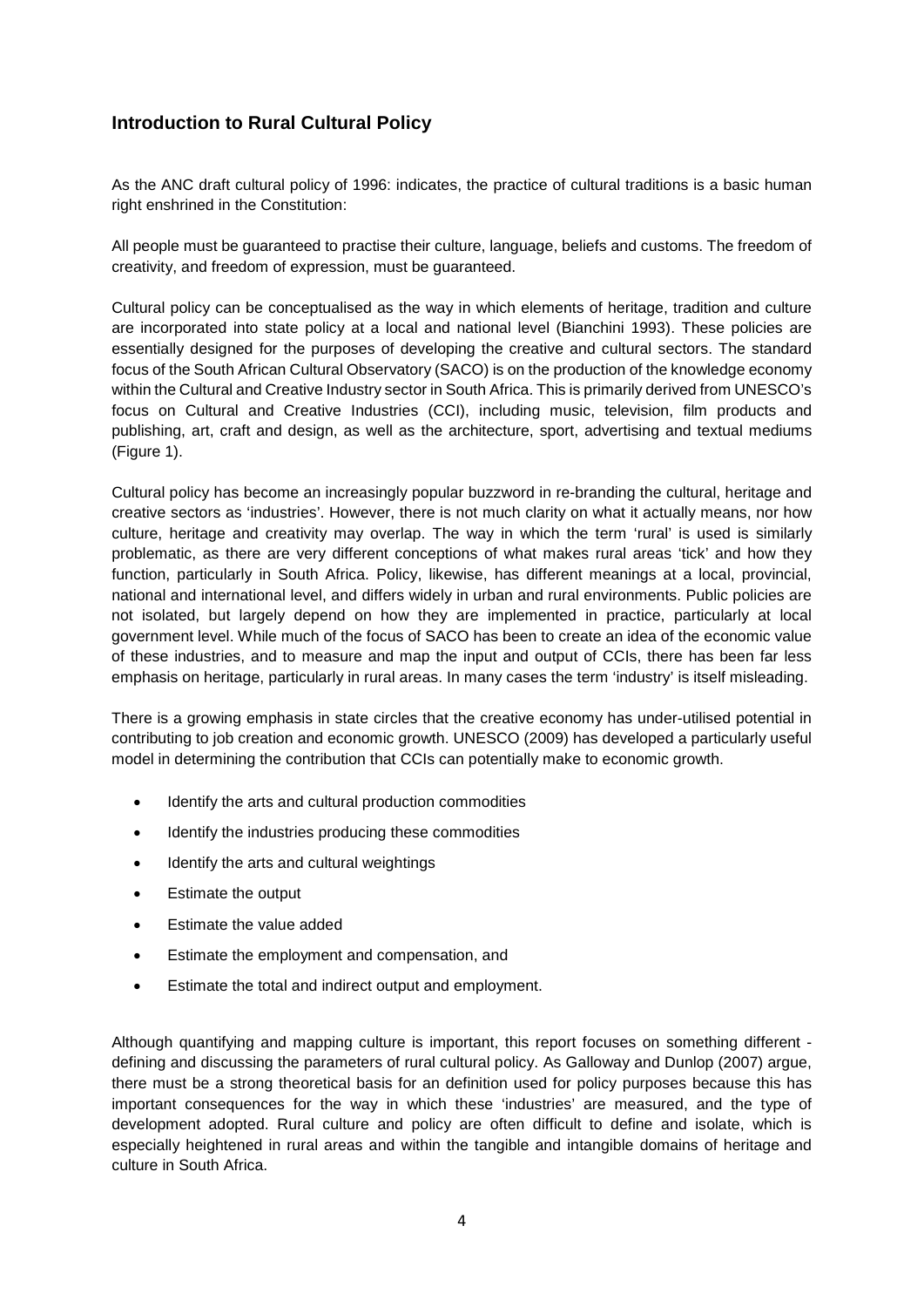This document has two basic sections. The first is conceptual, and reviews the dynamics of what is meant by 'rural', 'cultural', and 'policy' respectively, in South African and beyond. This section also discusses craft, which is an important sector of *rural* CCI development in South Africa. Such a discussion is critical because it establishes the reasons why rural cultural policy is needed in South Africa, and which aspects of policy need to be refined in order to deal more effectively with CCIs in rural areas. Rural cultural industries clearly need different treatment to urban cultural regeneration efforts otherwise they will simply not be very effective. This section will also help establish the parameters of this report, and illustrate what has been omitted and included.

The second section of the report develops a basic profile of CCIs in each province of the country, using existing information and datasets from the Cultural Observatory (Plus 94 in particular; StatsSA (Census 2011, Community survey 2016 and agricultural surveys), and FHISER (small town regeneration reports)). This section will provide an overview of the general rural dynamics of each province and provide an indication of provincial policies in each. It must also be noted that this section is an overview of existing data and by no means describes or quantifies all the different types of rural heritage sectors in South Africa, which are too large to examine in this particular report. This section specifically focuses on two provinces – the Eastern Cape and Mpumalanga – and these have been treated as extended case studies in comparison to the data in other provinces.

The general goal is to provide as much information regarding past research studies of rural cultural policy in South Africa (especially craft), and to work with the Plus 94 dataset provided by SACO. This report is not a definitive version of what constitutes and defines rural cultural policy and CCIs in South Africa, but is meant to be an introduction to future work. We will examine different sectors of culture and heritage as comprehensively as possible in order to give a more complete picture of what is available nationally, and in order to inform future work.

#### <span id="page-4-0"></span>**Policy and institutional context**

As mentioned by DAC, the terms 'policy' and 'cultural policy' share many of the same difficulties of interpretation and understanding as the term 'culture'. Policy is understood as a set of guidelines informed by an ideology, but achieved through consultation with communities and local management (DAC, Draft policy review report, 2005: 12). A policy is a projected programme of goals, values and practices lead by governments on the local, national and provincial level. Given that culture often is vested in an informal realm, which makes it difficult to measure, policy cannot only be about the planning of culture, but ensuring that all cultural considerations are present in all processes of planning and development. The heart of actual practice is the imperative for what is called 'joint up thinking' (DAC 2005:19), which links cultural policy to agendas in economic, social and human development, linking cultural policy to community development and regeneration. In this sense, the development of CCIs as the foremost component of cultural policy and planning is relatively recent, and the focus lies mostly within the knowledge economy of those individuals and institutions classified as 'cultural and creative'. However, the cultural economy is more about CCIs, and this is directly reflected in South African development of cultural policy contained in the White paper.

When political organisations were unbanned early in 1990, exiles returned to South Africa and started to debate the future of cultural policy issues. During May 1990 diverse local and regional cultural activists came together to launch a National Interim Cultural Co-ordinating Committee (NICCC), which did not take off the ground. In April 1993 when the ANC`s Culture and Development Conference was held in Johannesburg, the Department of Arts, Culture, Science and Technology was created. This resulted in the launch of the draft White Paper on Arts, Culture and Heritage in June 1996. In 1997 the National Arts Council Act was passed, which established South African Heritage Resource Agency and the SAHRA Council in terms of the National Heritage Resources Act, as well as the National Heritage Council.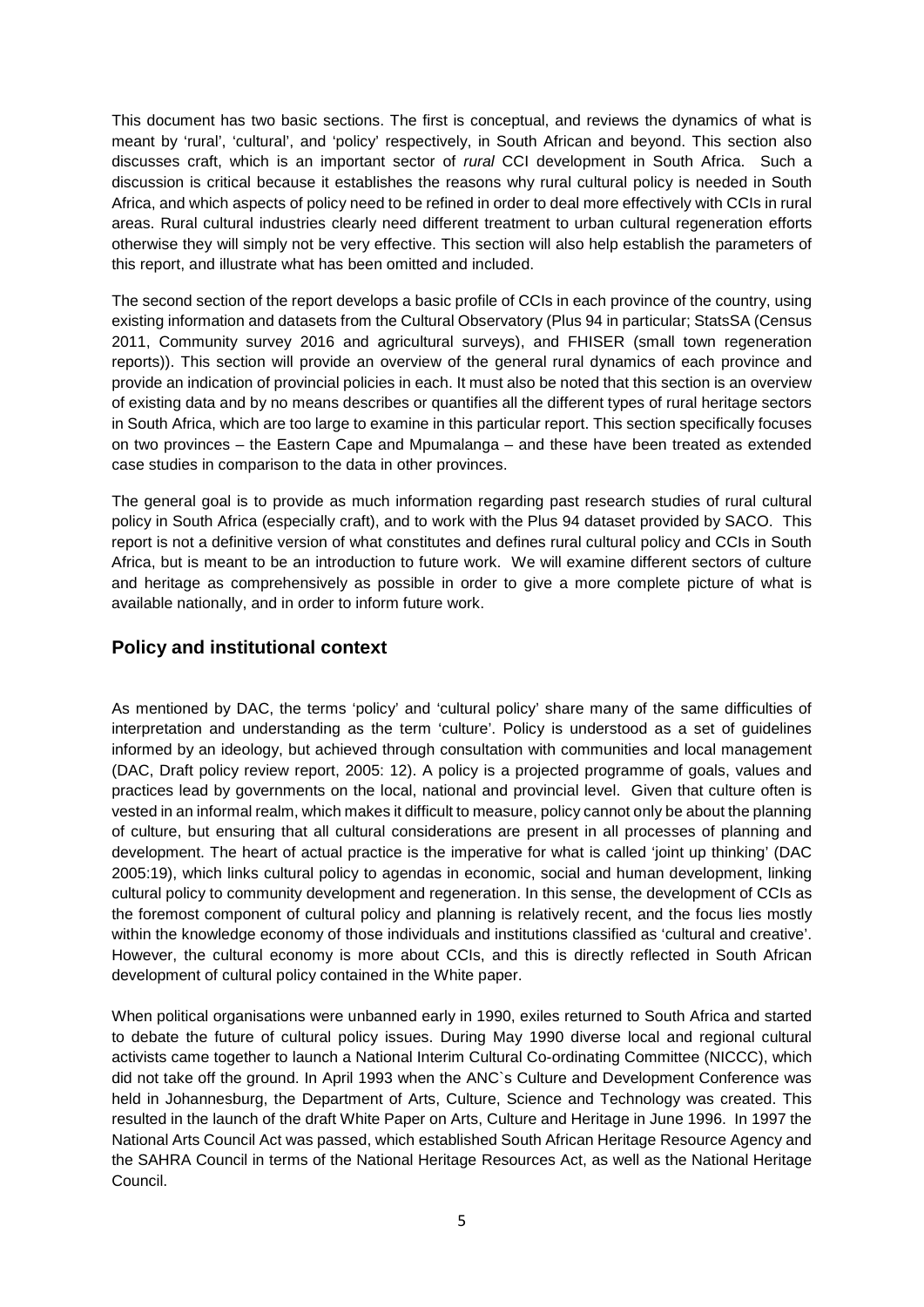In these terms, early South African Cultural policy was centred around issues of culture, arts, but also heritage, particularly the preservation of heritage and historical resources through the SAHRA and the NHC. The revised White Paper in 2013 did create a combined focus on describing cultural and heritage industries, within the following classificatory indices, which has been used by the Cultural Observatory:

| <b>Cultural</b><br>and<br>natural                                                                                                                                                       | <b>Performance</b><br>and Celebration                                                                                                         | <b>Visual</b><br>arts<br>and crafts       | Languages<br>and                                                                                                                                                                                                             | <b>Audio</b><br>visual<br>and                                                                                                                                       | Design,<br>creative and                                                                                                                                                                                                                                                        |
|-----------------------------------------------------------------------------------------------------------------------------------------------------------------------------------------|-----------------------------------------------------------------------------------------------------------------------------------------------|-------------------------------------------|------------------------------------------------------------------------------------------------------------------------------------------------------------------------------------------------------------------------------|---------------------------------------------------------------------------------------------------------------------------------------------------------------------|--------------------------------------------------------------------------------------------------------------------------------------------------------------------------------------------------------------------------------------------------------------------------------|
| heritage                                                                                                                                                                                |                                                                                                                                               |                                           | publishing                                                                                                                                                                                                                   | interactive<br>media                                                                                                                                                | technical<br>services                                                                                                                                                                                                                                                          |
| <b>Museums</b><br>(including<br>virtual<br>museums)<br>Geology,<br>Palaeontology,<br>Archaeology<br><b>Historical</b><br><b>Places</b><br>Cultural<br>Landscapes<br>Natural<br>Heritage | Performing Arts<br>Theatre<br>Music<br>Dance<br>Festivals, rituals<br>and events<br>of<br>Days<br>commemoration<br>Orchestra<br>Story-telling | <b>Fine Arts</b><br>Photography<br>Crafts | <b>Books</b><br>Newspapers<br>and<br>magazines<br>Other printed<br>and<br>electronic<br>material<br>Library<br>(including<br>virtual<br>libraries)<br><b>Book</b><br>fairs<br>and clubs<br>Archives<br>Heraldry<br>Languages | <b>Film</b><br>and<br>video<br>TV<br>and<br>Radio<br>(including<br>Internet live<br>streaming)<br>Internet<br>podcasting<br>Video<br>Games<br>(including<br>online) | Fashion<br>Design<br>Graphic<br>Design<br>Interior<br>Design<br>Furniture<br>Design<br>Landscape<br>Design<br>Architectural<br><b>Services</b><br>Advertising<br><b>Services</b><br><b>ACH</b><br>Technical<br>Support<br><b>Services</b><br>lighting,<br>e.g.<br>sound, stage |

**Table 1: Classification of Cultural and heritage industries, White paper, 2013** 

However, the 2013 White Paper was never adopted. Instead, a revised White Paper was drafted, after the formation of a directive council and after consultation with arts bodies had taken place in 2015. Although the revised paper in 2016 has also been criticised for not being as consultative as the 1996 White Paper, what did emerge from the consultations that were implemented was the need for more effective coordinated funding of the arts and heritage sector (DAC 2015). Combined with this, there was a call for implementation of national and provincial cultural policy on local government level. Currently, various organisations such as DAC, National Lottery, and provincial departments, provide funding in a rather uncoordinated manner. There was some expression for utilisation and protection of Indigenous Knowledge Systems, and important part of intangible heritage as outlined by the 1996 White paper and UNESCO (DAC 2015).

Despite the commitment to preservation of heritage and the role of culture in promoting development, the draft White Paper (and associated legislation) did not focus specifically on a local policy context, nor on the specific development of cultural industries. What the draft White Paper did was to suggest that the functional area of cultural matters could be legally enacted in both the national and provincial sphere. As it mentions, national and provincial governments clearly are the leading promoters and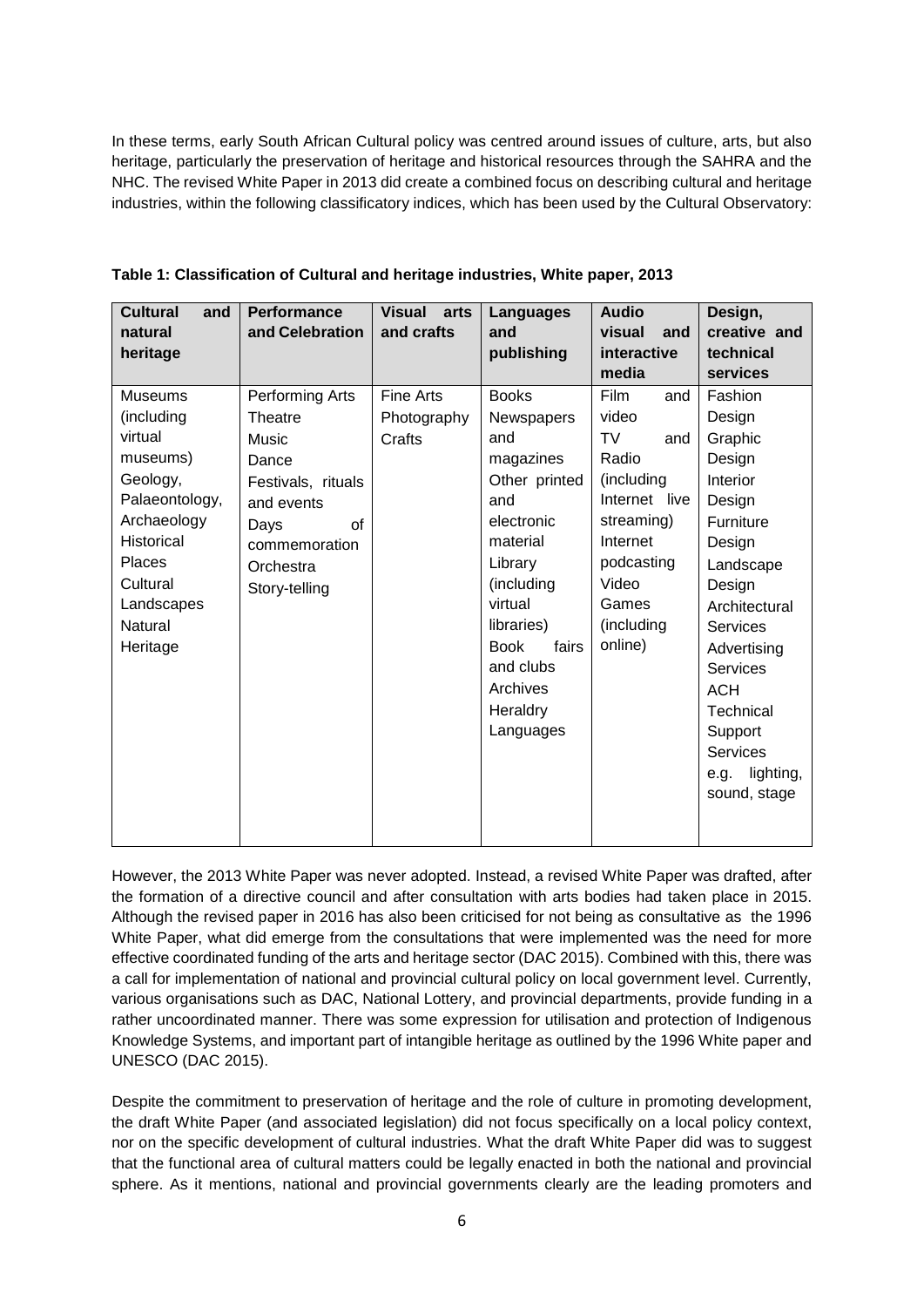developers of arts and culture in their defined areas, as suggested by the formation of provincial departments of arts, culture and heritage. Unfortunately this meant that in most cases 'cultural matters' were interpreted as being outside of the ambit of local governments.

Importantly, early cultural policy tended to emphasise culture and arts as an urban initiative, based in cities and townships. Thus, while the various White Papers did provide a considerable amount of strategic cultural policy touchstones and guidance to central government, the application and formulation of policy at a local and provincial levels has by and large still to gain traction, although there are exceptions at provincial and metro levels.

What does need to be emphasised within the policy context is that local (municipal) governments also have some responsibility to promote and develop arts and culture in their defined areas, since it is these policies that directly affect rural areas in South Africa. The development of rural cultural policy in South Africa thus largely depends on the ability of local municipalities to formulate specific development strategies for culture and heritage. This has been a far more gradual, less specific and more recent than national policy.

# <span id="page-6-0"></span>**Cultural policy**

To date, the role of the Cultural Observatory has been to assess and describe the value of the Cultural and Creative sector in terms of Cultural Capital – the estimated economic contribution of a product or industry. This involves a statistical process of determining the instrumental (ie: economic and social) value of commodities and industries that are related to the culture and arts sector (Snowball, 2015: 8). Thus, an arts performance can be measured by the revenue it may generation (economic), but also the type of skills and education it may provide to audience members (social).

While the intrinsic and institutional value of the Cultural and Arts sector is very important to the way in which one defines the value of cultural capital, this is nonetheless less measurable and more difficult to describe (Snowball 2015: 12). The intrinsic value of a work of art, for instance, revolves around the communities and shared meaning created around a particular artistic movement (such as Impressionism). The institutional value of the same artistic product and movement is the way in which Impressionism has been utilised in scholastic curricula, or tourist packages. These two value chains are difficult to describe and quantify largely because their value is limitless. Likewise, as will be illustrated, the scope of the heritage sector and its inclusion into CCI's may be equally challenging to map, particularly in rural areas.

### <span id="page-6-1"></span>**Defining culture and heritage**

The challenge of designing a policy for the culture, heritage and CCI sector does also depend on the nature of culture itself. Culture is both an observable phenomenon as well as a social ideational system, and is thus too large to only define in terms industries and commodities. The problem lies in that cultural meanings can inform any particular public product, event or building, both in the sense of social ideas and behaviour, and in terms of regional variations. The question of how one can measure culture thus becomes slightly more complex as it is both a public and private enterprise that is based on ways of living in particular regions or countries. We thus speak about a South African culture but also of a Sesotho or Pondo culture (and artefacts), since these refer to both the ideas and observable practises of these issues. However, even if a product has a cultural base it may not necessarily be creative.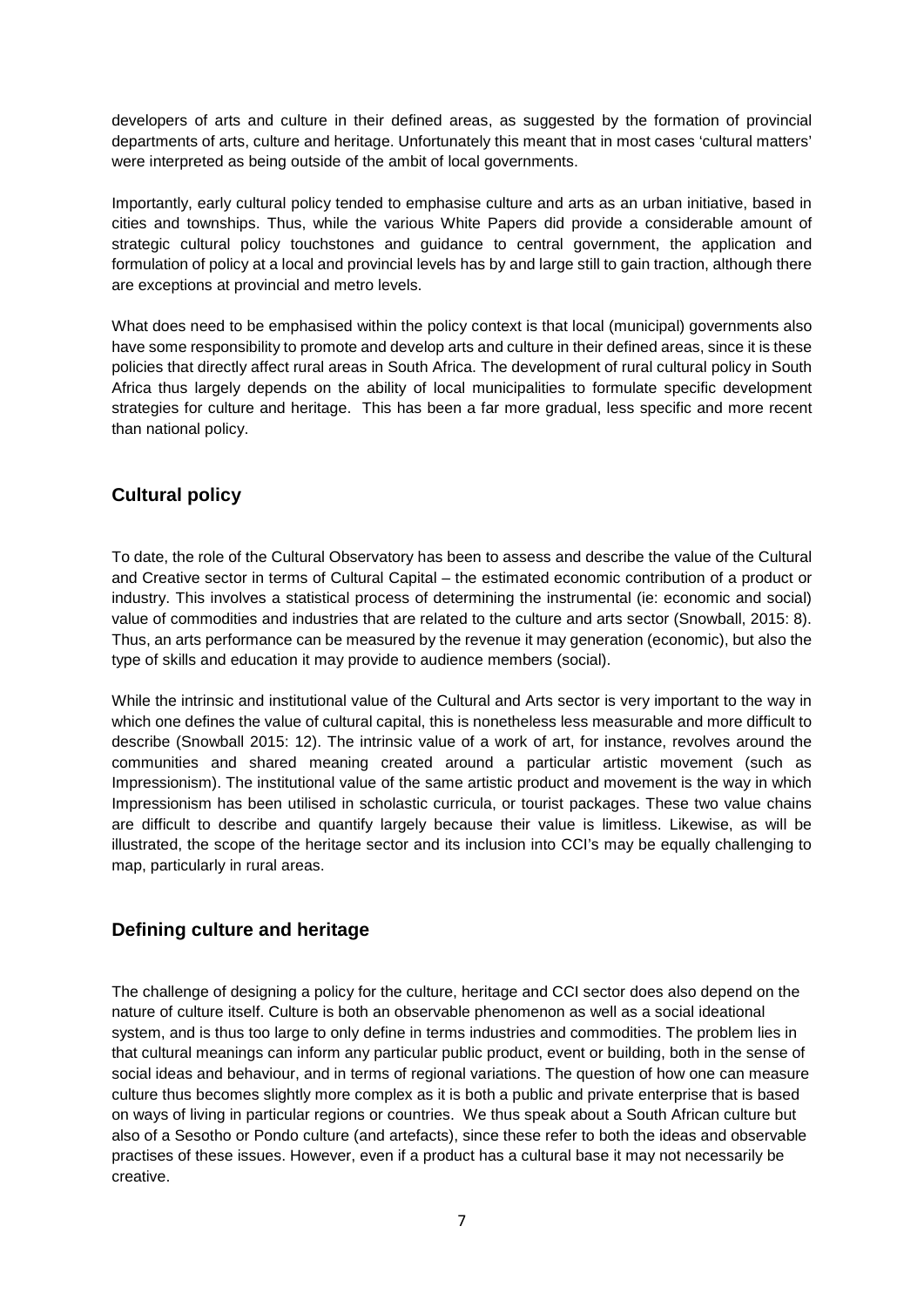Generally and publically, the term culture refers to the arts, whether being music, dance, spoken word and film. However, culture is generally accepted by social scientists as a system of knowledge, beliefs and practises that are more or less shared by members of (a) society. A classic definition of culture is based on the work of Tylor (1871), who defined culture as:

That complex whole that includes knowledge, belief, art, morals, law, custom and any other capabilities and habits acquired by humans as members of society.

The Oxford Dictionary describes heritage as:

The sum total of wildlife and scenic parks, sites of scientific and historical importance, national monuments, historical buildings, works of art, literature and music, oral traditions and museum collections and their documentation which provides the basis for a shared culture and creativity in the arts.

It is important to note that this is the definition that has been adopted in the ANC White Paper on Arts and Culture of 1996. The White Paper does emphasise the development of arts and creative enterprises, but includes regional culture and natural heritage as an important aspect of this development. The South African National Heritage Act specifically argues for an inclusion of what is called living heritage: the intangible aspects of inherited culture, and which includes cultural traditions, oral history, ritual and performance, skills and technology and Indigenous knowledge systems.

Living Heritage also known as Intangible Cultural Heritage is defined internationally by UNESCO (2001 and 2003) as:

People's learned processes along with the knowledge, skills and creativity and skills that inform and are developed by them, the products they create, and the resources, spaces and other aspects of social and natural context necessary to their sustainability; these processes provide living communities with a sense of continuity with previous generations and are important to cultural identity, as well to the safeguarding of cultural diversity and creativity of humanity.

UNESCOs matrix of the six cultural domains encompass both tangible and intangible domains. Intangible cultural heritage may be limited to a specific geographical area, people, or country, or may span borders to include people who are geographically distant but culturally similar.

The research of these intangible and tangible cultural domains involve specific methodologies based on history (archiving) and disciplines such as anthropology, archaeology and palaeontology, which all feed into the public policy domains of tourism, museums, and cultural funding bodies. As the World Commission on Culture and Development has stated (Munjeri 2004: 13), the intangible facet of heritage has long been ignored. What they refer to as 'ways of life', has largely been bypassed by policy and development, mostly because it may be in a simple formats, hidden away from more noticeable components of heritage as a place, or thing – a world where the 'visible takes precedence over that which is immaterial'.

More recent emerging definitions of heritage include liberation heritage (all people and movements for the struggle for liberation, as well as Geological heritage. The Geological Society of South Africa defines geo-heritage as being 'places and sites of geological importance [that] are recognized and preserved as outstanding natural sites' including mineral deposits, and sites which have led to breakthroughs in the understanding of a region and the earth as a whole'.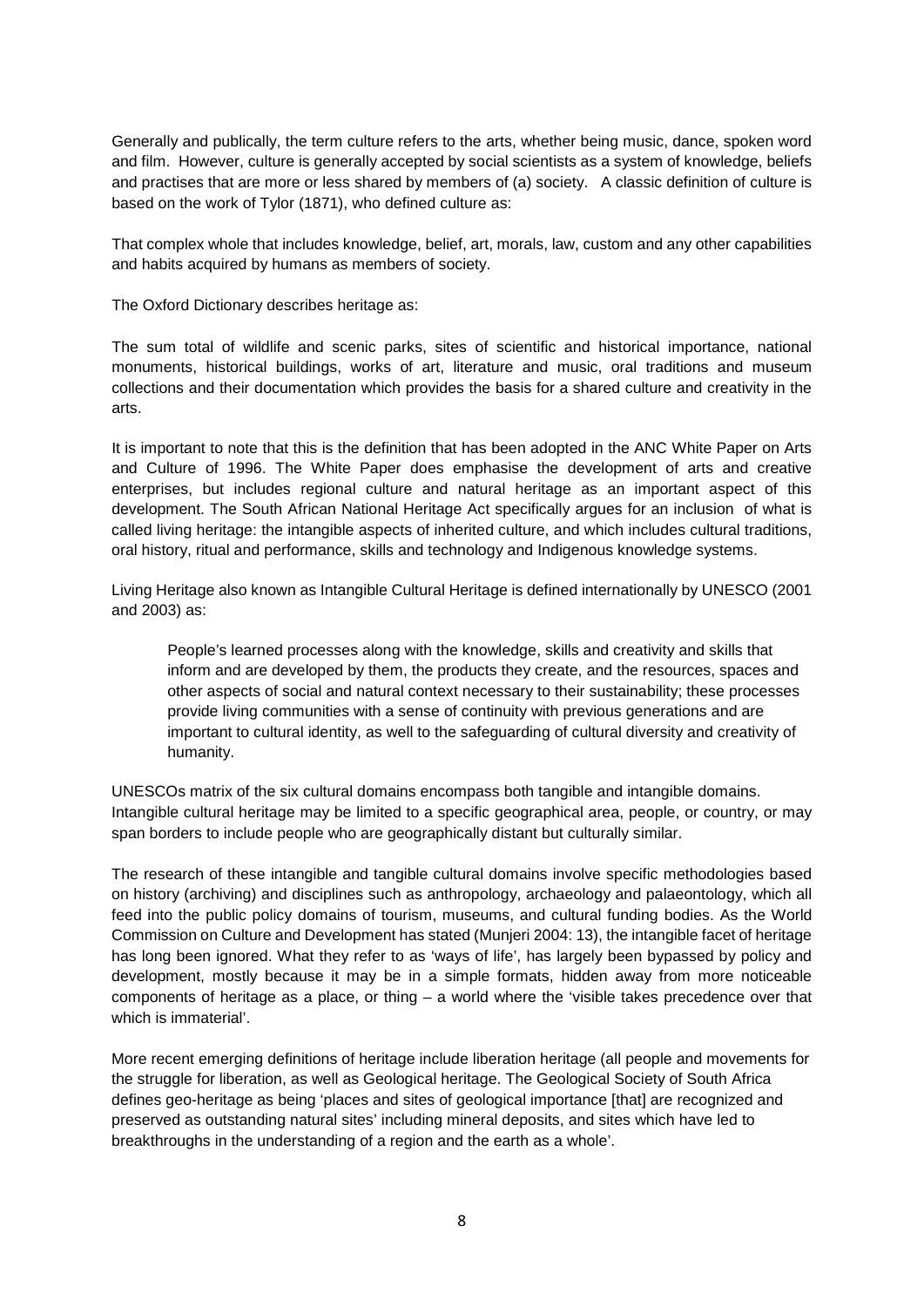These types of definitions of culture and heritage are specifically important for defining cultural policy in South Africa because they are more inclusive of developing regional efforts to promote heritage and tourism as the drivers of cultural industries such as craft, design and performance. As this report will point out, this is especially important in regions that do not have a large CCI base, particularly in urban zones, and that rely more on political, cultural and natural heritage to give direction to cultural development.

# <span id="page-8-0"></span>**Cultural and Creative Industries**

In South Africa, after the development of the draft White Paper on Heritage and Culture in 1996, the 1998 Cultural Industrial Growth Strategy (CIGS, 1998) gave substance to what is now considered to be CCI's. In general, CCIs use and rely on heritage and culture in order to define the content and marketability of their products. However, the use of terminology used to refer to CCIs can be confusing.

Internationally, the concept of the creative and cultural industries is in part context specific. As Galloway and Dunlop argue (2007), the emergence of the concept can be traced back to the 1980s, to those capitalist countries such as Britain that have long-standing state support for culture. The term cultural industries was originally used to refer to commercially produced entertainment and the arts – large scale arts events, film, television, music and publishing. This underpinned the establishment of the Arts Council of Great Britain, as well as UNESCO, and Europe and France in the early 1980s, and which informed local council efforts to develop cultural industries.

The term is, however, is in part, context specific – it has been widely adopted in advanced capitalist countries with a tradition of state support for culture. The concept of the 'creative' was later adopted to refer to any industry that used a creative focus. However, as Munjeri (2004) points out, there are a few problems associated with this definition, especially in an African context. Besides the fact that any industry can have a creative focus, culture itself has come to refer to more than just the arts. Notably, 'heritage', as well as elements of regional culture and tradition, do not feature very much in determining the monetary value of CCIs. This is partly due to two factors:

- CCIs in developing markets such as South Africa usually operate within the informal sector. The number of CCIs that actually 'make it' to formal arts festivals only represent a fraction of the total market. Many CCIs operate with high labour input and low financial output and in many cases the value of a product cannot be measured. Unlike many other products (such as gold or diamonds), the value of an artistic product or service can decrease from the time it is produced until it is exhibited or staged. Most CCIs are knowledge based and labour intensive, but most artists are still badly paid and operate chiefly within the informal sector, sometimes on a part-time basis.
- CCIs are essentially collaborative enterprises, which combine a number of inputs from different sectors and disciplines. This makes then far less visible to policy makers and funding bodies and very difficult to map. The creation of one artistic product may combine knowledge from agriculture, craft, as well as small business development. It may not attract much attention from a specific arts or heritage funding body but rather from a small business and economic development unit. In most instances artists and crafters tend to gravitate towards places that can offer a wide range of artistic services in one location – these usually being urban zones. In cities, audience and consumer numbers are higher, wealthier, and internationally connected, which means that artists have the means to make a living.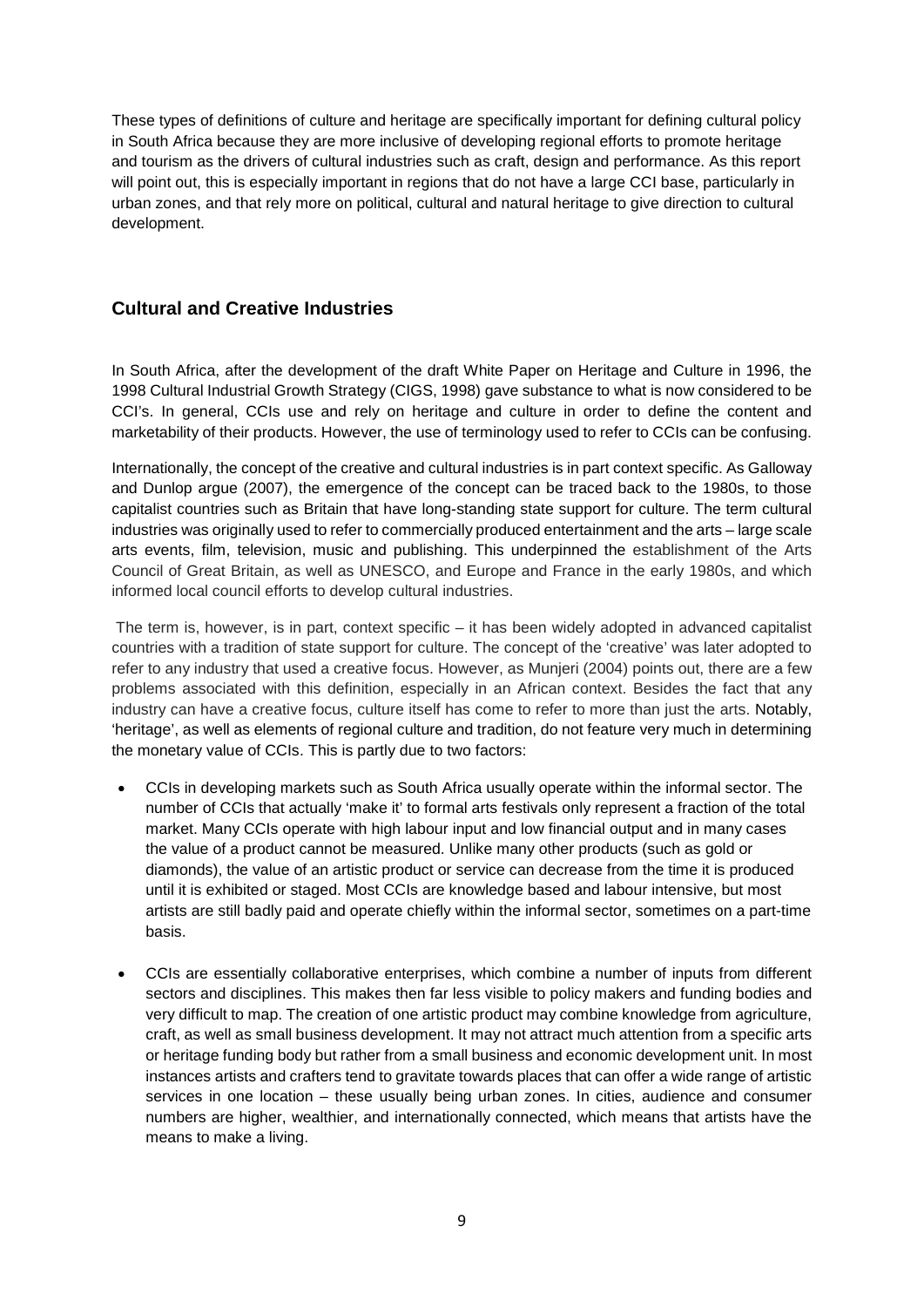# <span id="page-9-0"></span>**Craft**

The 1998 CIGS report definition of the scope of CCIs originally revolved around three key industries: craft, music, film (and television). Of these, CIGS describes craft as a quintessentially rural phenomenon, with the potential to provide economic stimuli to rural communities. Subsequently, there has been a specific focus on the development of craft as a particular focus of cultural policy in South Africa, but only in selected provinces of the country.

We have chosen to focus on craft within the scope of cultural policy simply because this may be the best vehicle for development of cultural industries and cultural policy in rural areas. It is clear that although many local municipal IDPs do not have specific cultural policies, they do have active craft industries that are located around strategic heritage sites that attract considerable tourist throughput. Moreover, craft itself has partly led to the creation of SACO and associated mapping of CCIs.

There are five categories of craft, as the 1998 document describes:

- Traditional art produced by people in localities and originally intended for local consumption, based on traditional techniques
- Designer goods such as beaded earrings or handbags
- Functional wares such as massed produced pottery, bags or woven mats.
- Craft art -overlaps with traditional art

Since the CIGS report, an initiative by the HSRC (Joffe and Newton 2007) and the British Council saw the preliminary mapping of CCIs in South Africa. This took place in Gauteng, the Western Cape and KwaZulu Natal. These studies, led (in part) to the creation of the Cultural Observatory in 2007. However, despite a few valuable reports at local level, there has not been significant mapping and description of the progress of CCIs, particularly within craft, music and film, since 2007. During 2014-15 a DACcommissioned national mapping study was carried out by Plus94, with the data being inherited by the newly-formed South African Cultural Observatory. The integrated Plus 94 dataset, contains 21786 entries of CCIs in South Africa and helps provide a larger picture of the CCIs in South Africa.

However, due to the size and scope of the heritage and CCI sector, it has not been easy to create a definitive picture of the scope of all rural CCIs and associated policies in nine different provinces. In many cases research about rural CCIs does exist, but is spread so thinly throughout the development literature and local municipal IDPs that it is difficult to isolate. Thus, while research may be opaque, it is also difficult to determine who is precisely who should be responsible for this sector. The terms culture, heritage, and craft are often used interchangeably, and may lack definition. The craft sector itself overlaps with both heritage and culture, and development of industries is shared by a number of state departments and private entities.

Here the development of the Gauteng, KwaZulu Natal and Western Cape strategies for craft development are important. The Micro-Economic Development Strategy (MEDS) for craft in the Western Cape (Kaiser& Associates 2005) engaged with the development of the craft sector, which led to a vast expansion of the training and education sector as well as the music market. The KwaZulu Natal report was the smallest of the three, but nevertheless established the greater St Lucia areas as one of the primary craft producing areas in the country. The Gauteng Creative Industry Development Framework (2006) and their branding of what was known as Creative Gauteng, was particularly important. Besides leading to urban development (particularly in the Newtown precinct), it was here that the term 'creative' was used to broaden the scope of culture and heritage to specifically include the creative sector (p 8). The Gauteng report defined the creative industry sector as: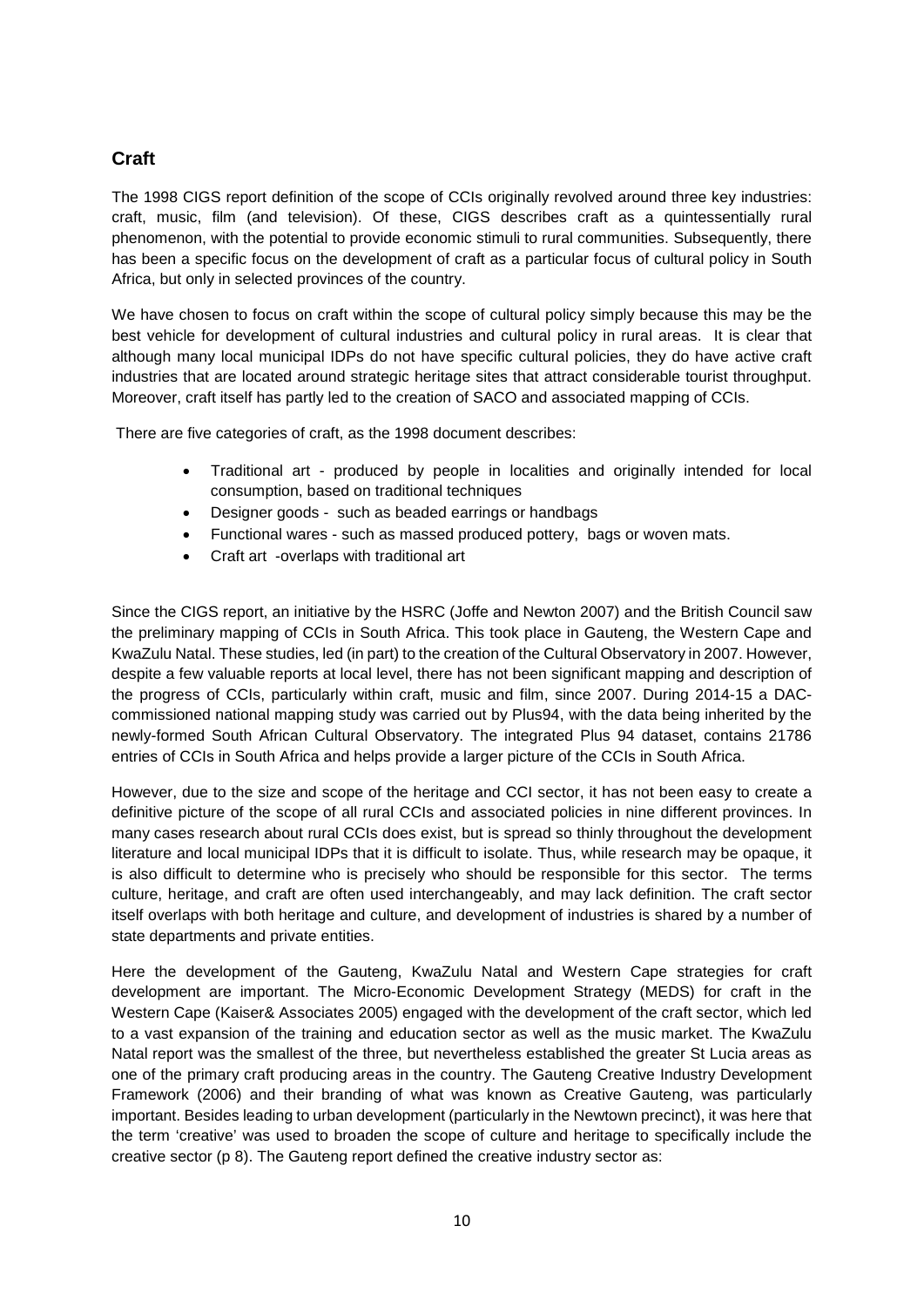- Basic or upstream creative industries visual and traditional forms of art,
- Applied or downstream creative industries which obtain their value from application in other activities and sectors (ie: craft)
- Distribution of art and their products.

Despite these three key initiatives, the potential of the craft sector in South Africa, particularly in rural areas, remains untapped, particularly when compared to the increase in urban tourism, heritage sites, sporting activities and heritage routes in South Africa. Here three sets of research reports and information have been useful:

- The HSRC report (Joffe and Newton 2007) found that there were 5725 craft enterprises (in the Western cape, Gauteng and KwaZulu Natal) with around 30 000 employees, 750 craft outlets and 436 material suppliers. The GDP contribution of the craft sector in 2006 was estimated at 0.14%, and displayed a growth of 3-4% since 1996-2006. During the five years from 2002 to 2006, the market for craft increased by 40%, particularly due to a corresponding increase in the turnover of tourist numbers, which grew exponentially by 82%. Compared to 7518 tourist arrivals in 2008, for instance, numbers more than doubled in 2015, up to 15052.
- The 2005 Western Cape report (Kaiser & Associates 2005) found that there were around 6187 craft enterprises nationally, based on figures gained from a national Craft Workshop in 2004. This information will be used in order to illustrate key points in the forthcoming sections.
- As discussed above, the most recent information available from SACO has produced a database of around 21 787 culture or heritage industries. Of these, those that can be classified as 'craft' (ie: visual arts and crafts) number around 3284, which is 15.1% of the CCI database. SACO have also described different ways of classification and measurement of this sector, particularly consumer use and expenditure of CCIs items and services.

One of the goals of this report was to start working with the classification of these rural industries, and locate them within rural regional markets, in order to provide a basis for future work. This analysis is particularly important in order to understand the origins and roots of CCIs since they function based on regional networks. However, in order to do this, some evaluation of what is meant by 'culture' and 'rural' must take place first.

### <span id="page-10-0"></span>**Re-imagining the rural**

The development of rural cultural policy in South Africa, based on the inclusion of heritage and culture, thus does not only recognise the value of arts and the creative industries, as measurable items, but values that can be associated with cultural environments. It is here that culture takes a distinctly nonurban approach. The White Paper on Arts, Culture and Heritage in South Africa notes that national heritage 'begins with the land itself and its many natural resources' and that the preservation of these resources rests on the dissemination of cultural domains, particularly those which were mismanaged through colonialism and apartheid.

Studies conducted of the development of rural heritage industries have emphasised the value of investing into rural creative economies due to the increasing popularity of urban to rural migration. Urban to rural migration in South Africa has not been a factor in academic research. Rather, it is rural to urban migration that has captured attention, since the levels of urbanisation have increased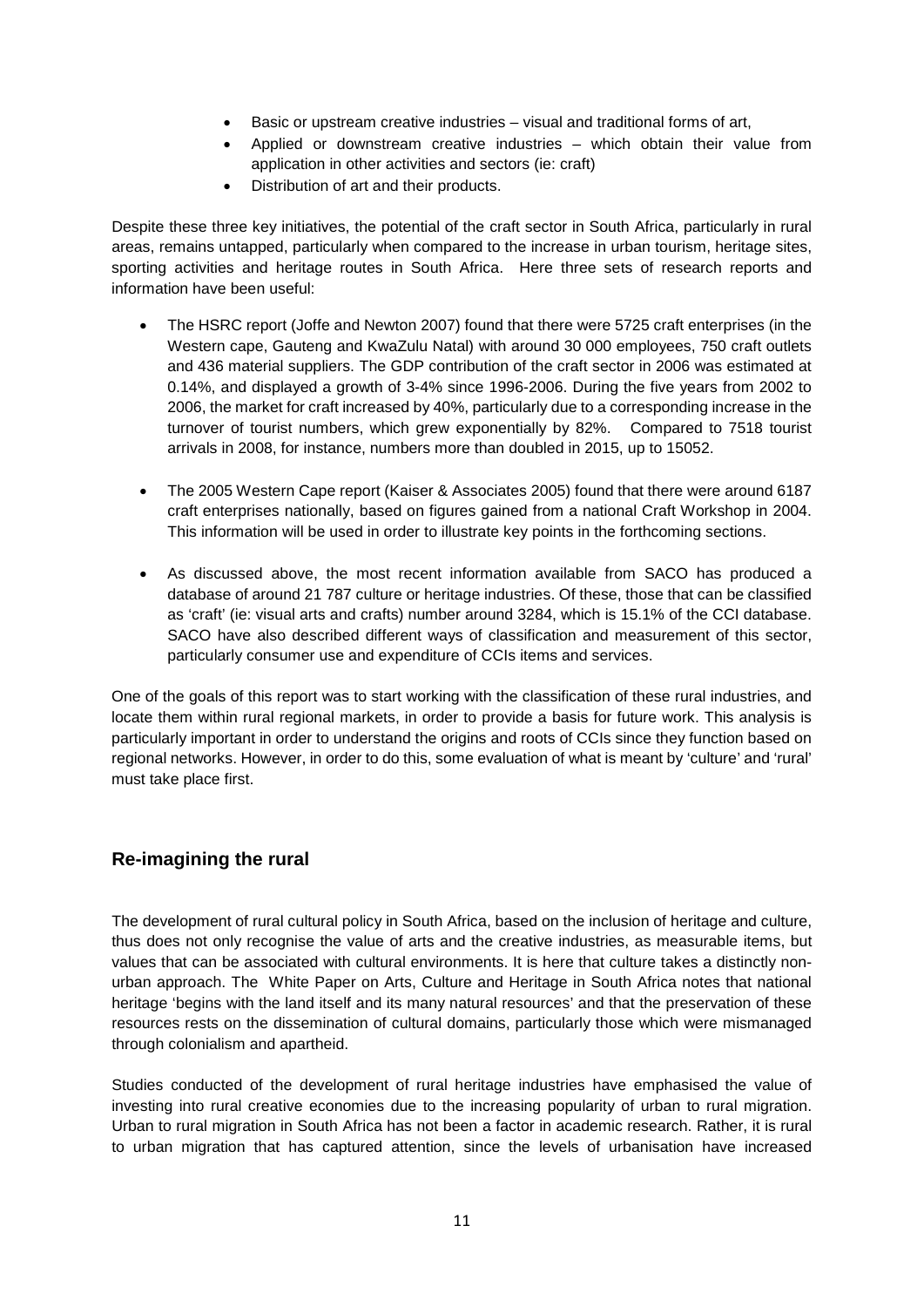drastically over the last few decades since 1994. This does not mean rural in migration does not occur – it does, although on a smaller scale than urbanisation.

For those who prefer the countryside, rural areas are still thought of as being places where culture is created and nurtured, due to their remoteness and closeness to nature. James (2001: 102) points out in Limpopo province that labourers perceive farms as rural homes to where children (in particular) can be sent 'to learn traditional values'. Ainslie (2003: 9) writes that rural communities in South Africa have constructed their identity through a commitment to and choice of a specific 'way of life' (McAllister 2006; 1985). This outlook is informed by building a rural homestead, keeping cattle and some arable land, and the retention of some connections between absent kin and elderly, rural relatives. In some cases farms are purchased as second homes, and only inhabited during school holidays. In short, rural areas are very important to many people in South Africa, and a rural lifestyle is sometimes valued above city buzz. Rural areas are part of people's identities, and roots. Even the remains of commercial agriculture in many rural areas, still prompt many households to follow vestige production for the sake of maintaining rural identity (Connor 2014).

Despite differences, there is still a clear agenda for a re-imagination of rural economies in South Africa as meaningful and connected, apart from the debates around poverty and dependence. CCIs in rural areas are very different to their urban counterparts : they focus more on issues of tourism, identity, and the idea of rural 'folksiness' or 'tradition', as opposed to city buzz and trendiness. Cloke (1997: 168) calls this the 'cultural' turn in rural studies, which moves away from an acceptance of rural residents as simply 'poor', towards a re-examination of what makes rural areas 'tick'. Rural creative industries will not solve the problems of rural areas, but will go a long way in promoting the image of rural areas as places with history and roots. The rural cultural economy therefore focuses more on issues of identity and place, and natural areas in particular, are particularly important as they are markers with spiritual significance, an authentic lifestyle, often synonymous with natural identity.

However, as Kneafey (2001: 164) warns, there are still very real challenges that exist within cultural rural landscapes. Landry (2000) suggests that rural CCI development should not simply 'recycle' urban CCI policy in a rural setting. Rural areas need a policy than is distinctively rural, and related to the interactions of place, people and creativity. This can be compared to the status of indigenous laws and practices in colonial Africa, and particularly the issue of the customary. Laws preventing the practise of customs, and then later actually promoting the use of traditions, has been used to motivate ethnic separation, which was enforced through indirect rule and later, the creation of Bantustan states. As Mamdani's classic work (1996) illustrates, separation revolved around a bifurcated notion of culture: between the accepted modern ideal of western culture, and the perceived backwardness of traditional culture. Most customary practises in South Africa were denied recognition by the Cape Colonial Government, so that practises such as lobola, customary marriage, and circumcision were deemed illegal.

During Apartheid, cultural practices were politically reinforced within the rural Native Reserves and became a false, altruistic and 'imagined' part of government policy. One such example of imagined cultural identity is that of the Nama, who used their performance of a ritual to assert their identity and prove the authenticity of their land claim to outsiders in 1994. As Boonzaaier and Sharp (1994) point out, this was different to the way in which Inkatha (in the 1980s) had used the idea of violent masculinity to show the validity of Zuluness, an identity which was not common to Zulu women at the time.

Rural cultural policy therefore should try and avoid the classification of rural traditional practices as unchanging – which includes the idea of a 'commodification' of culture, where heritage is presented as something unchanging and archetypal in order to market a product to tourists and outsiders. These images are made all the more important by increased access to technology, where a static image of culture may appeal to tourists and outsiders. Cultural villages and tourism brochures certainly present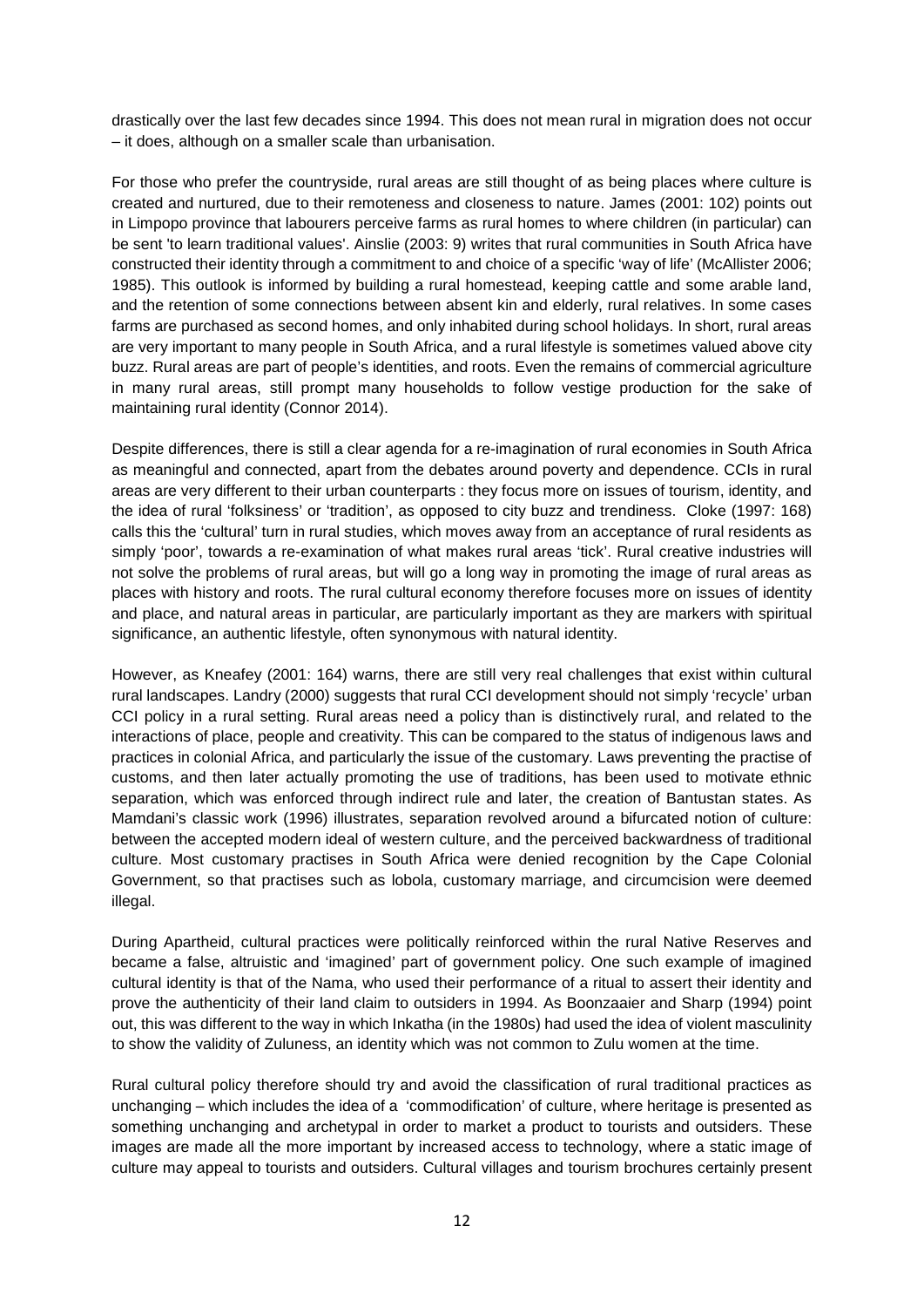a very different world than experienced by locals, for whom poverty and struggle may be more important than heritage. As in many other case studies of rural cultural development in Europe, the status of rural residents may often determine access to commodities and networks, and is sometimes dominated by the monopoly of certain individuals over another. This does not mean that culture or heritage does not exist, but that rural cultural policymakers should be aware that there are difficulties posed by CCIs in rural (as opposed to urban) areas. These revolve around:

- Who owns knowledge in rural areas.
- How outsiders define communities and individuals,
- How local status or ownership is conferred and
- The degree of similarity between urban and rural environments

As Ying and Zhong (2007) point out, the western idea of community development within tourism is not often very successful when applied to developing economies because of the perceptions of elitism and unequal distribution of resources. Cultural rural tourism, which is defined as 'a distinct rural community with its own traditions, heritage, arts, lifestyles, places and values as preserved between generations' (MacDonald and Joffe 2003), does not necessarily work in practice. Essentially, both participation in the potential material benefits of tourism, as well as participation in decision making can become problematic if not defined well beforehand.

It is very important to factor in that culture and heritage practices may still suffer from similar ambiguities as in the past. It is very true that South Africa's democratic constitution has improved the position of customary law and practices by giving each person a right to participate in their culture or tradition of choice, irrespective of race, age, gender or creed. However, the market is clearly skewed towards urban areas, and rural cultural policy will clearly be ineffectual if it markets products and services that are disconnected from local social and political conditions. So – what are some of the features of rural areas in South Africa?

### <span id="page-12-0"></span>**Rural areas in South Africa**

The standard definition of 'rural' and 'urban' is very difficult to capture in South African municipalities where these distinctions have been eroded over the years. This is primarily due to the interchangeability of rural and urban experiences, as well as people. A person who resides in a city in South Africa is highly likely to have a second rural home in a rural area, an 'original' home occupied by his parents and grandparents. Likewise, a product sold in a city and produced in a rural area may be sold and bought by an urbanite but is still fully a 'rural' product. What is true, however, is that the input and value of rural areas can often be invisible in the regular value chain of production and consumption, but are nonetheless very important in the way that heritage products and identity are produced and consumed. Rural areas are usually defined using the following criteria:

• The presence of crops**:** agriculture is generally assumed to be the principal activity of rural dwellers, while urbanites are thought to engage in industrial activities. However, the level of agricultural activity in most rural areas of South African has markedly decreased - the Eastern Cape, for instance, is regarded as one of the most de-agrarianised zones in Africa (Bryceson 1996). However, this does not mean that residents in rural areas do not own and use rural resources. In fact, many residents own stock – goats, sheep and cattle are still fairly popular – and most will define themselves as 'rural' residents, based on their history in a specific area. Urban residents in South Africa, even in the largest cities, will make use of rural connections, resources and traditions while they are living in town, and will continue to draw on their rural roots and sometimes even maintain a home there. In rural areas land availability and extended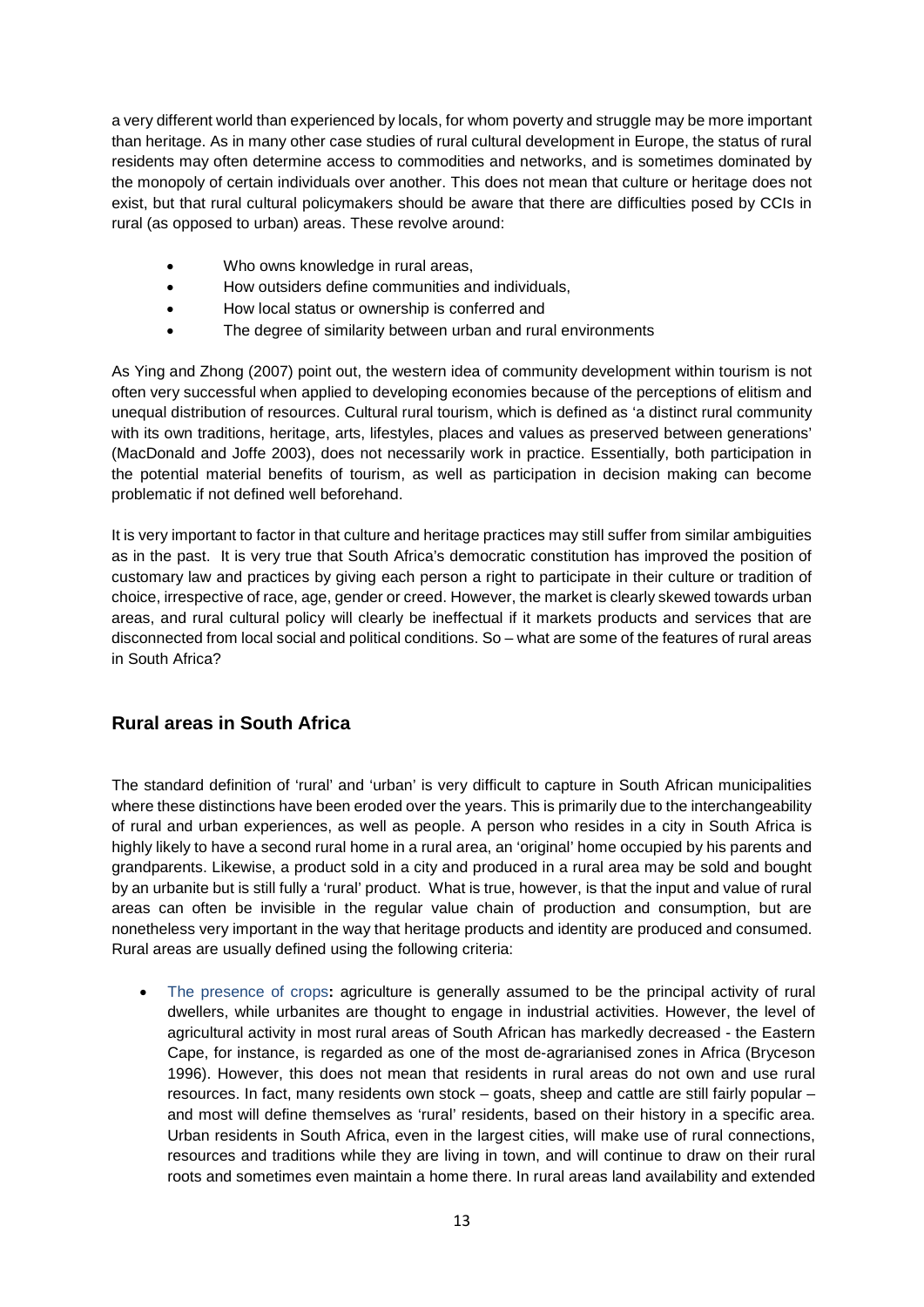family networks create an incentive for re-investment by urban migrants. Thus, while agriculture might not be the dominant activity in rural areas, the identity of rural residents will always depend on more than just agriculture, but on the ability to access rural resources and networks (Hebinck and Shackleton 2011).

- Lower population density**:** in censuses rural and urban areas are usually defined by size a population density of 500 people or more per square kilometre, parallel or grid-like street patterns, and the presence of public buildings such as parks, cemeteries, or library are standard indications of urbanity. However, the population of 'rural' towns has markedly increased during the last few decades (FHISER 2011). Often census data does not reflect such and increase because migration, particularly from outlying rural areas to towns, is usually not reflected in census data, which makes the idea of discrete rural and urban residents unreliable. StatsSA itself (2003) admitted this in 2003 when it said that around 1.25% of the population in South Africa had been misclassified as rural. In fact, many urban zones in rural areas are too small. A Small Town Regeneration project in nine different towns in the Eastern Cape (FHISER 2011), as well as a housing needs project in Alice (FHISER 2012), reflected that like many other small towns in the Province, Alice has a shortage of accommodation. This was partly due to the rapid expansion of the urban housing market during the last decade, particularly increased numbers of students and civil servants. The re-classification of communal land to urban status surrounding Alice – as many other towns in the country - cannot not take place fast enough, which puts pressure on development and housing expansion in these areas. Thus, together with increased levels of migration to large urban zones, smaller rural towns in South Africa are also experiencing a mini-boom of in-migration, due to the ability of civil servants (and associated businesses) to make a living.
- Rural out migration: In South Africa the economic migration of people from rural areas is an entrenched pattern that has continued beyond 1994, and as Gelderblom (2005: 6) estimated in 2004, over 206 000 people left the Eastern Cape, with Gauteng receiving 262 00 people and the Western Cape another 143 000. However, rural areas such as Limpopo and the Eastern Cape tend to support circular migration more than permanent migration to urban areas. Circular migration does not necessarily involve relocation to a large city (like Cape Town or Johannesburg), but temporary relocations to nearby urban zones and a periodic return to a rural home base. While the income produced by a circular migrant is therefore periodic, at best, a rural household can generate income through state grants and can (in theory) be relatively selfsufficient using arable land and stock for production. This is the reason why some small towns in rural areas have experienced a boom in population numbers, to such an extent that housing is not always available.

|            | Out- migrants | In- migrants | <b>Net Migration</b> |  |
|------------|---------------|--------------|----------------------|--|
| EС         | 240 751       | 164 859      | -75 892              |  |
| FS         | 129 430       | 121 612      | -7 819               |  |
| <b>GP</b>  | 574 816       | 067 668      | 492 852              |  |
| <b>KZN</b> | 229 177       | 222 622      | -6 555               |  |
| LIM        | 295 479       | 228 801      | -66 678              |  |
| <b>MP</b>  | 181 907       | 219 475      | 37 569               |  |
| <b>NC</b>  | 70 688        | 68 098       | -2 590               |  |

#### **Table 2: Estimated provincial migration streams, 2006-2011 (Source: StatsSA, Census 2011)**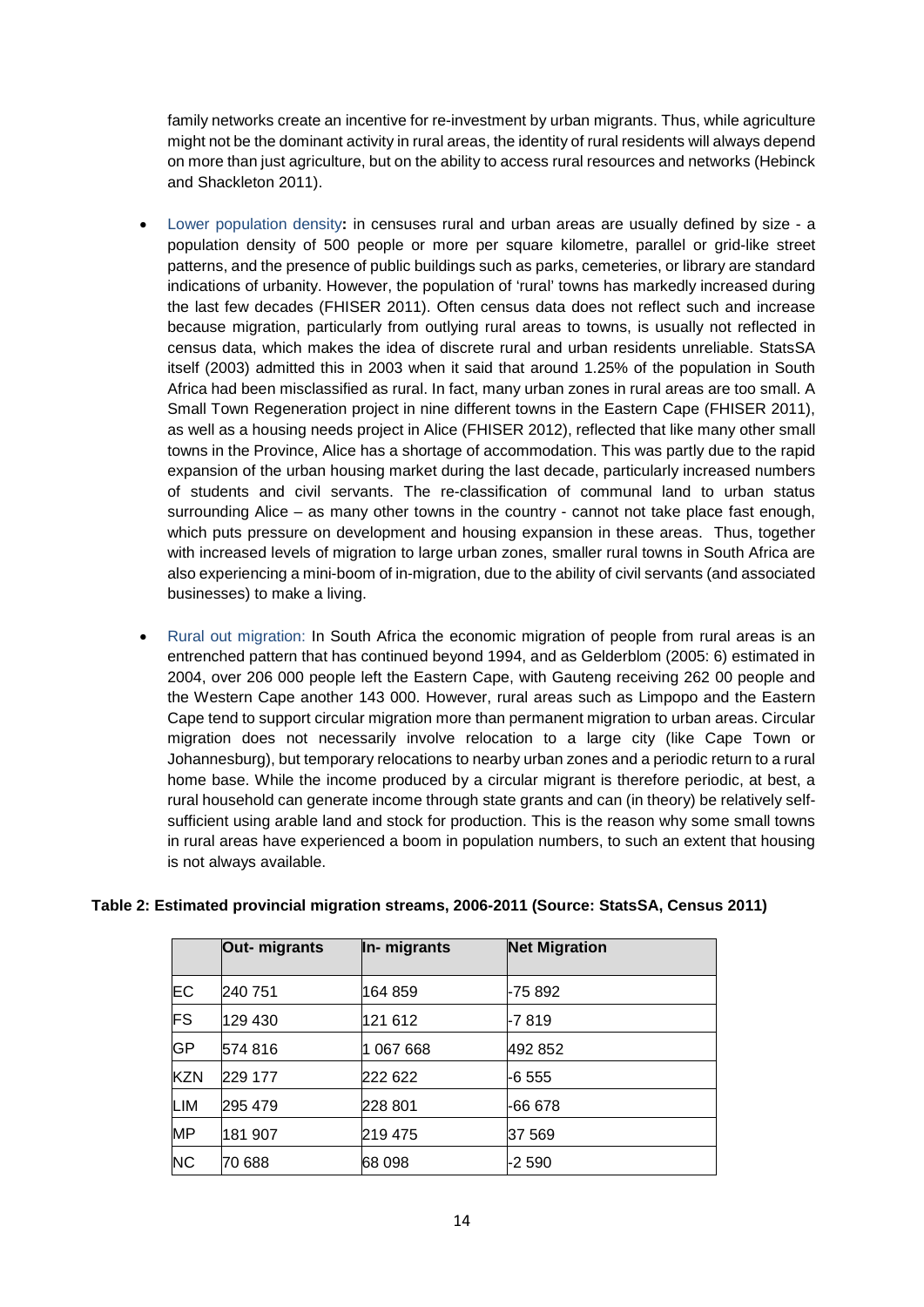| <b>NW</b> | 179 748 | 247 157 | 67409   |
|-----------|---------|---------|---------|
| WC        | 177 833 | 331 444 | 153 611 |

As the information above from Stats SA indicates, the two main urban centres in South Africa (Gauteng and the Western Cape) attract the highest numbers of in migrants. Provinces such as the Eastern Cape and Limpopo have the highest number of out migrants, while rural provinces such as Mpumalanga and the North West are actually experiencing the opposite. Mining is an attraction in the latter province, while burgeoning centres such as Nelspruit and Polokwane in Mpumalanga explains increased levels of migration to this province.

• Rural to urban weighting: The last issue to consider when defining the scope of 'rural' in South Africa is that rural municipalities may themselves differ widely according to the weighting of urban and rural residents within their geographical area. To draw on a case study in the Eastern Cape, in the erstwhile Nkonkobe local municipality, Census 2011 classified 39.9% of households as urban, and 60.1% as rural and farm based. This is relatively urbanised compared to a rural municipality as Instika Yethu, which only has 3% of people living in urban areas such as Cofimvaba (FHISER, 2015). In many areas of Mpumalanga, houses in rural settlements are so closely spaced together that they resemble urban townships. McHale (pers.comm) has mentioned that increased levels of migration to rural towns has prompted a reclassification of rural areas and smaller towns. The idea of the 'new urban' is based on the fact that some rural towns have actually become urban in their layout, and as more people have clustered around resources, and have been affected by historical resettlements and economic disparities. However, people may still have rural livelihoods, networks and outlooks.

Urban residents clearly do have different levels of access to communication and information depending on the level of service delivery and infrastructure in their respective areas. A study conducted for the Office of the Premier in the Eastern Cape (FHISER 2006) has shown that urban households have, on average, access to twice as many basic services as rural households in the Eastern Cape. This means that they are primarily consumers of products, through their buying power, but also that they have the necessary markets and networks to market local produce and products, more so than their 'rural' counterparts.

However, the fact that there are such close linkages between rural and urban areas in South Africa means that rural cultural and heritage practitioners are much more connected, resourceful, and are able to potentially produce a much better (and diverse) product than before. A vastly improved means of access to the internet, and a particular preference for using mobile devices to access the internet. This has increased people's ability to keep in touch with national and international trends and information. Census 2011 has reflected that in general, households in South Africa are becoming more modernised in terms of possessing more electronic goods. For instance, the proportion of households using cellphones increased from 21,5% in 2001 to 81,9% in 2011. The proportion of households owning radios decreased from 64,3% in 2001 to 61,1% in 2011, while households owning television sets increased from 39% in 2001 to 63,2% in 2011 (FHISER 2016).

#### <span id="page-14-0"></span>**Profile of Cultural and Creative Industries in South Africa**

This section will illustrate some of the key trends of CCIs in rural areas of South Africa. SACOs Plus 94 data has been used in order to (a) develop a profile of the type of cultural industries in each area and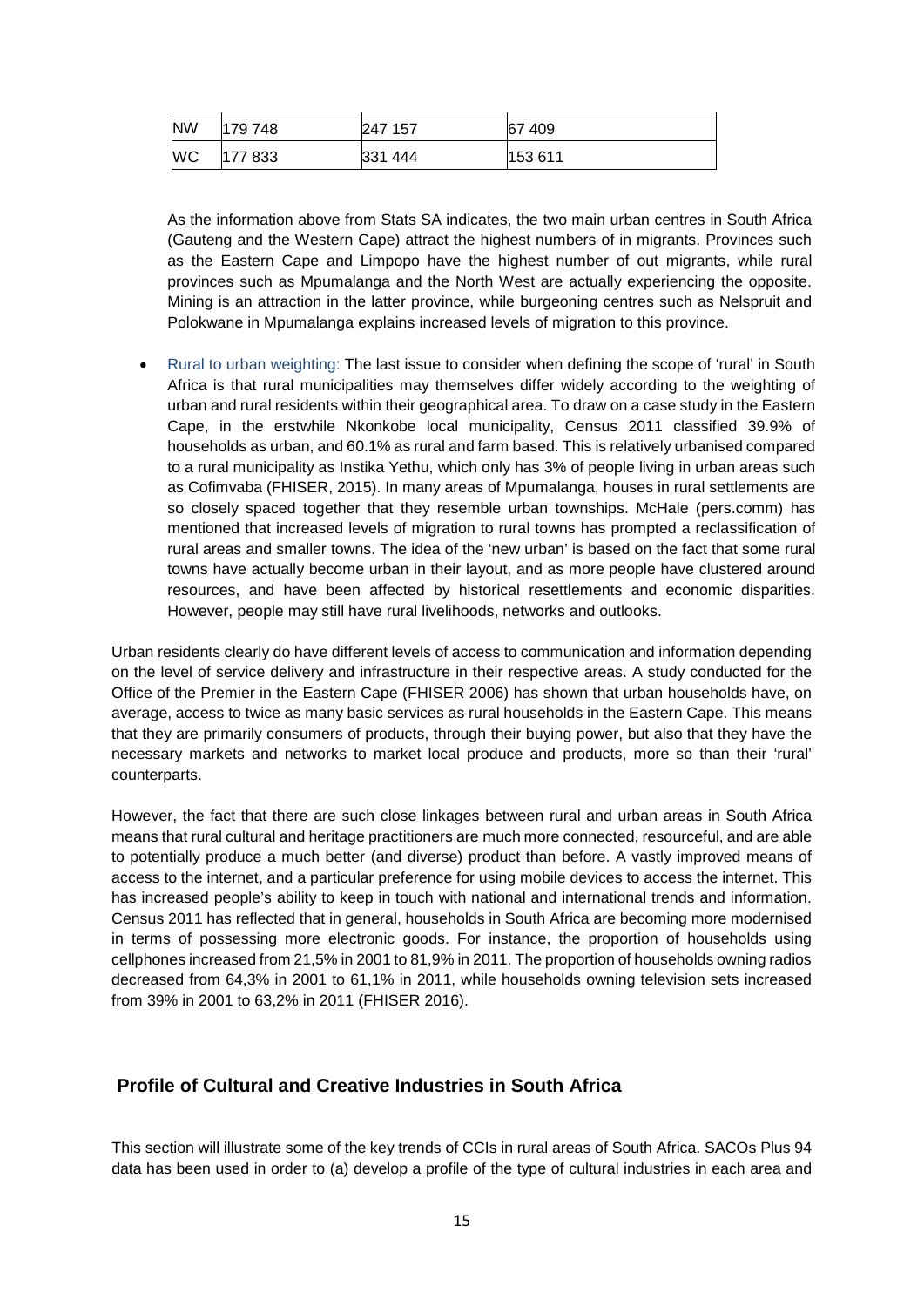which domain they can be grouped within, (b) the amount and percentage of rural industries that each province may contain. It must be noted that this data does not contain all the information available on heritage sites, routes, events, and CCIs in South Africa. It only gives an indication of what has been captured thus far. Using the Plus 94 data, rural CCI types and domains were classified using the following criteria:

- (a) Information concerning the eight metropolitan areas in South Africa was sifted through for rural based CCIs not based within the inner city areas of these metros. In Buffalo City, for instance, CCIs that were located in East London city and Mdantsane were excluded and categorised as urban. King Williams Town is defined by Stats SA as rural town, so this information was included as 'rural'. In NMM, CCIs within the areas of Port Elizabeth city were excluded – but CCIs in Despatch and Uitenhage were included since these areas are predominantly rural. Likewise, CCIs in Cape Town excluded those that were based in the city itself, but included some that were based on farms around Stellenbosch and Paarl. Importantly, sifting through for the incidence of rural or urban CCIs required some knowledge of the area itself and could only be done manually by looking at each individual entry.
- (b) Some provinces were treated as completely rural. This included:
- The Northern Cape
- Limpopo
- Mpumalanga and
- **North West**

The following provinces were treated as partially rural due to the presence of metropolitan areas:

- Eastern Cape
- Western Cape
- KwaZulu Natal
- Free State

The entries for Gauteng appeared to be almost 100% urban, and therefore this province was omitted and categorised as urban.

- (c) SACO had classified the available Plus 94 data according to the following domains, as illustrated by the UNESCO matrix:
- Cultural and natural heritage sites (A))
- Performance and celebration (B)
- Visual arts and crafts (C)
- Books and Press (D)
- Audio Visual and Interactive media (D)
- Design and creative services (E)

The related domains of tourism (G) and sports and recreation (H) were not classified as such and only in selected provinces. This facet of intangible heritage thus remains to be fully classified by SACO. Intangible domains were not classified at all.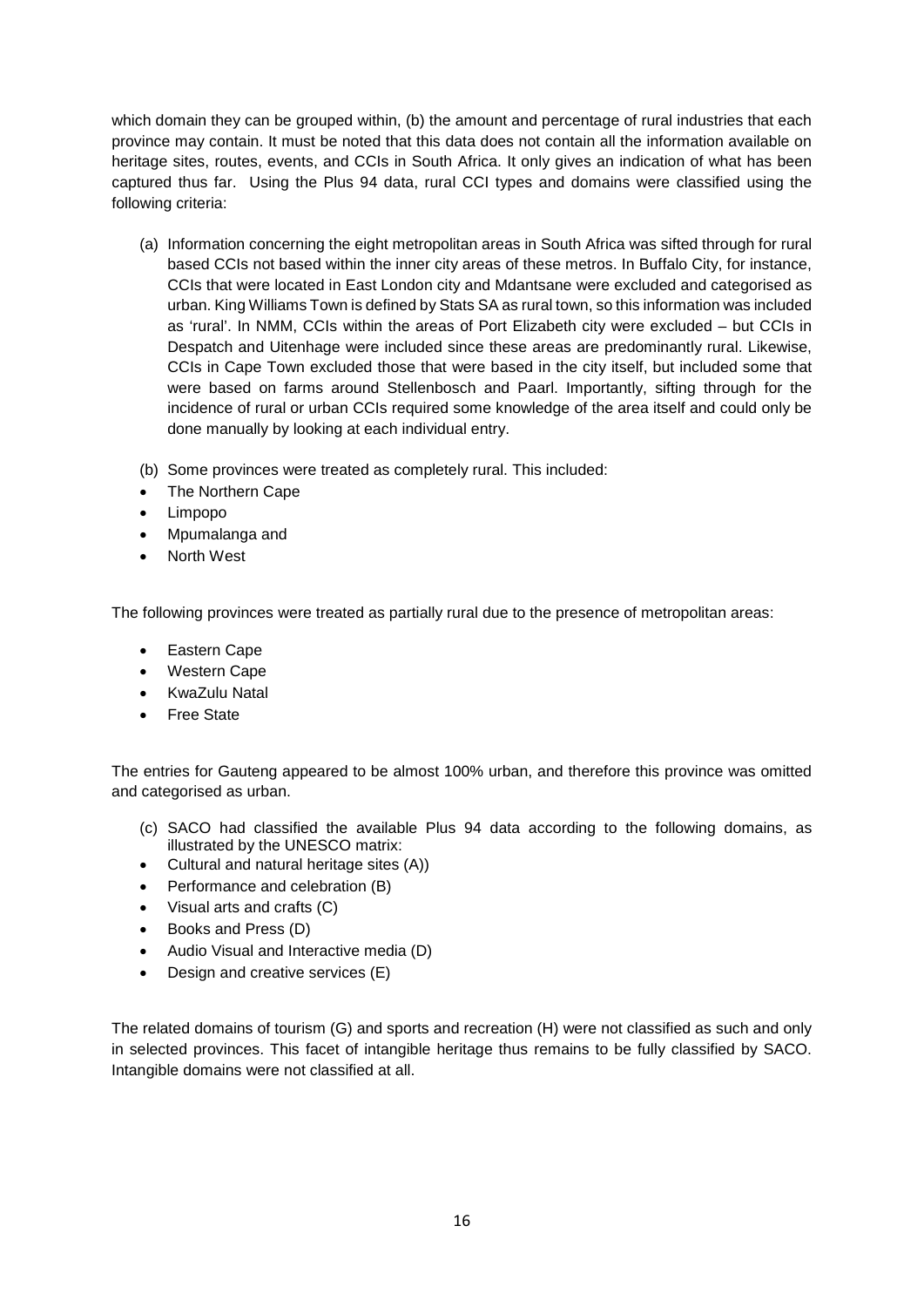



The Plus 94 database provided by SACO was previously cleaned (by SACO) in order to provide a more accurate picture of CCIs in different provinces. As indicated by Snowball and Tarentaal (2016) the result has been a marked overestimation in the number of CCIs within the domains of culture and national heritage (A), Performance and celebration (B), information books and press (C) and audio visual and interactive media (D). The only sector that seemed to have been underestimated was design and creative services (E). Notably, these observed inaccuracies only applies to data within the database and not to all the data concerning CCIs in South Africa, which is much more than this database suggests. Thus, Snowball doubts that the picture of CCIs by domains in the Plus94 data report is accurate, particularly because there are a very small number of entries in Domain A – Culture and Natural Heritage. Snowballs cleaned data reflects the following:

| Table 3: Original and Re-classified mapping data (SACO, Snowball 2015) |  |  |
|------------------------------------------------------------------------|--|--|
|------------------------------------------------------------------------|--|--|

|                                       |                     | <b>Reclassified</b> | Original      | Original   |
|---------------------------------------|---------------------|---------------------|---------------|------------|
| Domain                                | <b>Sorted Total</b> | Percentage          | <b>Number</b> | Percentage |
| A Cultural and Natural Heritage       | 169                 | 0.78%               | 1958          | 8.4%       |
| <b>B. Performance and Celebration</b> | 2469                | 11.33%              | 3747          | 16.2%      |
| C. Visual Arts and Crafts             | 3460                | 15.88%              | 3455          | 15%        |
| E. Information, Books and Press       | 3603                | 16.54%              | 2077          | 9%         |
| F. Audio-Visual<br>Interactive<br>and |                     |                     | 1242          | 5.5%       |
| Media                                 | 629                 | 2.89%               |               |            |
| G. Design and Creative Services       | 11124               | 51.06%              | 10592         | 45.9%      |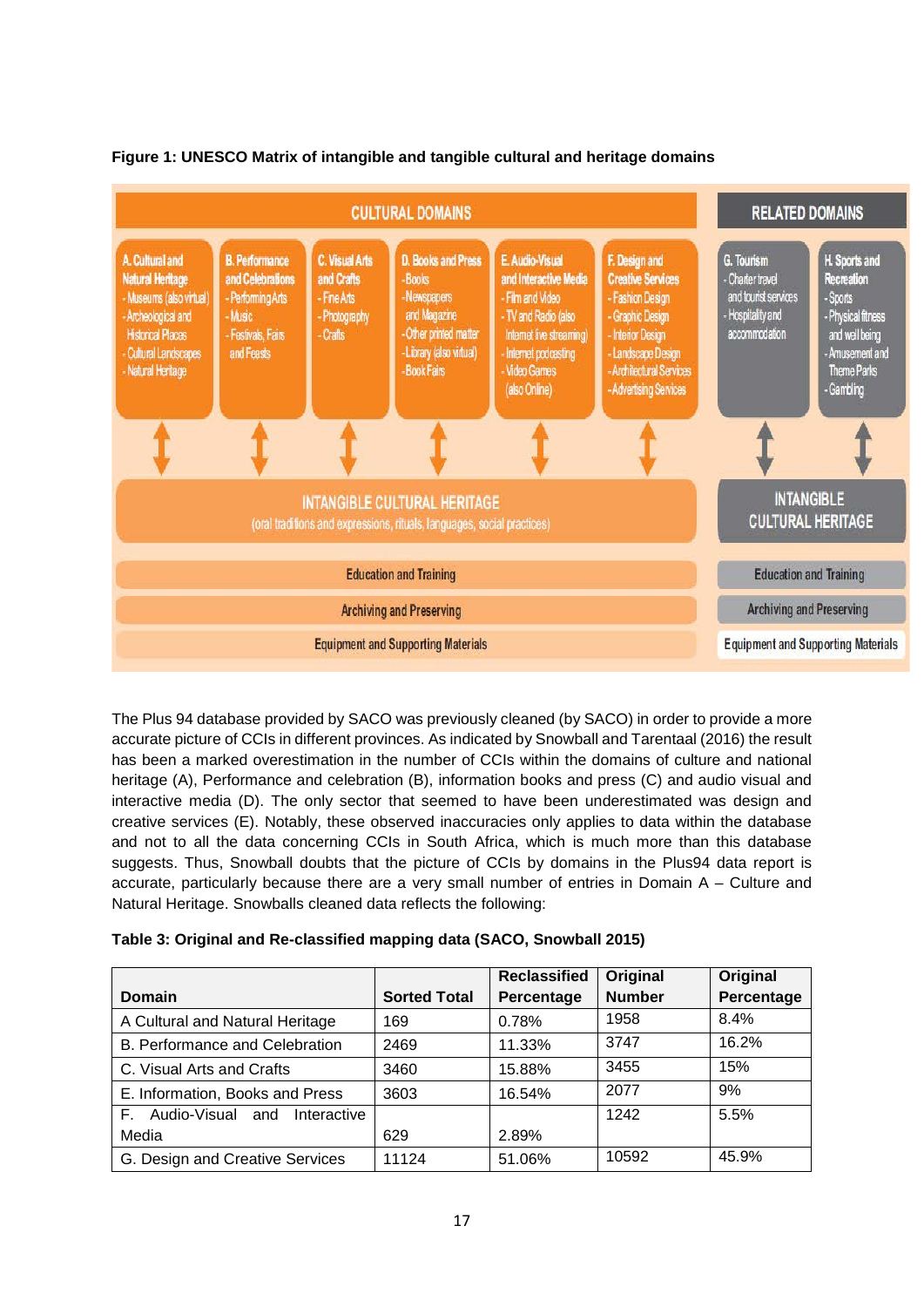| Other<br>$\Box$<br>-   | ാറ<br>∠دد | .52%    |       |      |
|------------------------|-----------|---------|-------|------|
| $\tau$ <sub>otal</sub> | 21786     | 100.00% | 23071 | 100% |

This report would add that the similarly small number of entries in the tourism and sport/recreation (F and G domains), as well as the omission of intangible heritage as a whole, would also suggest additions to the Plus94 data. The Plus 94 data does not illustrate the specific number and extent of all CCIs in South Africa, but is a general indicator to illustrate trends within each province. Rural industries are even more difficult to pinpoint than in urban areas. In each province, for instance, there were a few entries that seemed to be placed in the incorrect province. The reason for this may either be due to human error, or may also be an indication that an industry's market base is in an urban area (such as Cape Town), but that its production takes place in rural areas of the country (such as the Eastern Cape). Thus, what we have done is to provide information from the cleaned Plus94 data about the characteristics of rural CCIs in South Africa in combination with other data. The Plus 94 data has been combined with the following:

• Heritage resources per province – including national and provincial monuments (SAHRA database)

• Agricultural activity per province (Census 2011, Community Survey 2016, Commercial Agriculture survey 2007)

The table and graph below gives an indication of the distribution of each of the domains (A to H) in each of the 8 provinces included in the database. We have used this to inform a discussion of each province, as it is difficult to create a regional picture of these industries and associated policies based on a description of the domains alone. What is clearly apparent, however, is the strength of domains A (culture and natural heritage) as well as F (Design and creative services), followed by C (visual arts and crafts).

| <b>Domain</b> | <b>EC</b> | <b>Mpum</b> | <b>KZN</b> | Lim   | N Cape | <b>W</b> Cape | <b>OFS</b> | N west |
|---------------|-----------|-------------|------------|-------|--------|---------------|------------|--------|
| A             | 29.8%     | 12.4%       | 29.5%      | 19.9% | 20.7%  | 25.8%         | 13.2%      | 11.8%  |
| B             | 13.1%     | 12.5%       | 9.1%       | 13.6% | 23.1%  | 4.2%          | 17%        | 19.5%  |
| C             | 17.3%     | 21.5%       | 16.9%      | 22.5% | 20.2%  | 19.3%         | 22.6%      | 14.4%  |
| D             | 8.6%      | 9.6%        | 4.9%       | 11.4% | 9.6%   | 6.5%          | 4.5%       | 6.6%   |
| Е             | 0.5%      | 6.5%        | 2.1%       | 3.3%  | 0.1%   | 0.8%          | 1.9%       | 2.9%   |
| F             | 23.1%     | 32.6%       | 32.7%      | 27%   | 18.3%  | 42.5%         | 32.1%      | 33.4%  |
| G             | 8.1%      | 3.9%        | 3.7%       | 1.5%  | 4.3%   | 0.8%          | 4.2%       | 5.5%   |
| H             | 0.8%      | 0.3%        | 1.2%       | 0.8%  | 2.9%   | 0.15%         | 4.5%       | 1.3%   |

| Table 4: Distribution of CCI domains in rural areas in South Africa (Plus 94 dataset) |  |
|---------------------------------------------------------------------------------------|--|
|---------------------------------------------------------------------------------------|--|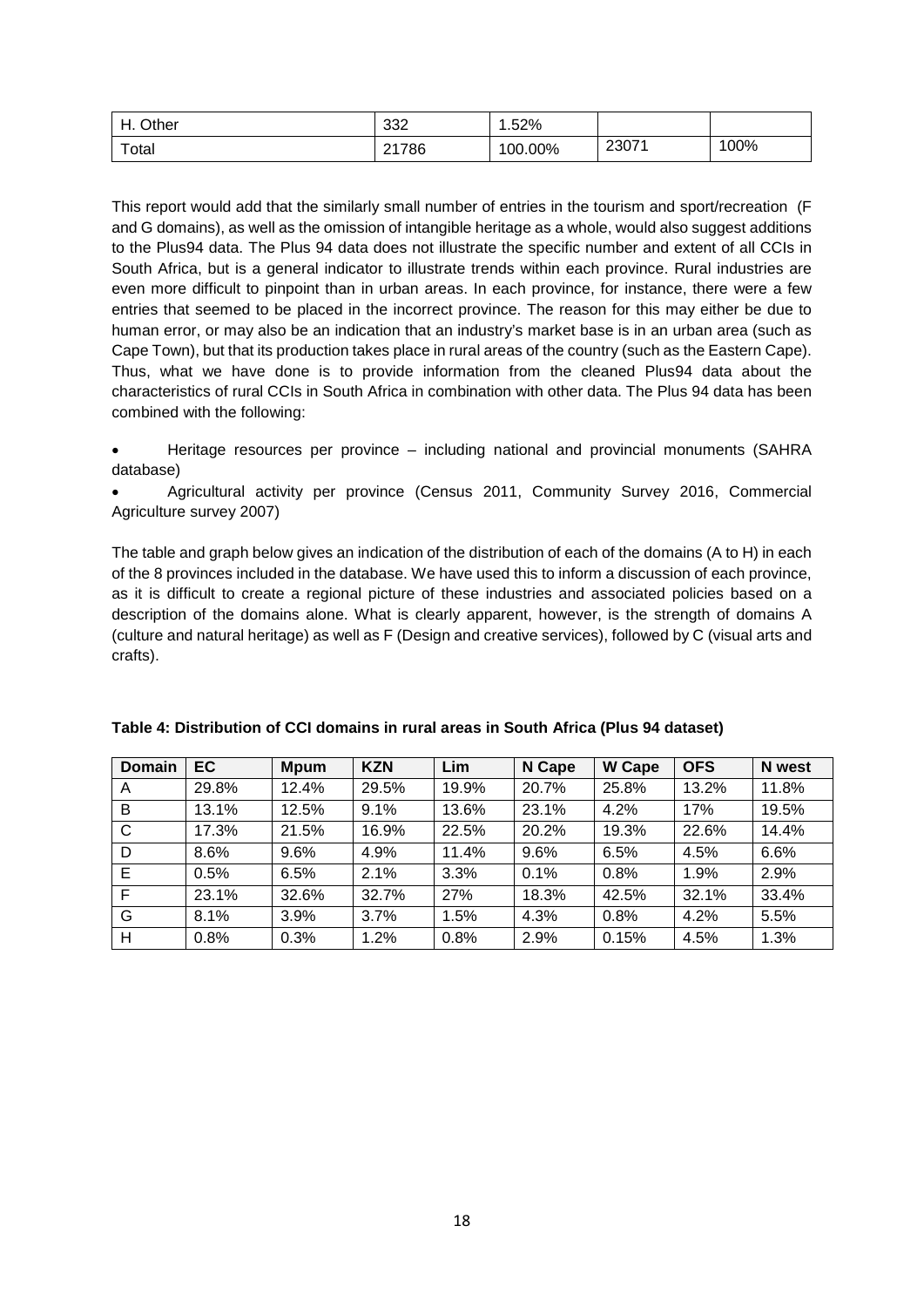



The next table below illustrates the representation of rural industries as a whole within those four provinces that have large urban areas. Here, the Free State has the largest number of rural industries, followed by the Eastern Cape and KwaZulu Natal. Interesting, the Free State also has the highest number of commercially active agricultural units in South Africa.

| Table 5: Rural CCIs within metropolitan provinces |  |  |  |  |  |
|---------------------------------------------------|--|--|--|--|--|
|---------------------------------------------------|--|--|--|--|--|

| <b>Province</b>         | Percentage |
|-------------------------|------------|
| Eastern Cape rural      | 28.8%      |
| Western Cape Rural      | 11.7%      |
| <b>Free State Rural</b> | 46.7%      |
| <b>Gauteng Rural</b>    | n/a        |
| KwaZulu Natal Rural     | 22.9%      |

In order to gauge whether a province is rural or urban, we have primarily used agricultural figures from Census 2011, and the Community Survey of 2016. This data primarily concerns household activities in South Africa. As illustrated by Table 6, as a chiefly urban province, Gauteng had the lowest amount of households involved in agriculture. The Western Cape had the lowest level of agricultural activity per household after Gauteng. ALL provinces demonstrated a marked decline in household agricultural activity, which means that far more people are depending on external livelihood sources such as grants, pensions and urban remittances for their income.

#### **Table 6: change in the number of agricultural households 2011-2016**

|                 | <b>Agricultural households</b> |                |          |                   |              |  |  |
|-----------------|--------------------------------|----------------|----------|-------------------|--------------|--|--|
| <b>Province</b> | Census 2011                    | <b>CS 2016</b> | % Change | <b>Difference</b> | %            |  |  |
|                 |                                |                |          |                   | contribution |  |  |
| <b>WC</b>       | 84 57                          | 69 152         | $-18.2$  | $-1522$           | $-0.5%$      |  |  |
| EC              | 596 573                        | 95 02          | $-17.0$  | $-101531$         | $-3.5$       |  |  |
| <b>NC</b>       | 55 150                         | 8798           | $-11.5%$ | $-6525$           | $-0.2$       |  |  |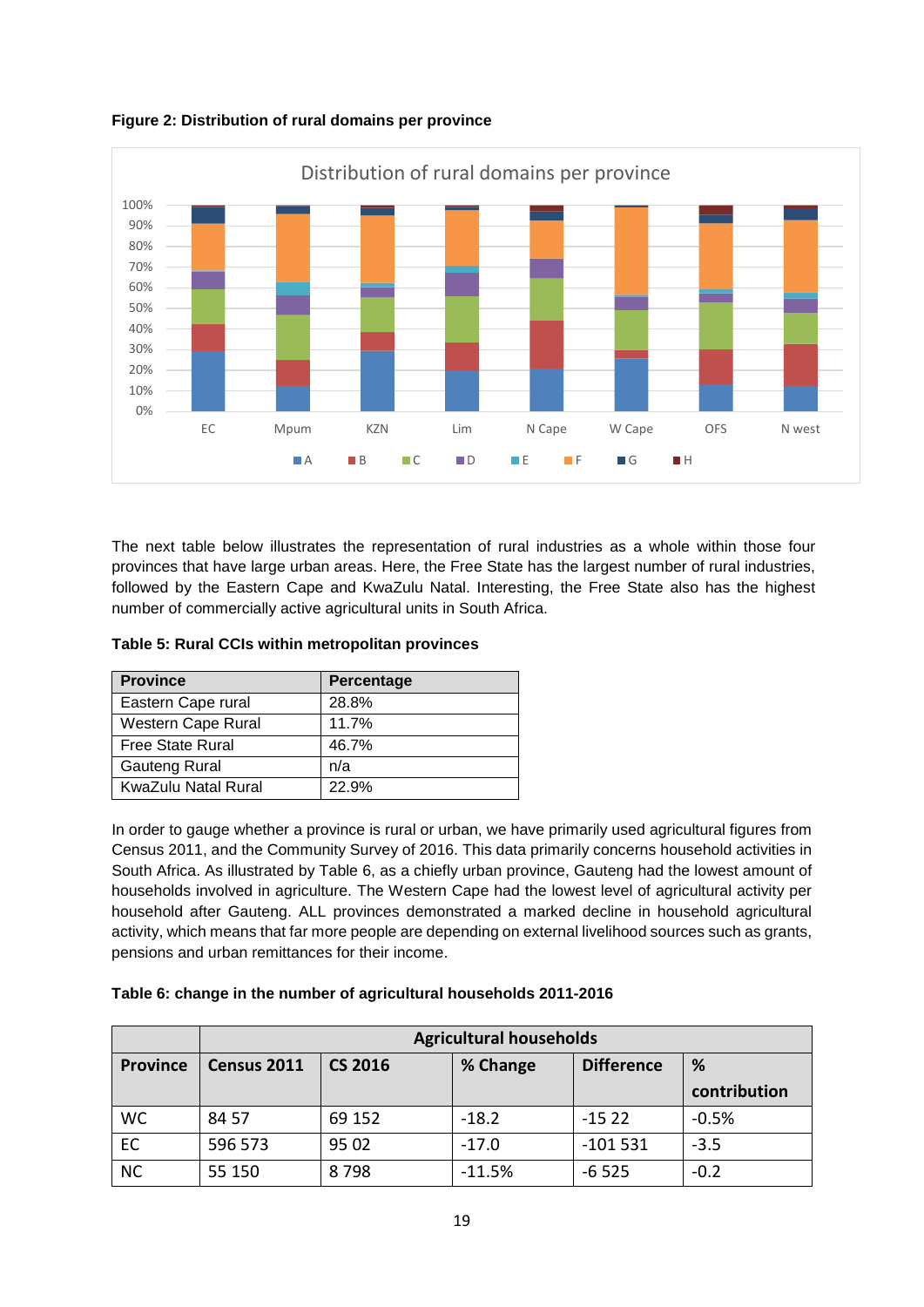| KWZN         | 717006  | 536 225       | $-25.2$ | -180 781 | $-6.3$  |
|--------------|---------|---------------|---------|----------|---------|
| <b>NW</b>    | 214 09  | 167 780       | $-21.6$ | -180 781 | $-6.3$  |
| <b>GTENG</b> | 279 110 | 22 5 94       | $-13.1$ | $-25516$ | $-1.3$  |
| <b>MPML</b>  | 263 391 | 225 282       | $-14.5$ | $-28109$ | $-1.3$  |
| LIM          | 468 494 | 386 660       | $-17.5$ | $-81834$ | $-2.8$  |
| <b>RSA</b>   | 2879638 | 2 3 2 9 0 4 3 | $-19.1$ | -550 595 | $-19.1$ |

However, this information does not provide an idea of agricultural activity in each province, as it excludes commercial farming. In the Western Cape and Gauteng respectively, the number of commercial farmers actually exceed the number of subsistence household farmers – which means that commercial farming dominates in these zones. As the below 2007 information from Stats SA illustrates, commercial farming units are the highest in the Free Sate, followed by the Western Cape and Northern Cape – all maize, wheat and fruit producing areas – followed by the North West and the Eastern Cape. Thus, balanced with the decline in the number of agricultural households in South Africa, commercial farming is certainly very active and increasing in certain zones. When combined with rural tourism, farming activity is particularly important for defining the nature and character of rural industries. As mentioned previously, this may have a positive effect in developing CCIs, as the spin offs from commercial agriculture are far greater than those associated with subsistence activity.

| <b>Province</b>   | <b>Number of farming units</b> |
|-------------------|--------------------------------|
| Eastern Cape      | 4 0 0 6                        |
| <b>Free State</b> | 7473                           |
| Gauteng           | 1773                           |
| KwaZulu Natal     | 3574                           |
| Limpopo           | 2934                           |
| Mpumalanga        | 3523                           |
| North West        | 4 902                          |
| Northern Cape     | 5 1 2 5                        |
| Western Cape      | 6653                           |
| South Africa      | 33 966                         |

**Table 7: Number of farming units per province (StatsSA Census of Commercial Agriculture 2007)**

The SAHRA database used in this document includes those sites, items and places that defined as provincial, natural or national monuments and heritage sites. The graph below depicts the distribution of these sites nationally, and here the leading provinces are the Western Cape (1427 sites), the Northern Cape (626 sites) and the Eastern Cape (620). Again, this information will be used to illustrate specific trends within each province. In total, we counted around 1006 (27.5%) urban heritage sites and 2648 rural. This means that the majority of sites - 72.5% - are in rural areas. This gives a good indication of the richness of rural areas for CCI development and tourism. The Western Cape, in particular, has an extremely well developed heritage sector, and the success of CCIs (particularly craft) is a testimony to how well heritage has been used to inform economic development of these small industries.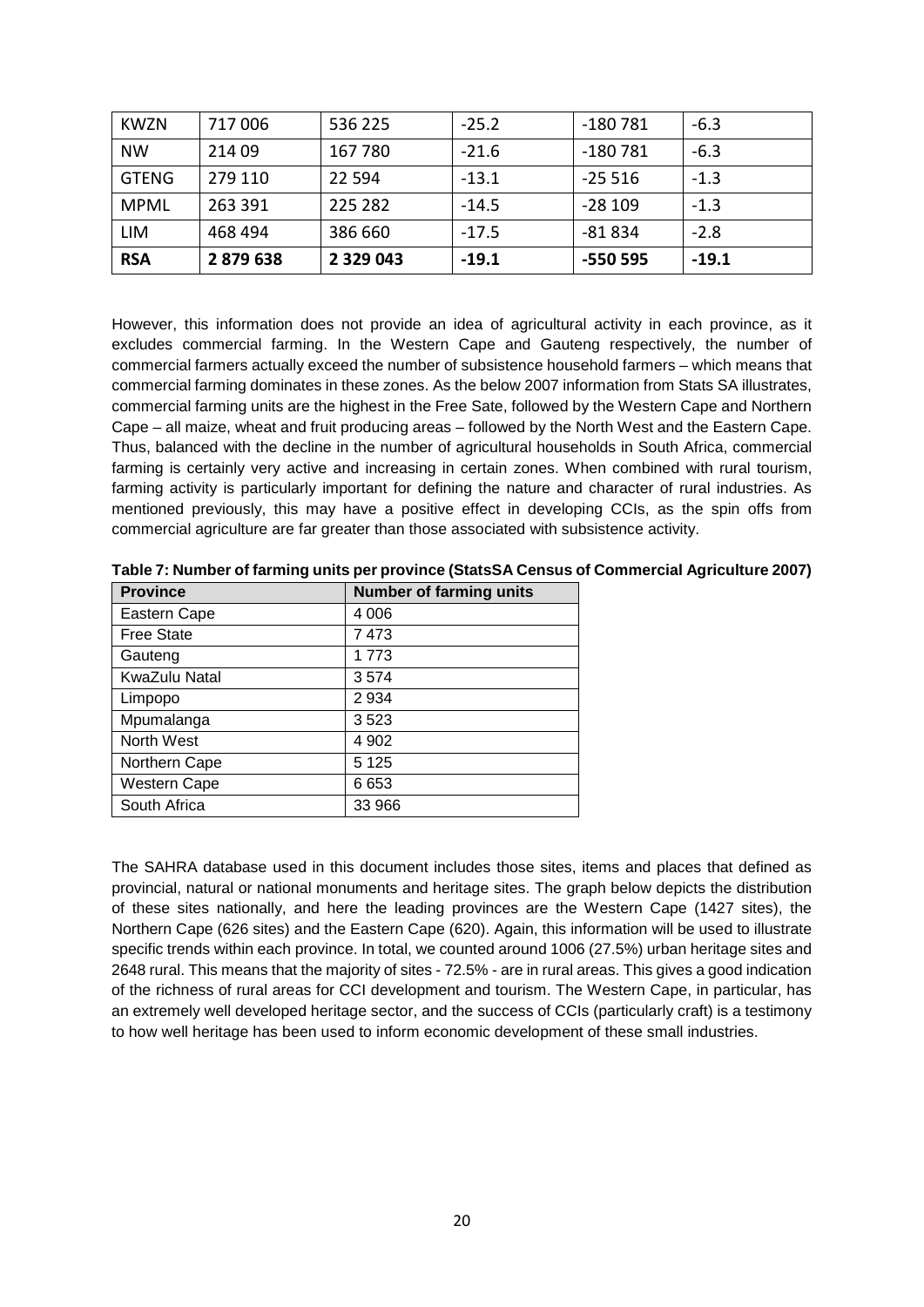

**Figure 3: SA heritage sites per province (SAHRA database)**

# <span id="page-20-0"></span>**Provincial analyses**

### <span id="page-20-1"></span>**The Eastern Cape**

| <b>Domain</b>                          | <b>Number</b> | Percentage |
|----------------------------------------|---------------|------------|
| A: Cultural and natural heritage sites | 107           | 29.8%      |
| B: Performance and celebration         | 47            | 13.1%      |
| C: Visual arts and crafts              | 62            | 17.3%      |
| D: Books and Press                     | 31            | 8.6%       |
| E: Audio Visual and Interactive media  | 2             | 0.5%       |
| F: Design and creative services        | 83            | 23.1%      |
| G: Tourism                             | 29            | 8.1%       |
| H: Sport and Recreation                | 3             | 0.8%       |
| No data                                |               |            |
| <b>Total rural CCI</b>                 | 359           | 28.8%      |
| <b>Total urban CCI</b>                 | 888           | 71.2%      |
| <b>Total entries</b>                   | 1247          |            |

**Table 8: Distribution of CCI domains in the Eastern Cape (Plus 94 dataset)**

The Eastern Cape is the third most populous province in South Africa, containing 12.6% of the national population, based on a 2015 projection from 2011 census information. As the above figures show (Cencus 2011), 35.4% of households were engaged in agriculture (livestock, domestic and commercial crop production). In 2016, the Community survey showed a sharp drop in the number of agricultural households to 27.9%, in line with declines around the country. The province appears to have a very high number of cultural and heritage sites in rural areas (28.8%), more than KwaZulu Natal. This can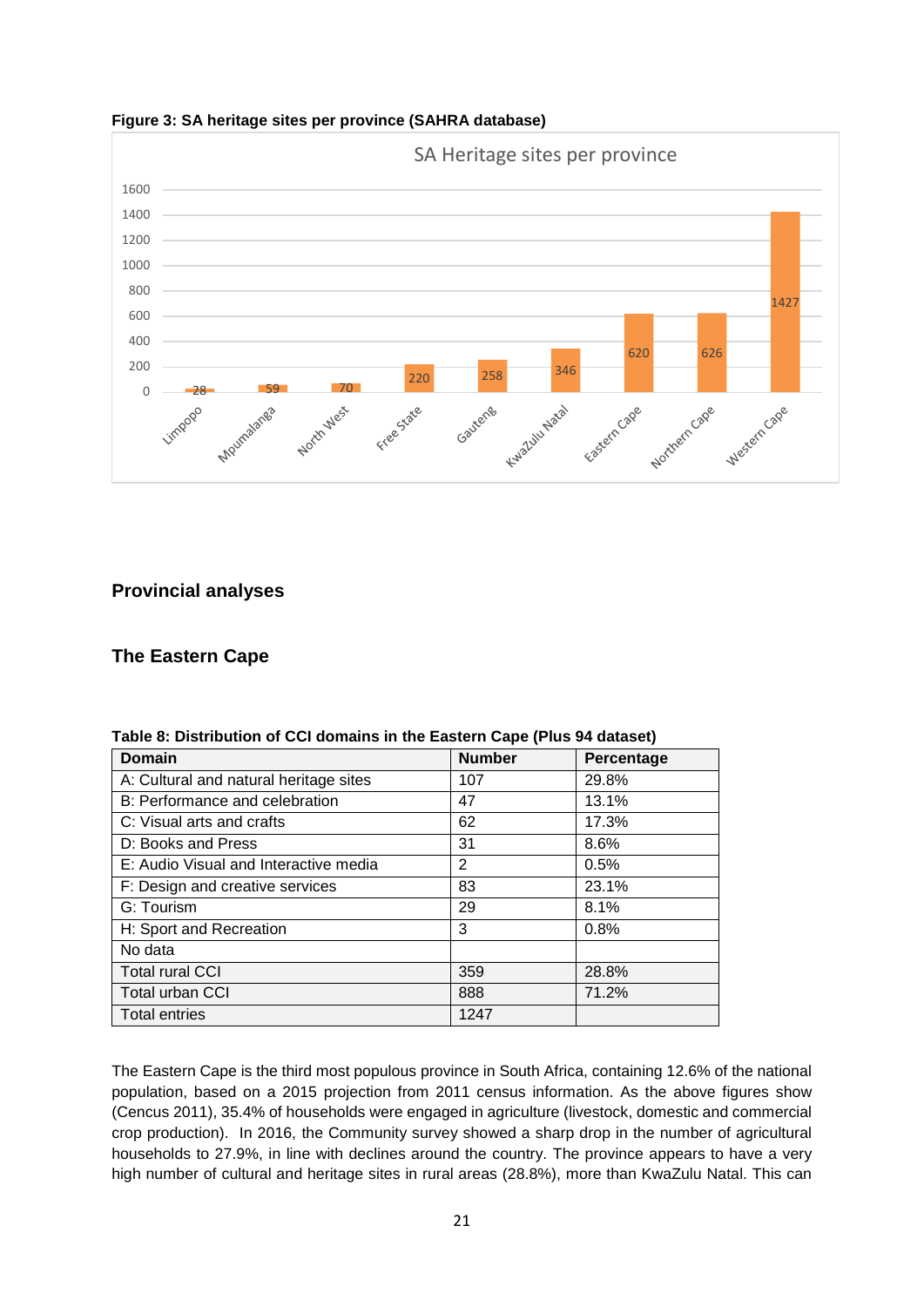be viewed in conjunction with the SAHRA database, which indicated that the Eastern Cape as whole has the third highest number of declared heritage sites in the country (620), after the Western and Northern Cape respectively.

The number of CCIs In domain B (performance and celebration was average, approximately the same size as all the other provinces, except for the largest – the northern Cape. The number of visual arts and crafts industries was the second lowest among the province, while industries in domain D were average, at 8.1%. Design and creative services in the Eastern Cape lagged behind, and was the second smallest at 23.2%, just above the Northern Cape. Tourism was relatively large in comparison to provinces such as Limpopo, and was the largest of all the provinces in the dataset. Sport industries amounted to 3 in the Eastern Cape.

Both the tourism and sporting figures can be viewed with some degree of scepticism. The South African Events Calendar lists 19 events for the Eastern Cape in 2016, 12 of these rural and 7 urban. This does not include the amount of markets, music clubs and smaller artistic events hosted in the Eastern Cape, which do not feature in national and provincial tourism sites. Likewise, the existence of only two audio visual CCIs (these being radio stations) is also highly unlikely. Both of these are underestimations.

The greatest omission in the Plus 94 database is that of craft enterprises which constitute a major component of rural CCIs, as well as rural cultural policies in South Africa. 1998, the South African Craft industry report counted 83 retail outlets for crafts in the Eastern Cape, with a further five craft markets and three cultural villages – since then, another two villages have been added. More recent initiatives includes a 2016 ECDC funded craft collection store in East London worth 23 million ZAR, which showcases and markets the works of more than 80 enterprises. In 2014 the ECDC also launched a craft catalogue, and in 2015 crafters funded by the ECDC exhibited their work at more than three local exhibitions. The craft industry therefore appears to be a relatively well funded and marketed CCI in the Eastern Cape. The Eastern Cape Parks and Tourism agency reflects a total of five tourist and heritage routes in the province, another 21 art and craft galleries and centres, as well as 62 craft making enterprises. Most of these (55) are based in rural areas of the province, while the arts and crafts galleries are almost entirely based in urban areas such as East London and Port Elizabeth. The craft market clearly lies within urban zones, while the production takes place in rural areas.

A second factor to consider in rural areas in the Eastern Cape is that of hunting, which according to the 2007 agricultural survey, was the second most prevalent in the Eastern Cape, after Limpopo. Hunting is a very important part of the rural economy in southern Africa, sometimes outstripping tourism income from national parks. During 2004 it was estimated (by the Weekend Post 25 June 2005) that the number of hunters in South Africa had shot some 53453 animals worth 40.7 million USD. Snijders (2012) estimates that up to one sixth of South Africa's total arable land surface has been privately game ranched in some form or another since 1990. However, besides the fact that many people are employed in the hunting tourism sector, these businesses are wholly owned by elite farmers and operate within a niche market (including taxidermy), with minimal spill over into regional tourist markets. This, in combination with wildlife sales, as well as a very high number of ostriches and horses in the Eastern Cape, makes rural areas of the province very marketable. As the below table illustrates, the Eastern Cape is a productive zone for ostrich, game farmers and horse farmers.

|                 | Table 9: Provincial distribution of game, horses and ostriches (2007 StatsSA commerical |  |  |  |  |
|-----------------|-----------------------------------------------------------------------------------------|--|--|--|--|
| farming survey) |                                                                                         |  |  |  |  |

| <b>Province</b>   | <b>Horses</b> | <b>Game live sales</b> | <b>Game: hunting</b> | <b>Ostriches</b> |
|-------------------|---------------|------------------------|----------------------|------------------|
| Eastern Cape      | 20 5 86       | 28 818                 | 37 720               | 46 827           |
| <b>Free State</b> | 6786          | 13738                  | 13 2 8 7             | 4 985            |
| Gauteng           | 7573          | 5839                   | 5 0 4 9              | 213              |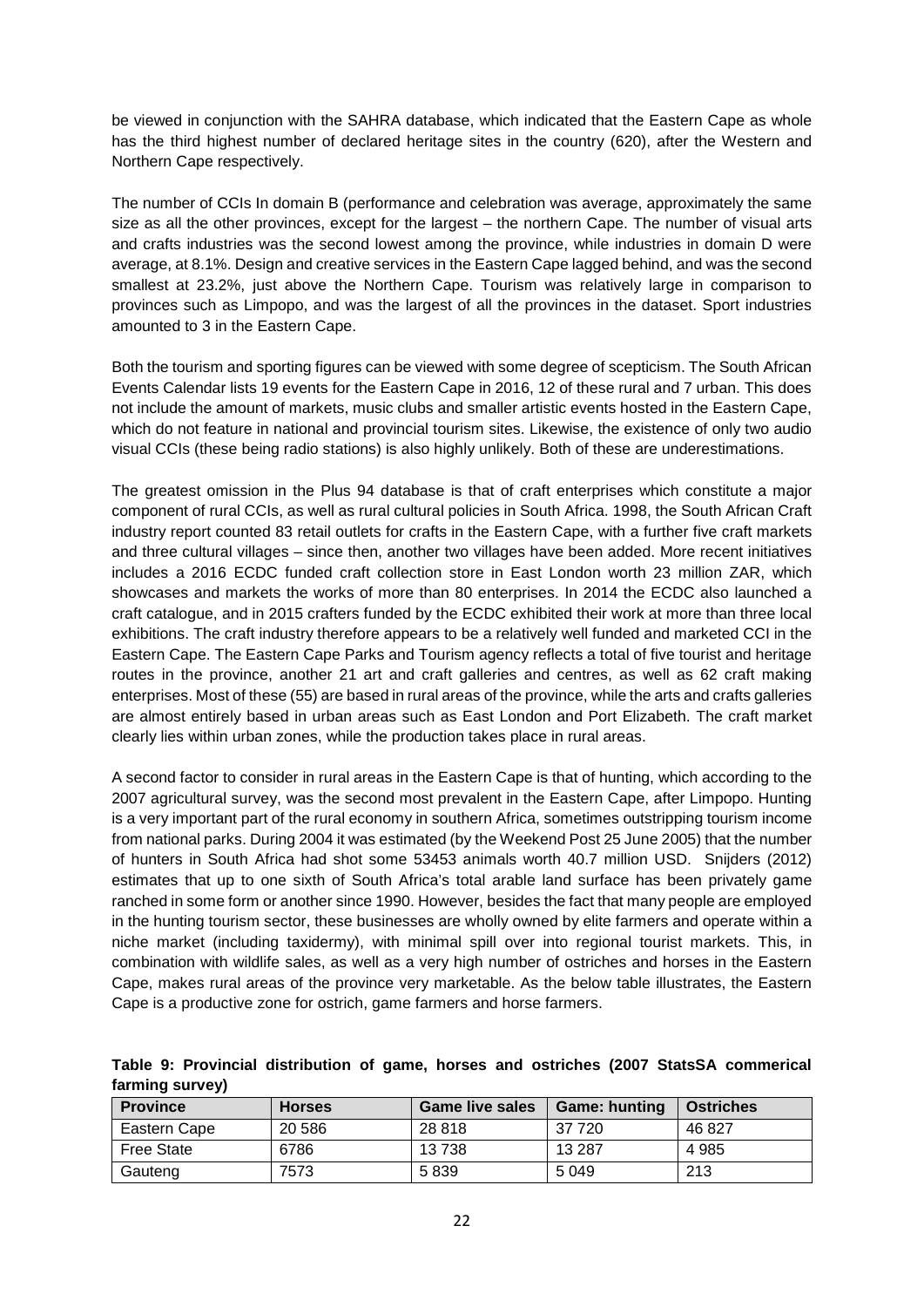| KwaZulu       | 17478 | 8822    | 12 2 6 7 | 14      |
|---------------|-------|---------|----------|---------|
| Limpopo       | 393   | 60 826  | 77 750   | 43      |
| Mpumalanga    | 377   | 31 7 11 | 12 2 4 3 | 10      |
| North West    | 12939 | 35 274  | 19429    | 21      |
| Northern Cape | 11363 | 11 4 24 | 16 066   | 1660    |
| Western Cape  | 68797 | 7 2 4 5 | 3805     | 363 084 |

In terms of tourism, bed nights compared to previous years in the Eastern Cape appeared to have dropped. In 2003, 2004 and 2005 the province attracted 6% of the national share of international bed nights, but in 2015 this was 3.5%. Tourism figures are in general very mixed for the Eastern Cape in 2015 and 2016. Specific events such as the Ironman hosted by NMBM and Buffalo city attracted between 7641 and 10965 guests, but figures in 2015 compared to 2014 appeared to have dropped in NMBM and Buffalo city by 13.8% and 4.3% respectively (Eastern Cape Tourism Baraometer 2016). Tourist arrivals in 2015 also have dropped to 4.4%. However, nature reserves such as the Addo Elephant Park, Camdeboo, garden route and the Mountain Zebra Park all had increased figures from 2014 to 2015 – the Garden Route showing a growth rate of 13.5%. The barometer also indicates that 3.2 million domestic trips were made to the province in 2014, nearly tripling the figure of 2013.

#### **Table 10: National Tourist arrivals 2016 (Source: Tourism South Africa)**

| <b>Province</b>      | Percentage |
|----------------------|------------|
| Gauteng              | 49.4%      |
| <b>Western Cape</b>  | 18.6%      |
| Mpumalanga           | 14.1%      |
| Limpopo              | 13%        |
| <b>KwaZulu Natal</b> | 11.8%      |
| <b>Free State</b>    | 7.3%       |
| North West           | 6.6%       |

| Table 11 Eastern Cape Park Visitors 2014/2015 (Source: SANParks Annual Report 2014/2013) |  |
|------------------------------------------------------------------------------------------|--|
|------------------------------------------------------------------------------------------|--|

| <b>Park</b>               | <b>Park Visitors</b> | Annual growth |
|---------------------------|----------------------|---------------|
| <b>Addo Elephant Park</b> | 204 881              | 10.1%         |
| Camdeboo National Park    | 37 326               | 15%           |
| <b>Garden Route</b>       | 376 458              | 13.5%         |
| Mountain Zebra            | 24 4 26              | 4%            |

In order to illustrate the different variations of what is meant by rural and the dynamics of small rural towns, one can draw selectively on studies conducted in various small towns in the Eastern Cape (FHISER 2015). These have all been managed, funded and partially implemented by ASPIRE, the development agency for the Amathole District Municipality, which has also focused on corridor development in the wider ADM. Corridor development has focused on 27 rural towns in the footprint of the three corridors, specifically on the N2, the R63, and the R72.

#### <span id="page-22-0"></span>**ASPIRE: Alice and Bedford**

The spatial development plans borne out by ASPIRE in the Eastern Cape is the latest in a series of sub national strategies focusing on Spatial Development Corridors (SDIs), which spearheaded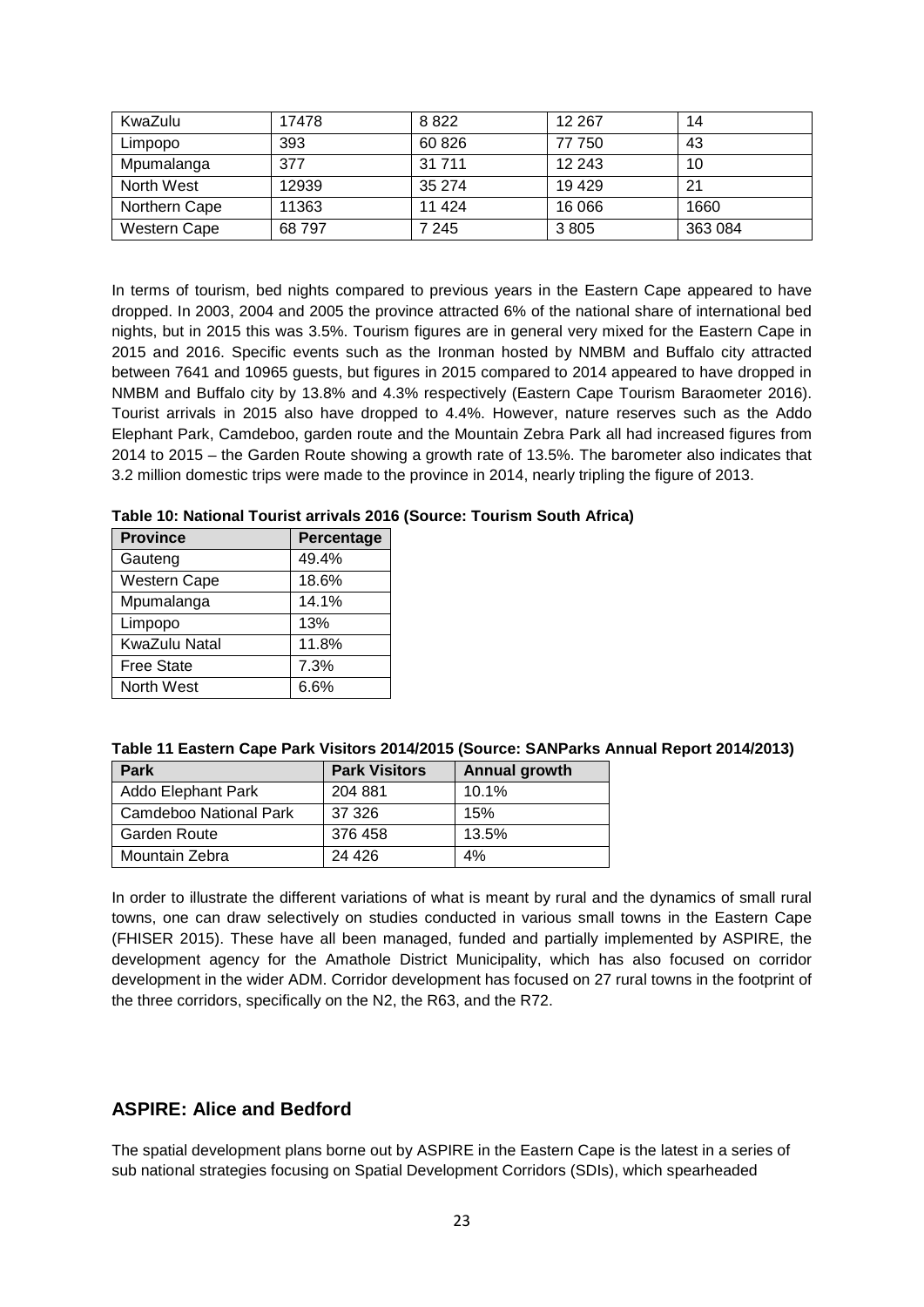economic policies in the early 2000s. In the Eastern Cape this includes the Fish River SDI, as well as the Wild Coast SDI, which unfortunately did not evolve into integrated development strategies. Industrial Development Zones (IDZs) and Special Enterprise Zones are in part an update on SDIS, but were more regionally relevant in urban zones. ASPIRES focus on regional development of small towns, and corridors in the rural Amathole region, is part of a reworking of these strategies, and echoes the Regional Industrial Development programme (national), that had placed a particular emphasis on decentralised industrial development in the ex-homeland areas of South Africa. However, there has not been much traction with regard to provincial implementation of these plans except in cases where organisations gained leverage from international and private donors (Harrison and Mathe 2010; Haines 2014*)* In the case of ASPIRE, EU funding for small town development did result in significant infrastructural changes for these areas, but also in a more concerned inclusion of heritage and cultural items.

ASPIRE was established in 2008, previously known as AEDA, and is the primary vehicle of rural development in the Amathole municipal area. As the IDP of the previous Nkonkobe and Ngqushwa municipalities reflect, heritage and cultural issues are mainly subsumed under a tourism and environment description of existing resources and plans for development of these sectors. ASPIRE works directly with a number of agencies, including the ECDC, the Border-Kei Chamber of Commerce, the Amathole District Municipality itself, the Eastern Cape Parks Board and the Buffalo City development Agency. Funders for initiatives include the EU, who funded around R700 000 for an essential oils project in the R63 corridor. However, since 2015 ASPIRE has generally not functioned well and has been under investigation for mismanagement.

The historic town of Alice is home to the University of Fort Hare, where many of Africa's political and business leaders gained their education. Today, some 43 000 people live in this small town and it is the economic centre for people who live in 56 surrounding villages. During 2009, ASPIRE developed a framework for a small town regeneration programme, which specifically concentrated on the Alice CBD, where urban densities were higher than 10 units per hectare. The regeneration programme has the following key areas of development:

- ICT (24)
- Heritage assets (Lovedale College, ZK Matthews house, University of Fort Hare)
- CBD upgrading upgrading buildings and open spaces.
- Heritage: conference centre and lodge to be created
- Upgrading of professional and student accommodation, as well as social housing
- Upgrading and provision of student accommodation
- Developing local agriculture and key business

Alice houses the historic Lovedale College, as well as the University of Fort Hare. Furthermore, Alice is located at the foothills of the Amathole Mountains, at the entrance to Hogsback. However, despite these attractions, they are not developed, and in most cases are poorly advertised, and not well maintained. ASPIRE and Neda (the Nkonkobe Economic Development Agency) were commissioned to investigate possibility of creating more accommodation, particularly for students and tourists, since the town lacks guest establishments and rental housing. Lovedale College also embarked on the creation of a craft centre, and cooperative vegetable gardens near the school. A memorial park and a small walking trail within the town, passing through most the heritage sites, was also created. Currently, although many of the ideas for housing and accommodation were not created, the town of Alice has gained a regeneration of heritage sites, including Bokwe's grave and ZK Mathews' house, as well as a new heritage park and route.

Bedford is a small town located in the Nxuba Local Municipality, which is the smallest municipality by population numbers in the Eastern Cape. Bedford contains 24.1% of residents in the local municpality,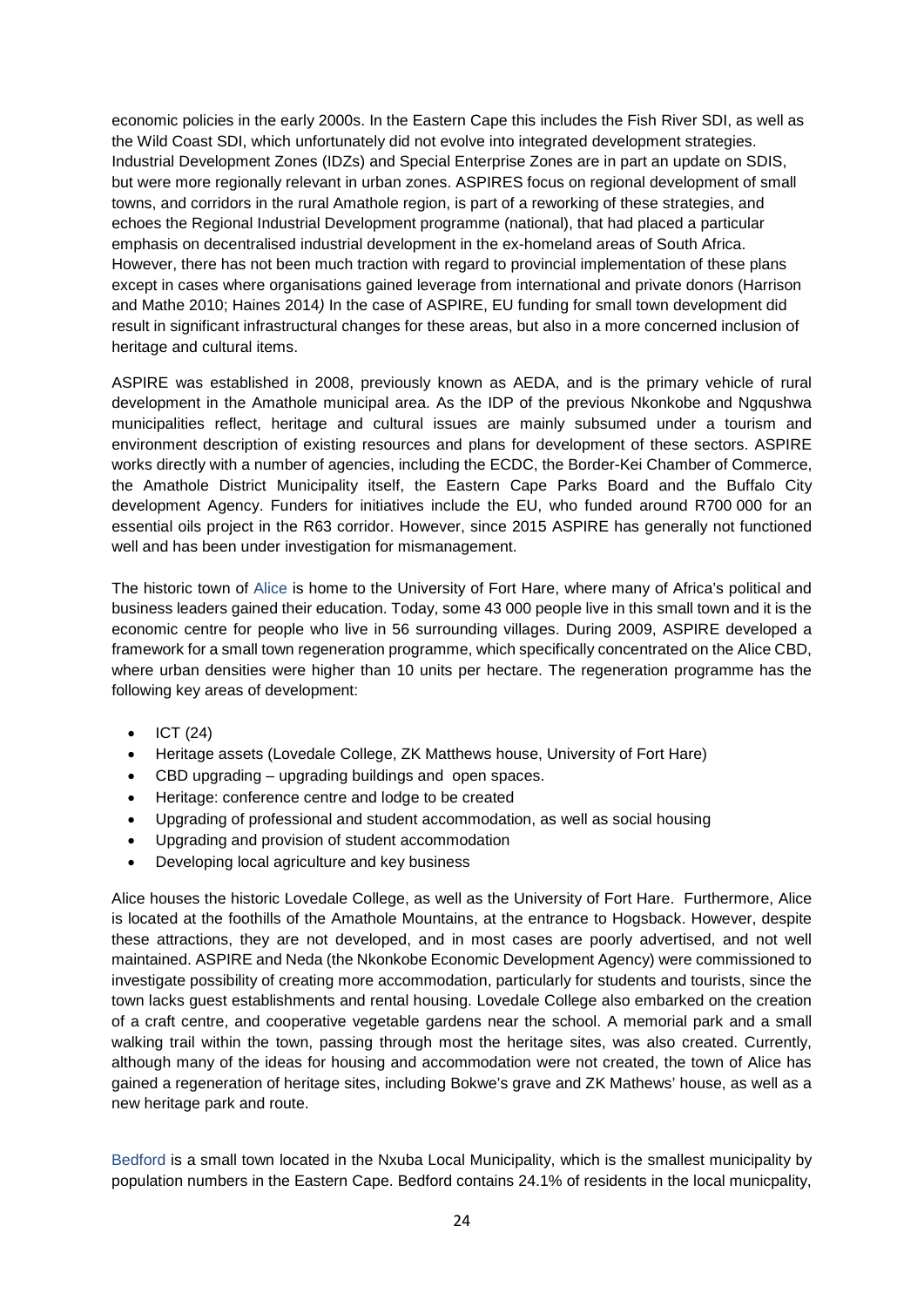with an 18% rural component, while Adelaide contains 47.8%, with an 18.1% rural component. Bedford is located near the Winterberg Mountains, and is regarded as an artist's haven and retirement village. It is only two hours away from Port Elizabeth, and property development for middle class retirees has boomed. There are plenty of local accommodation establishments, as well as three craft and gift shops – including a large Art and Craft shop, as well as hand-made furniture and traditional craft venues. One furniture shop has over 20 registered artisans and has attracted funding from Telkom. Since 2008 Bedford has also hosted thea very popular garden festival, and has a few game farms situated along the southern edge of the town. Sporting activities such as trail running, hiking, and hunting are popular in the area. However, there are still very high levels of unemployment in the town, and very low levels of literacy (only 68.9% have grade 7). Bedford has potential of being a tourist attraction, however there is no defined 'tourism destination brand', and serious lack of regular gathering of logistics, and lack of aggressive marketing, and investment in the local tourism sector.



#### <span id="page-24-0"></span>**Mpumalanga**

**Table 12: Distribution of CCI domains in Mpumlanga (Plus 94 dataset)**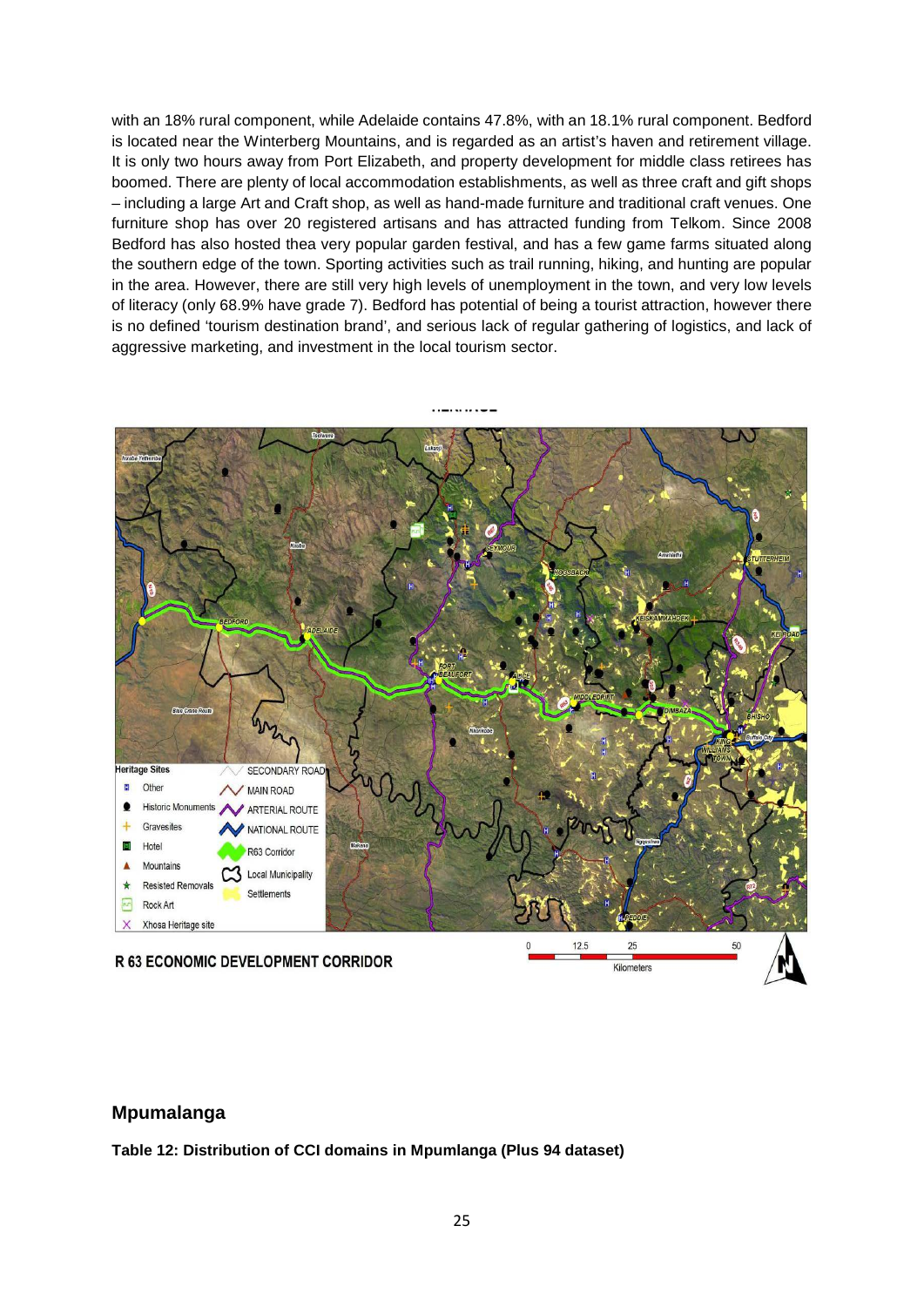| <b>Domain</b>                          | <b>Number</b> | Percentage |
|----------------------------------------|---------------|------------|
| A: Cultural and natural heritage sites | 76            | 12.4%      |
| B: Performance and celebration         | 77            | 12.5%      |
| C: Visual arts and crafts              | 132           | 21.5%      |
| D: Books and Press                     | 59            | 9.6%       |
| E: Audio Visual and Interactive media  | 40            | 6.5%       |
| F: Design and creative services        | 200           | 32.6%      |
| G: Tourism                             | 24            | 3.9%       |
| H: Sport and Recreation                | $\mathcal{P}$ | 0.3%       |
| No data                                |               |            |
| <b>Total rural</b>                     | 614           | 100%       |
| Total urban                            |               |            |

Mpumalanga is the second-smallest province in South Africa after Gauteng, is located in the northeastern part of the country, bordering Swaziland and Mozambique to the east. It also borders Limpopo, Gauteng, Free State and KwaZulu-Natal within South Africa. It covers an area of 76 495km² and has a population of 4 335 964, making it the sixth most populous in the country. It is situated mainly on the high plateau grasslands of the Middleveld, which roll eastwards for hundreds of kilometres. In the northeast, it rises towards mountain peaks and terminates in an immense escarpment. In some places, this escarpment plunges hundreds of metres down to the low-lying area known as the Lowveld.

According to SAHRA, the province has 63 listed provincial heritage sites, and objects, which is less than the 76 listed in the Plus 94 dataset. This includes natural suites such as waterfalls and other objects of natural significance, buildings, and monuments. Towns listed include Sabie and Pilgrims Rest (6 sites), Barberton (8), Belfast (2), Bethal (2), Carolina (3) Ermelo (5), Lydenburg, Origstad and Evander (10), Middleberg (10), Piet Retief and Nelspruit (3), Waterfall Boven and Wakkerstroom (7) and Witbank/Belfast (2). Private and national protected areas include the Kruger National Park the Blyde Rivier Reserve, Djuma Game reserve, Lion Sands, Londolozi, Sabie Sabie and Sabie Sands, Singita, Timbivati, Mala Mala and Ilusaba Game Reserves. Provincial Parks include Loskop Dam, Mahushe, Mdala, Mkhombo, Mthethomusha, Nootgedacht Dam, Origstad Dam, Songimvelo game reserve, SS Skosana nature reserve, and Verloren Vallei reserve. Tourist routes in Mpumalanga are the Highlands meander, Panorama Route, Mpumalanga Heritage route, Lowveld Legogate and the Wild Frontier.

This province was treated as entirely rural, so that all of the 614 entries in the Plus 97 database were classified according to their inclusion into rural CCIs. Here the number of cultural and natural heritage sites was far lower than that of the Eastern Cape, mainly due to the fact that Mpumalanga is the smallest province in South Africa by virtue of population figures, and the smallest rural province through size. The SAHRA database also reflects that Mpumlanga has the second lowest number of cultural and heritage sites in South Africa, being 59. Mpumalanga has 13 protected areas, including the southern Kruger Park and reserves such as Sabi Sabi, but is lower than provinces such as Limpopo and the Eastern Cape. Domains B and D are similar to the Eastern Cape, although a bit smaller. However, Mpumalanga outdoes the Eastern Cape in three domains:

- The arts and crafts market (C) is far larger than that of the Eastern Cape, mainly due to the presence of the Kruger National Park and other well-developed tourist routes through Lowveld towns such as Sabie and Pilgrims Rest.
- Likewise, in domain E (Audio Visual and Interactive media) Mpumalanga is also active the number of CCIs here are 40 compared to 2 in the Eastern Cape.
- Lastly, domain E (Design and creative services) is also high and where Mpumalanga outshines the Eastern Cape.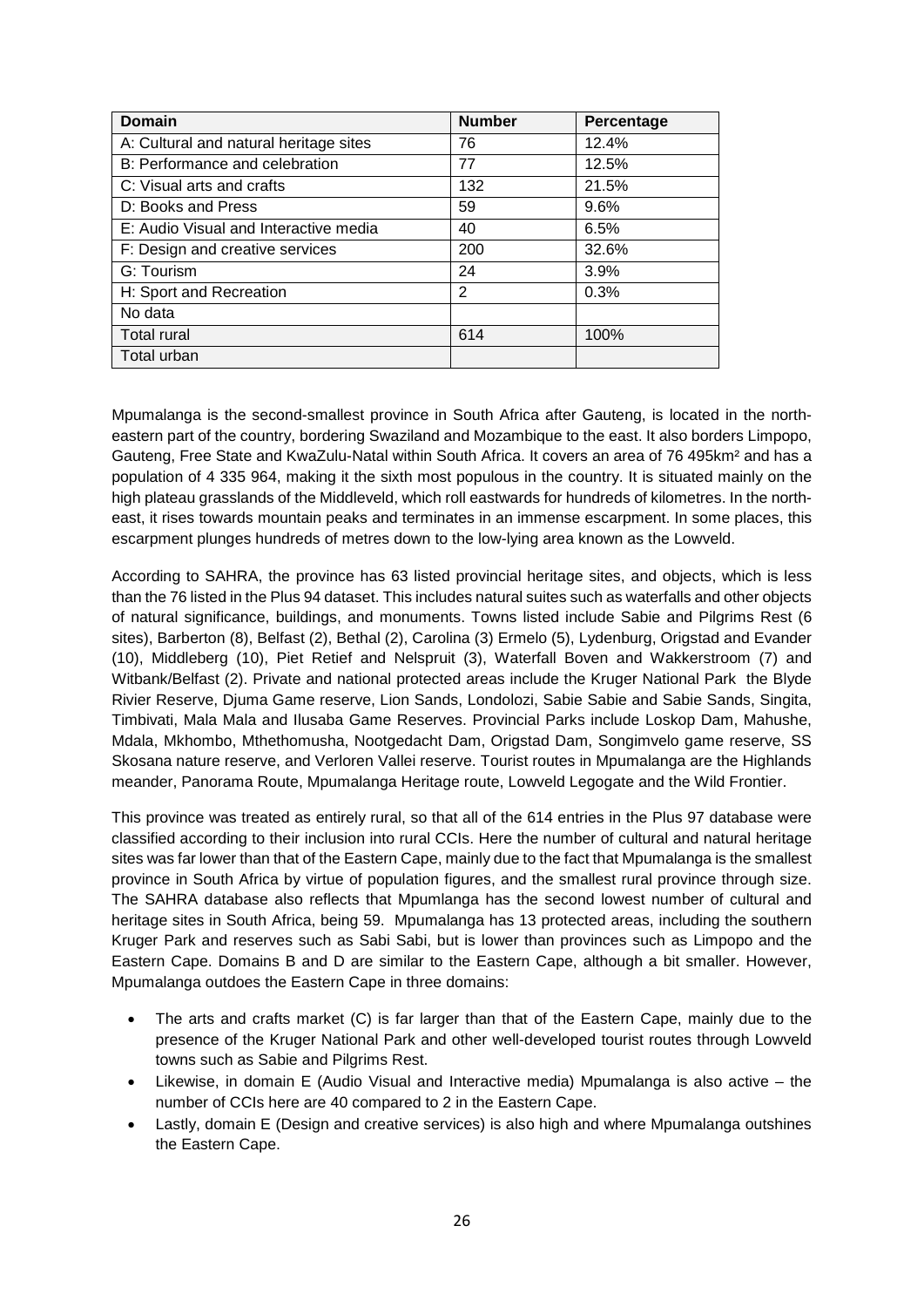Notably, Mpumalanga attracted the third highest share of international tourists after Gauteng and the Western Cape, this being 14.1% in 2015. The Kruger National Park recorded an increase of 8% from 2015 to 2016, while in and around Hazyview there was an increase of 5%. Again, this can be attributed to cultural and natural sites in the area – and the large craft market is an indication of the popularity of Mpumalanga to international and domestic visitors.

Agriculture in Mpumalanga is characterized by a combination of commercialized farming, subsistence and livestock farming, and emerging crop farming. Crops such as subtropical fruits, nuts, citrus, cotton, tobacco, wheat, vegetables, potatoes, sunflowers and maize are produced in the region. It is the highest producer of nuts and bananas in South Africa, and the second highest of subtropical fruit, and citrus (StatSa 2007)

In Mpumalanga each local municipality has their own IDP, in which the plans and progress of their focal areas are described – CCIs are usually subsumed in tot the category of Sport, has Mega – the Mpumalanga Economic Growth Agency. This was created some 20 years ago with a focus on housing, trade, SMMEs, agriculture, and development zones. Tourism and CCIs are not part of its mandate and MEGA has been under suspicion of mismanagement for a number of years.

As Rogerson and Sithole (2001) emphasise, development of tourism attached to areas of natural and cultural significance in Mpumalanga largely rests of regional initiatives, including local government and related agencies. In this regard the province has several – notably Maputo Corridor, a zone that runs through Limpopo, Mpumalanga and Gauteng and links industry and tourism up between Maputo and Gauteng. Mpumalanga is also the site of an important regional initiative related to tourism and heritage – the Kruger 2 Canyon Biosphere. The K2CBR is recognised as a Biosphere reserve site under UNESCO, and is the 411<sup>th</sup> Biosphere Reserve Worldwide. The K2C Biosphere Programme is a community-driven initiative which bridges Mpumalanga and Limpopo, and has R1.4 million dedicated to long term conservation of natural habitats. It the entire registered Biosphere Reserve area is 2.5 million hectares.

The number of craft industries in Mpumlanga is difficult to gauge. The last document produced was by CIGS (1998: 34), who estimated that there about 66 craft retail outlets in Mpumalanga, with three markets, and 10 cultural villages. The producers of craft are primarily people from rural areas, who were said to number between 400 and 500 in the province.

### <span id="page-26-0"></span>**KwaZulu Natal**

| <b>Domain</b>                          | <b>Number</b> | Percentage |
|----------------------------------------|---------------|------------|
| A: Cultural and natural heritage sites | 200           | 29.5%      |
| B: Performance and celebration         | 62            | 9.1%       |
| C: Visual arts and crafts              | 115           | 16.9%      |
| D: Books and Press                     | 33            | 4.9%       |
| E: Audio Visual and Interactive media  | 14            | 2.1%       |
| F: Design and creative services        | 222           | 32.7%      |
| G: Tourism                             | 25            | 3.7%       |
| H: Sport and Recreation                | 8             | 1.2%       |
| No data                                |               |            |
| <b>Total rural</b>                     | 679           | 22.9%      |
| Total urban                            | 2285          | 77.1%      |
| <b>Total entries</b>                   | 2964          |            |

**Table 13: Distribution of CCI domains in KwaZulu Natal (Plus 94 dataset)**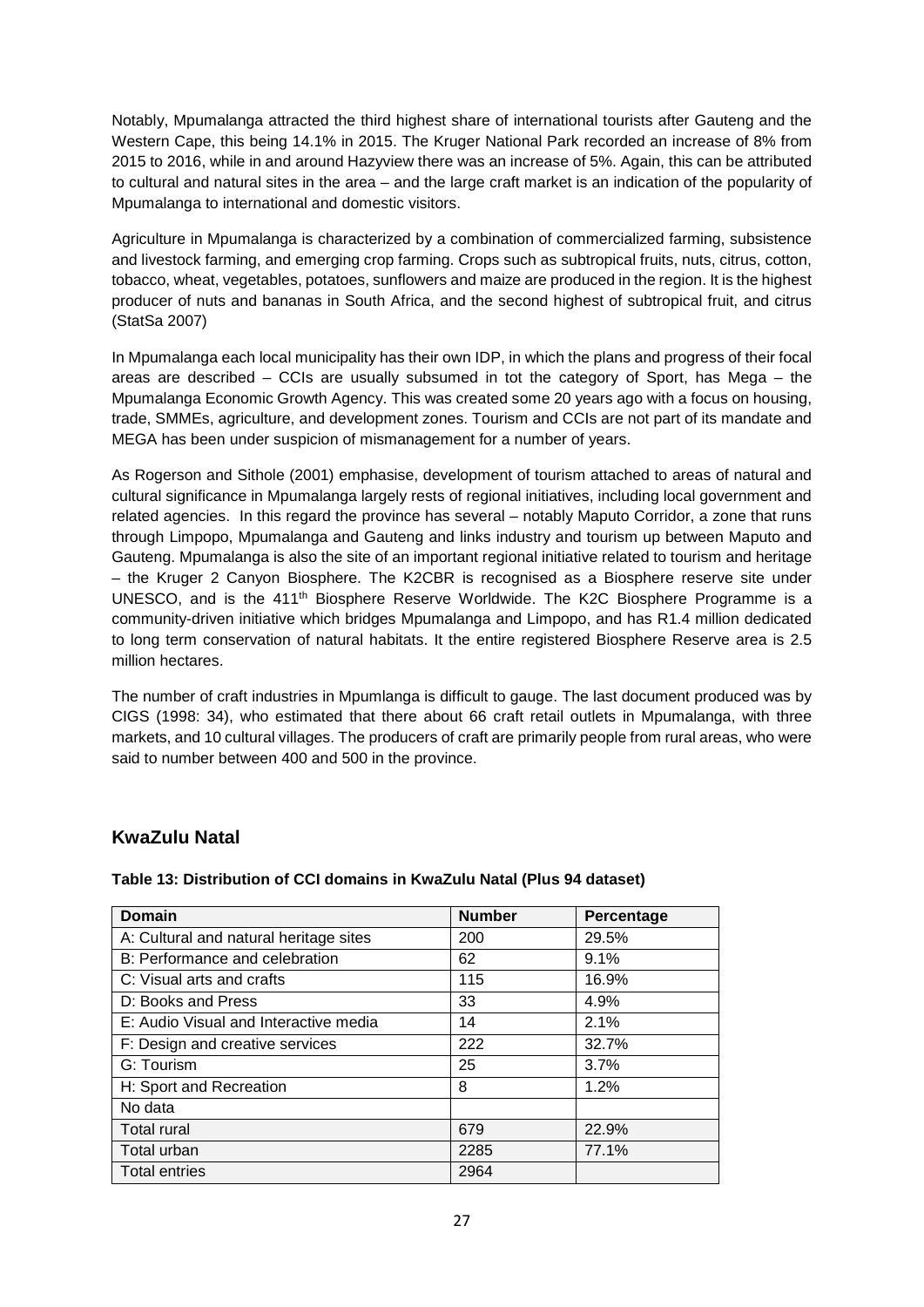KwaZulu Natal is South Africa's second most populous province, containing 19.8% of the country's population. However, it is only the 6<sup>th</sup> largest (among the nine provinces) in geographical size, making up 8.6%. It is one of the poorest provinces in South Africa, with nearly half of the youth being unemployed. Approximately 34% of the KwaZulu-Natal province population resided in eThekwini in 2011 and hence the metropolitan district was the most populous in the province. Second ranked is iLembe (north coast), which contains the highest population density after eThekwini. About 281 568 people left KwaZulu-Natal, with approximately 65% having migrated to Gauteng, followed by 10% who relocated to Mpumalanga. Approximately 174 228 people moved to KwaZulu-Natal from the other eight provinces, with Eastern Cape having the largest percentage (42,3%) of people that moved to KwaZulu-Natal as 2001 and 2011 was 12,4% and 11,4% respectively. In 2011, 10,6% of the population aged 20 years or older reported to have no schooling, 4,8% reported to have achieved tertiary qualification and 30,4% reported to have a matric.

In terms of agriculture, agricultural households in 2016 comprised 18.6%, in third place behind the Eastern Cape and Mpumalanga. The province showed a very sharp drop in the number of agricultural households, a decrease of 6.3% or 180 781 households from 2011 to 2016. Commercially, KwaZulu Natal had the fourth largest commercial farming income in South Africa, and in 2007 generated 606 154 from income associated with farming – including agri-tourism, land rentals, accommodation and ecotourism.

According to the SAHRA database, KwaZulu Natal ranks fourth amongst the province with regard to heritage sites – these sites number 346 in the province in total, which is higher than the Plus 94 dataset. This report suggests that KwaZulu Natal has the highest number of cultural and natural heritage sites in rural areas out of all three provinces discussed thus far. This can be attributed to the presence of national and provincial game reserves such as the Londolozi complex, Maputaland and St Lucia, and numerous historical sites related to the Zulu and colonial empires. It lags a bit behind both the Eastern Cape and Mpumalanga with regards to Domain B, C and D, particularly with books and press. The number of design and creative services (F), however, is very high, and similar to Mpumalanga. Tourism (G) is also comparable to Mpumalanga. Unfortunately the Plus 94 database only lists 8 sporting sites

Municipalities in KwaZulu Natal do not appear to have a coherent heritage or cultural policy. Heritage is mentioned in the Ethekwini IDP but only in passing reference to a general set of values to be developed. The KwaZulu Natal tourism sector is well developed, and has a coherent website which is well referenced and utilised. DAC mentions that KwaZulu Natal, however, has one of the foremost craft industries in the country, and has a well-developed network of crafters as well as numerous initiatives and workshops aiming for development of the craft sector. This includes the St Lucia Wetland complex, as well as the craft industries associated with this and other natural areas in the Province. In 2009 the Department of Economic Development in KwaZulu Natal published a business plan for a craft hub and database. The plan found potential for development of the craft market in the Province – the number of active full time craft producers in the province (9374) represented 29.7% of the national total, and actual sales represent only 13% of the national total, with craft producer income a corresponding 13% of the national total.

### <span id="page-27-0"></span>**Limpopo**

Limpopo Province is the northernmost area in South Africa, adjoining the Kruger National Park to the east, and Zimbabwe to the north. It is relatively large, and with the exception of Gauteng, containing the second highest population behind the Western Cape. It has the least amount of heritage sites in the country, according to SARHA (0.8%), and is also the second smallest commercial farming zone in South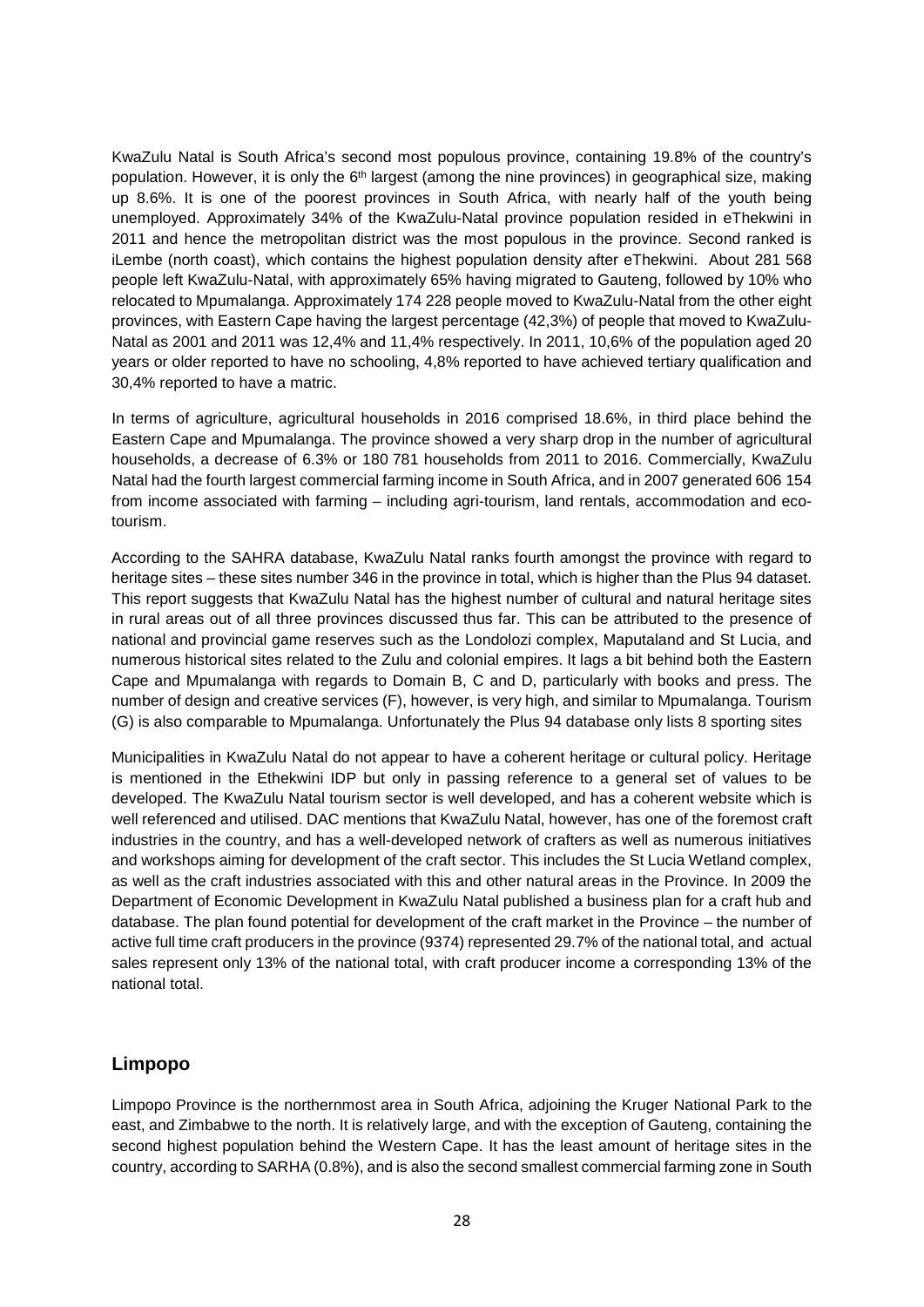Africa. It has, however, the highest number of game hunted and sold in South Africa – far above Mpumalanga and the Eastern Cape. This is by far Limpopo's most valued asset, as it is based on an international market for game products and hunting safaris.

With regard to the Plus 94 domains, Limpopo's domain A is very similar to the Northern Cape, while Visual Arts and Crafts is one of the biggest in the country. Design and creative services is the smallest rural sector in South Africa.

| <b>Domain</b>                          | <b>Number</b> | Percentage |
|----------------------------------------|---------------|------------|
| A: Cultural and natural heritage sites | 120           | 19.9%      |
| B: Performance and celebration         | 82            | 13.6%      |
| C: Visual arts and crafts              | 136           | 22.5%      |
| D: Books and Press                     | 69            | 11.4%      |
| E: Audio Visual and Interactive media  | 20            | 3.3%       |
| F: Design and creative services        | 163           | 27%        |
| G: Tourism                             | 9             | 1.5%       |
| H: Sport and Recreation                | 5             | 0.8%       |
| No data                                |               |            |
| <b>Total rural</b>                     | 604           |            |
| Total urban                            |               |            |

**Table 14: Distribution of CCI domains in Limpopo (Plus 94 dataset)**

Limpopo Province has some of the lowest numbers of CCis in domains A (Cultural and heritage sites), and G (tourism). However, it has the highest numbers of CCIs involved in performance and celebration

### <span id="page-28-0"></span>**Western Cape**

The Western Cape is overtly urban in nature. Thus, the distribution of CCIs is predominantly urban, with rural industries only representing around 11.7% out of a total of 5520. This is echoed by the 2005 Craft Industry Report (Kaiser 2005), where 85% of craft industries in the Western Cape were located in the city of Cape Town. All inner city suburbs were considered urban in nature, as well as outer city areas such as Stellenbosch and Paarl. Some CCIs were still selected as rural in these areas, however, based on whether they were located on farms or in towns. The majority of rural CCIs were located in towns such as George, Knysna and the Overberg. It is possible that some urban CCIs could be rural, and vice versa, as the data selection process was based on prior knowledge of the area.

|  |  |  | Table 15 : Rural CCIs in the Western Cape (Plus 94 dataset) |  |  |  |
|--|--|--|-------------------------------------------------------------|--|--|--|
|--|--|--|-------------------------------------------------------------|--|--|--|

| <b>Domain</b>                          | <b>Number</b> | Percentage |
|----------------------------------------|---------------|------------|
| A: Cultural and natural heritage sites | 167           | 25.8%      |
| B: Performance and celebration         | 27            | 4.2%       |
| C: Visual arts and crafts              | 125           | 19.3%      |
| D: Books and Press                     | 42            | 6.5%       |
| E: Audio Visual and Interactive media  | 5             | 0.8%       |
| F: Design and creative services        | 275           | 42.5%      |
| G: Tourism                             | 5             | 0.8%       |
| H: Sport and Recreation                |               | 0.15%      |
| No data                                |               |            |
| <b>Total rural</b>                     | 647           | 11.7%      |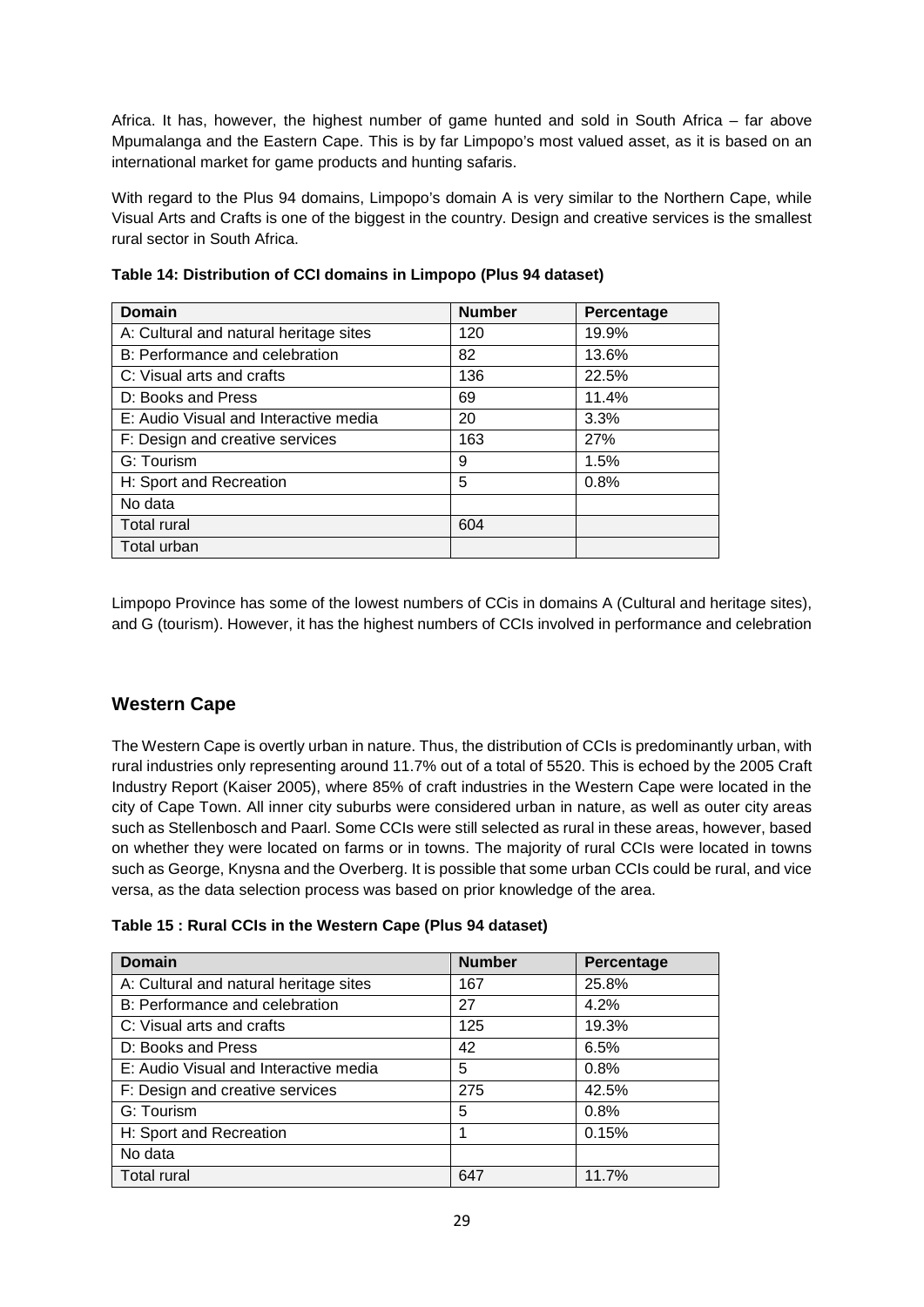| Total urban            | 4873 | 88.3% |
|------------------------|------|-------|
| $\tau$ <sub>otal</sub> | 5520 |       |

The majority of South Africa's cultural and heritage sites, as shown in the SAHRA dataset, is overwhelmingly located in the Western Cape – almost 40%. The majority of CCIs in the rural Western Cape appear to be design and creative services, much more so than any other rural area or province in the dataset. The Western Cape also has the greater share of tourism and commercial agricultural figures in South Africa – and also has a much larger and developed CCI and craft industry than any other province. The Craft Industry report, produced in 2005 (Kaiser and Associates) was one of the first of its kind in South Africa and provides a good basis for understanding the scope of the industry, and its specific challenges.

The craft sector in the Western Cape is the second largest in South Africa, and in 2005 was estimated to include 27% of the market, or 1662 enterprises. The key characteristics of the Western Cape crafts sector include strong retail and commercial possibilities for products, particularly within the tourist market. Most products have a strong urban focus, with a diverse cultural influence, and therefore occupies a relatively sophisticated 'high end' craft focus. Although the industry has a high degree of fragmentation, with people mostly operating in the informal sector and on a micro scale, there are relatively established industry organisation and support structures for craft industries in the Western Cape. However, as with most craft industries, people have weak business skills, and have a tendency to work on supply, not demand. The 2005 study also noticed that there was some exploitation and suspicion associated with the craft market, especially since many industries used intermediaries due to inadequate business or financial training. There was also an inadequate reach into rural communities of the Western Cape, and the market in the province had little traditional skills due to the presence of an immigrant community. In 2005, many craft markets in South Africa were beginning to show the influence of immigrant communities from West Africa, particularly Ghana, Nigeria and Zimbabwe – and these crafters often produce products that are popular, but not based on indigenous skills or local materials.

The types of material used among crafters in the Western Cape (and this applies to South Africa) includes the use of textiles (21%), beads (17%) and ceramics (11%), while other materials include wood, leather and wire. These products are primarily distributed and sold in retails stores (42%), galleries (20%) and producer outlets (17%). Notably, prices for products vary, based on the type of item and the way it is marketed. Collectibles and hand-made items, particularly furniture, can see a mark up for between 150 and 400%. In the UK, the hand-made furniture market is marked up by between 300% and 400% for Fair Trade items, and by 200% in retail stores (Kaiser and Associates, 2005). Many smaller crafters in the Western Cape, however, face decreasing profits particularly when profit is shared by intermediaries. Cheaper products made in China or India may often lead to less profit.

The craft market in the Western Cape has also confirmed that many of the products sold do not actually originate in the Province, but from rural areas where the item is made. This is of great significance to smaller producers in rural areas of South Africa since urban zones are clearly better markets for products than rural zones. However, as with many other crafters, profit margins may decrease or even disappear by relying on a chain of intermediaries in order to sell a product. However, despite accurate statistics of craft in the Western Cape, the 2005 study confirmed that this marked was making a meaningful contribution to the economy, particularly for new entrants to the formal economy. The craft market was being used as a stepping-stone by many people to other activities.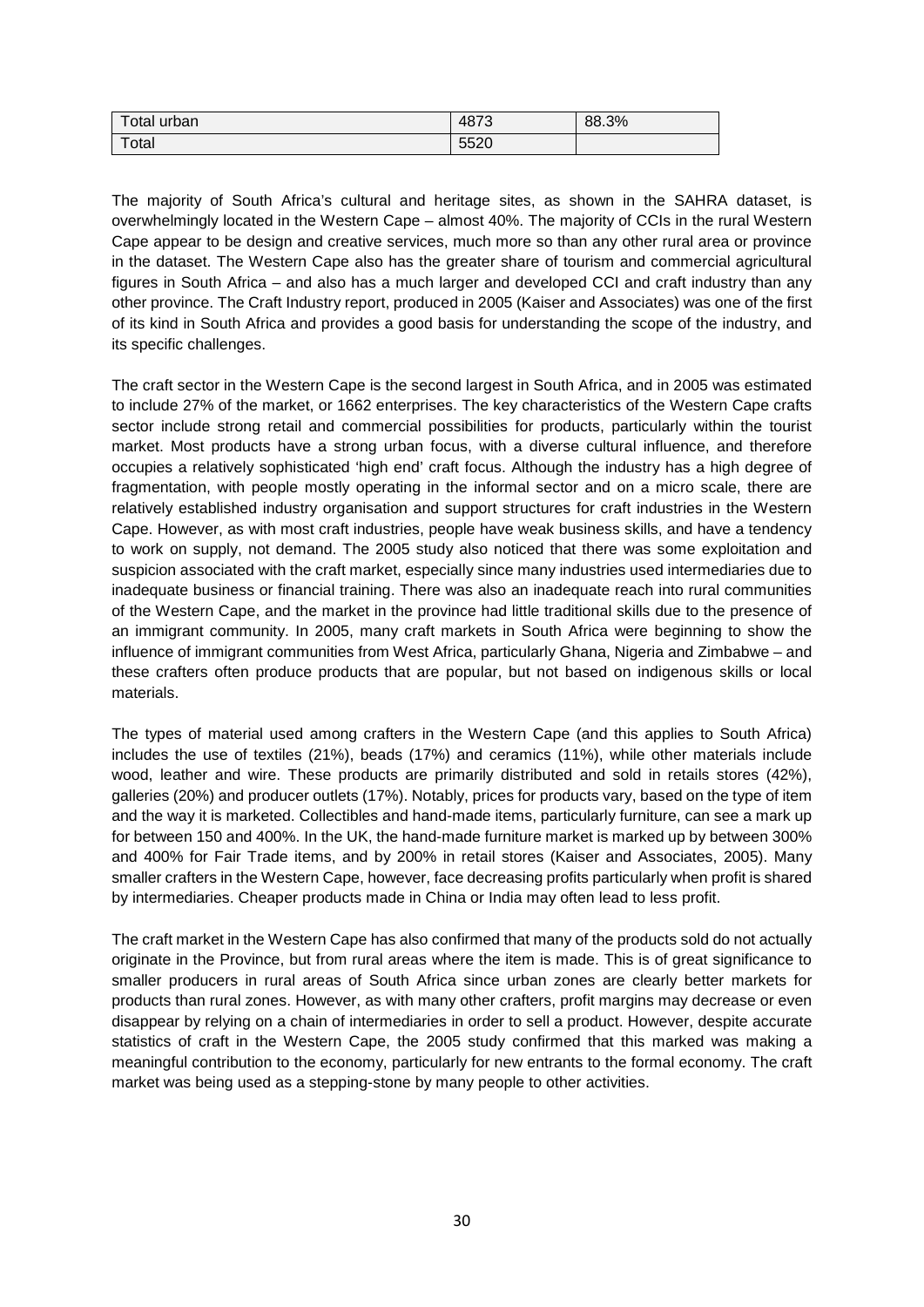# <span id="page-30-0"></span>**Northern Cape**

The Northern Cape is relatively unique in South Africa. It is the largest province in the country but has the least amount of people. Moreover, according to the SARHA database, the Northern Cape contains the third largest amount of protected heritage sites in the country 626), only after the western Cape and the Eastern Cape (620). Furthermore, it is also one of the most commercially active farming provinces – it has 5125 farming units, after the Western Cape and Free State. However, it has the lowest amount of active agricultural households, the least in the country.

With regard to the Plus 94 domains, rural data indicates that the northern Cape has just over 20% of the country's rural heritage and cultural sites, which is perhaps an underestimation based on the information from SAHRA. What is noticeable the domain of performance and celebration is the largest among the rural information from provinces, and that domain C (visual arts and crafts) is also relatively large compared to other provinces. The smallest rural domain for the Northern Cape is F (design and creative services), which indicates a lot market base for crafts, particularly due to low population levels.

| Domain                                 | <b>Number</b> | Percentage |
|----------------------------------------|---------------|------------|
| A: Cultural and natural heritage sites | 43            | 20.7%      |
| B: Performance and celebration         | 48            | 23.1%      |
| C: Visual arts and crafts              | 42            | 20.2%      |
| D: Books and Press                     | 20            | 9.6%       |
| E: Audio Visual and Interactive media  | 2             | 0.1%       |
| F: Design and creative services        | 38            | 18.3%      |
| G: Tourism                             | 9             | 4.3%       |
| H: Sport and Recreation                | 6             | 2.9%       |
| No data                                |               |            |
| <b>Total rural</b>                     |               |            |
| Total urban                            |               |            |
| Total                                  | 208           |            |

**Table 16: Rural CCIs in the Northern Cape (Plus 94 dataset)**

### <span id="page-30-1"></span>**Free State**

Urban areas in the Free State are limited to Manguang (Bloemfontein) and surrounds, but province still has a large rural base. We estimated that 46.7% of the CCIs in the Plus 94 database were in rural areas of the in the Free State. The province is also the primary commercial farming producing area in South Africa – it has the highest number of commercial farmers nationally, this representing 46.7% of the national total. It has, however, one of the smallest rural cultural and heritage sectors in South Africa, with only 220 sites or 6% of the national total. With regard to the rural domains below, the Free State has a relatively large performance and celebration sector, but Sector C – visual arts and crafts – is the largest among the rural provincial sectors in the country. Books and press appear to be the smallest rural domains compared to other provinces.

| Domain | <b>Number</b> | Percentage |
|--------|---------------|------------|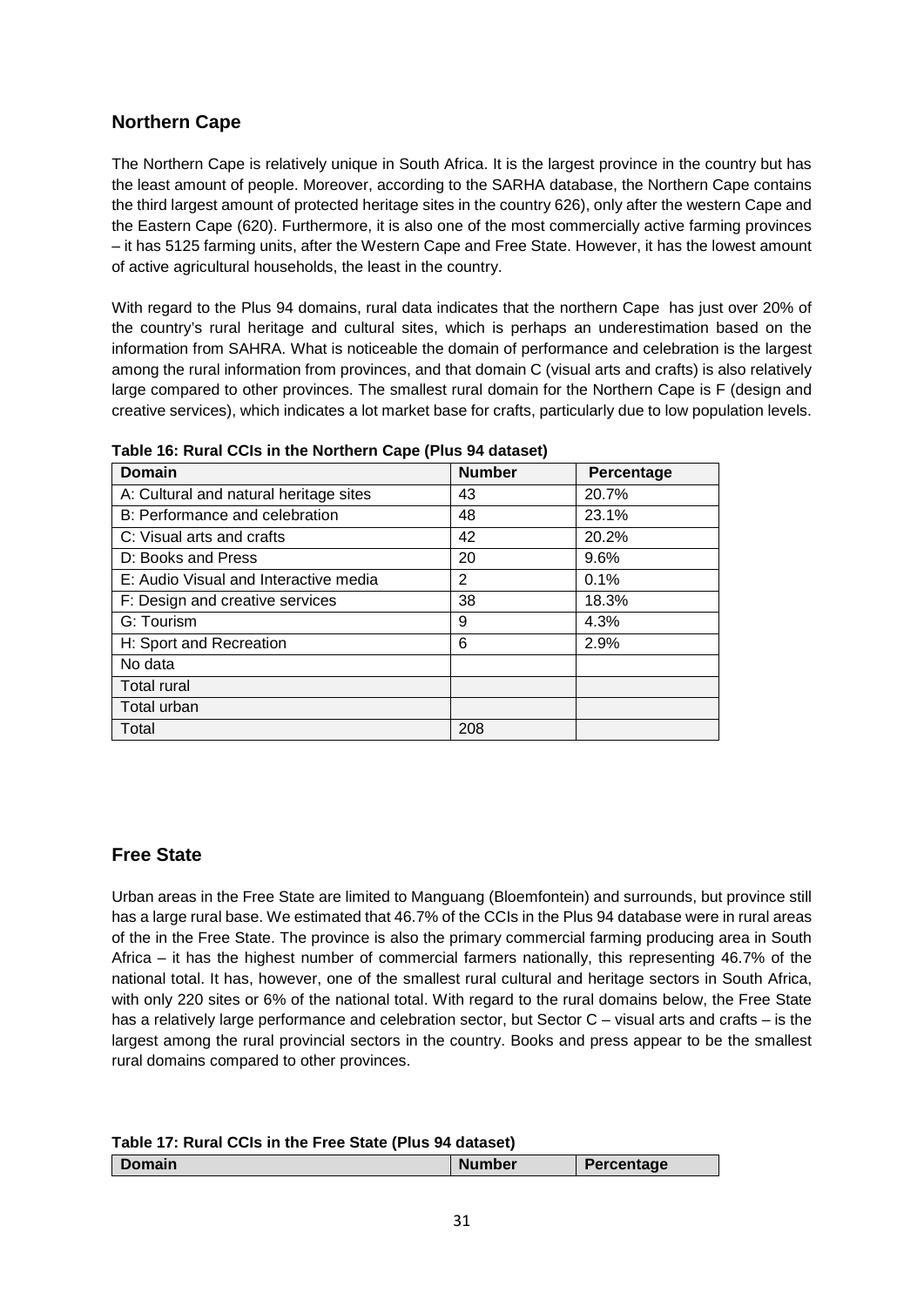| A: Cultural and natural heritage sites | 35                | 13.2% |
|----------------------------------------|-------------------|-------|
| B: Performance and celebration         | 45                | 17%   |
| C: Visual arts and crafts              | 60                | 22.6% |
| D: Books and Press                     | 12                | 4.5%  |
| E: Audio Visual and Interactive media  | 5                 | 1.9%  |
| F: Design and creative services        | 85                | 32.1% |
| G: Tourism                             | 11                | 4.2%  |
| H: Sport and Recreation                | $12 \overline{ }$ | 4.5%  |
| No data                                |                   |       |
| <b>Total rural</b>                     | 265               | 46.7% |
| Total urban                            | 303               | 53.3% |
| Total                                  | 568               |       |

#### <span id="page-31-0"></span>**North West**

This province is located alongside Botswana, and contains the second smallest population in South Africa, despite being almost as big as the Free State. It also, however, has one of the most active rural populations in the country, relative to its size. Commercial farming is prevalent, and the province has the fourth highest number of commercial farmers after the Free State, Western Cape and northern Cape. Notably, the province contains some of the richest platinum deposits in the world, and has a very active mining belt around Marikana. Predictably the North West also has one of the highest rates of in migration in the country, of 67 907 migrants, second to Gauteng. It has the third least number of heritage sites, only 70 or 1.9% of the national total. With regard to the Plus 94 rural domains illustrated below, the North West clearly has some of the lowest numbers of rural CCIs in domains A, C and D, but sector F (Design and creative services) as well as B (Performance and celebration) are much better represented rurally.

| <b>Domain</b>                          | <b>Number</b> | Percentage |
|----------------------------------------|---------------|------------|
| A: Cultural and natural heritage sites | 45            | 11.8%      |
| B: Performance and celebration         | 74            | 19.5%      |
| C: Visual arts and crafts              | 55            | 14.4%      |
| D: Books and Press                     | 25            | 6.6%       |
| E: Audio Visual and Interactive media  | 11            | 2.9%       |
| F: Design and creative services        | 127           | 33.4%      |
| G: Tourism                             | 21            | 5.5%       |
| H: Sport and Recreation                | 5             | 1.3%       |
| No data                                |               |            |
| <b>Total rural</b>                     |               |            |
| Total urban                            |               |            |
| Total                                  | 381           |            |

#### **Table 18: Rural CCIs in the North West (Plus 94 dataset)**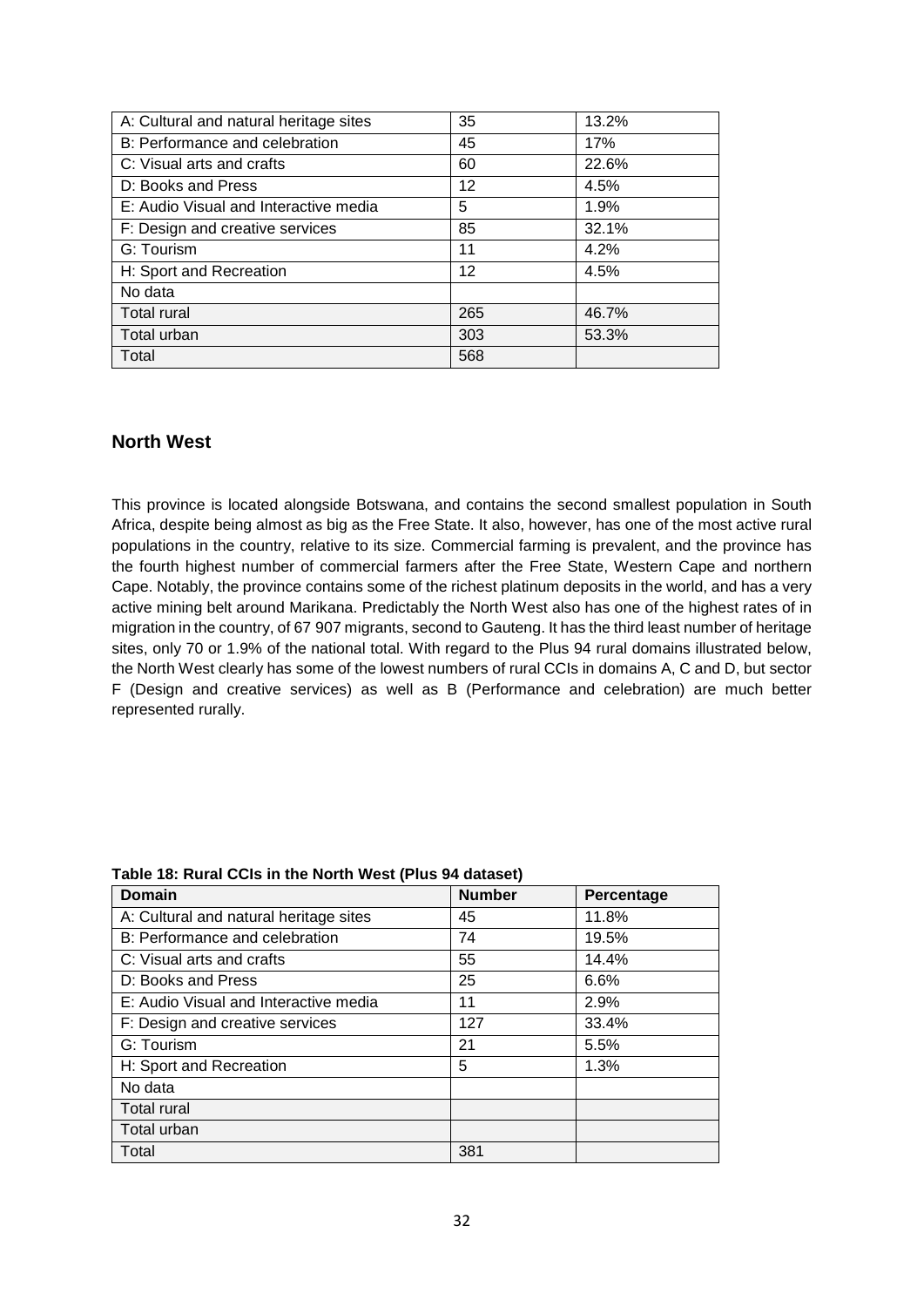#### <span id="page-32-0"></span>**Summary and recommendations**

This report has assessed and expanded the analysis of the available SACO Plus 94 database, which was very useful in providing a regional and comparative overview of each domain. However, there are some important additions to consider:

- Cultural and natural heritage sites may have been underestimated, especially when compared to the SAHRA database of protected sites. This includes some natural, geological and archaeological sites, artefacts, and buildings/monuments.
- An indication of the dynamics of each CCI sector per domain and in each province need to be included.
- Previous reports on the extent of craft sector during 2006 and 2007 in the Western and Eastern Cape suggest that domain C (Arts and Crafts) may need to be expanded using past information.

These Plus 94 report generally illustrates the opaque nature of the heritage industry as a whole, given that many CCIs in the informal sector are not included. It is also clear that heritage, particularly intangible heritage, as well as the linkages between heritage based tourism and CCIs, needs to be part of spatial development and IDP plans in each region. Craft is one example of how rural areas can develop through CCI linkage with spatial heritage areas and routes, urban markets and small town development. Furthermore, the strength of the commercial and hunting farming sectors can definitely support the development of CCI and heritage industries in rural provinces of South Africa.

The value of cultural policy on a national and provincial level has revolved around a number of key organisations, such as the NHC, DAC, and various provincial departments to implement cultural planning. However, at a local level, local IDPs do not reflect a specific concern with development of cultural or heritage issues as a specific part of a spatial development plan. This also applies to many state development organisations – such as ASPIRE and the ECDC. Rather, cultural matters are subsumed into different categories related to natural heritage sites, sports and recreation, and infrastructural development. The complex nature of rural areas and of CCIs themselves often do not benefit from a succinct summary in a policy document. Many artists, CCIs, and heritage matters are located within the informal sector, and largely depend on urban markets and linkages.

It is also clear from this document that linkages between urban and rural areas are a positive increment for the development of markets for cultural products and CCIs. However, cultural planning is different and needs a specific strategy and focus. In particular, more markets are needed for rural areas that can link with international markets. SDI link up with urban development zones is a priority. This is especially needed in conjunction with the 'new economies' of trade and consumption based on internet sales, tourism and high levels of consumer mobility. These markets may be based in small towns, local cities, or even larger cities such as Cape Town or Johannesburg. In these terms, there are also scope for designing new strategies and policies for multi-sectoral work and collaborations between state and nonstate partnerships to promote rural areas. The work done by private and state associated organisations in Mpumalanga (Kruger 2 Canyon) as well as in the Eastern Cape (ASPIRE and SDIs) and Western Cape is promising. Academic units such as FHISER has also done some promising work with a number of related parastatals and state entities in the Eastern Cape with regard to spatial development. The University of Fort Hare in general has developed excellent programmes in conjunction with heritage sites and routes in the Eastern Cape, particularly with their centenary celebrations in Alice (ZK Matthews house) and King Williams Town (Ginsberg).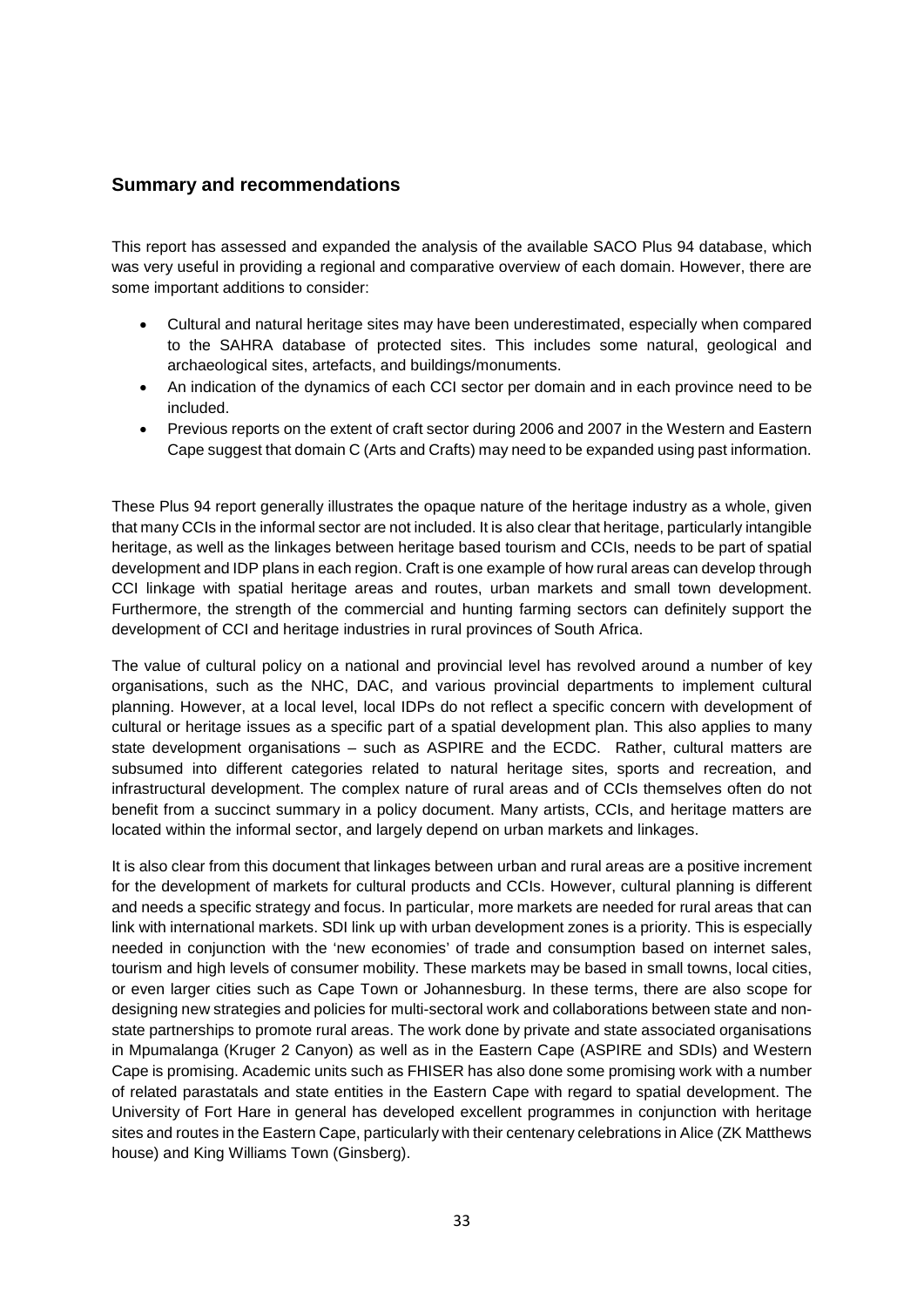The case studies of the Eastern Cape and the Western Cape are specifically important to understand the work of specific parastatals (like ASPIRE) and private organisations (such as Cape Craft) in organising, researching and promoting spatial development in rural areas. However, the work of these organisations is difficult to implement because of the underrepresentation of cultural policy in IDPs – but also in general research plans and outputs of privately funded spatial development plans. Local governments are often hamstrung by inefficiencies with regard to the release of land for development, and the overall challenges of small town municipalities to cope with the demands of urbanisation, migration and infrastructure. The IDP process is an area where there appears to be most substantive linkages between central, provincial and local government. However, the IDP is not a spatial development plan in a meaningful sense. In this sense, the full range of CCIs, heritage and culture and associated private sector development needs to be reflected in IDPs in order to take stock of what benefits these may hold for each region. Likewise, each private organisation needs to link up more pertinently with local IDPs in order to gain maximum visibility for CCIs and heritage related development.

In terms of cultural policy it is thus crucial to achieve both vertical and horizontal linkages with existing structures and current and new policy processes. This is in part a reflection and the challenges of the multi-dimensional aspects of cultural policy, and the particular legacies of rural heritage in South Africa. Implicit in a focus on rural cultural economics is a re-imagination of the rural. The economic challenges of these areas do not mean that they are not significant and important in the definition of national heritage. In fact, many people regard rural areas as the primary 'carriers' of traditional knowledge. It is very clear from our analysis in this document that CCI industries in rural areas are most active within:

- In heritage rich areas,
- Provinces that contain a high proportion of commercial farmers
- Provinces that have a mix of urban and rural zones, and
- Active tourist networks.

If these rural resources are to be tapped then cultural policy needs to be embedded in a more detailed grasp of the extent to which different industries, rural heritage and cultural sites can link up with private and state sector support. The various provincial profiles development in this report therefore provide a working indication of the resources of each area, but will need to be more fully understood in terms of their potential through collaboration with provincial entities in the future. This work will involve a range of agencies besides national and provincial departments. The challenge is to create inter-departmental and multi-stakeholder governance with substantive private and third sector involvement. This is borne out by the successes in terms of harnessing and developing creative economies by high performing locales and regions which have such governance and partnerships in place.

In this respect, local and provincial government agencies would benefit from a number of training programmes and courses specifically focusing on the dynamics of rural areas. An important component of this would be to develop a more complete picture of what cultural and heritage resources are available and active in each province. A related goal would also be to formulate linkages between rural and urban markets, between local and provincial government departments, and the public and private sector. As gained from the nine provincial domain workshops run by SACO in 2016, these were common themes that ran through workshop responses: more systematic contact and interaction between local and provincial governments, as well as between private and third-sector intermediaries and the state entities. Such requests are in line with international best practice and new ways of undertaking local and regional economic development.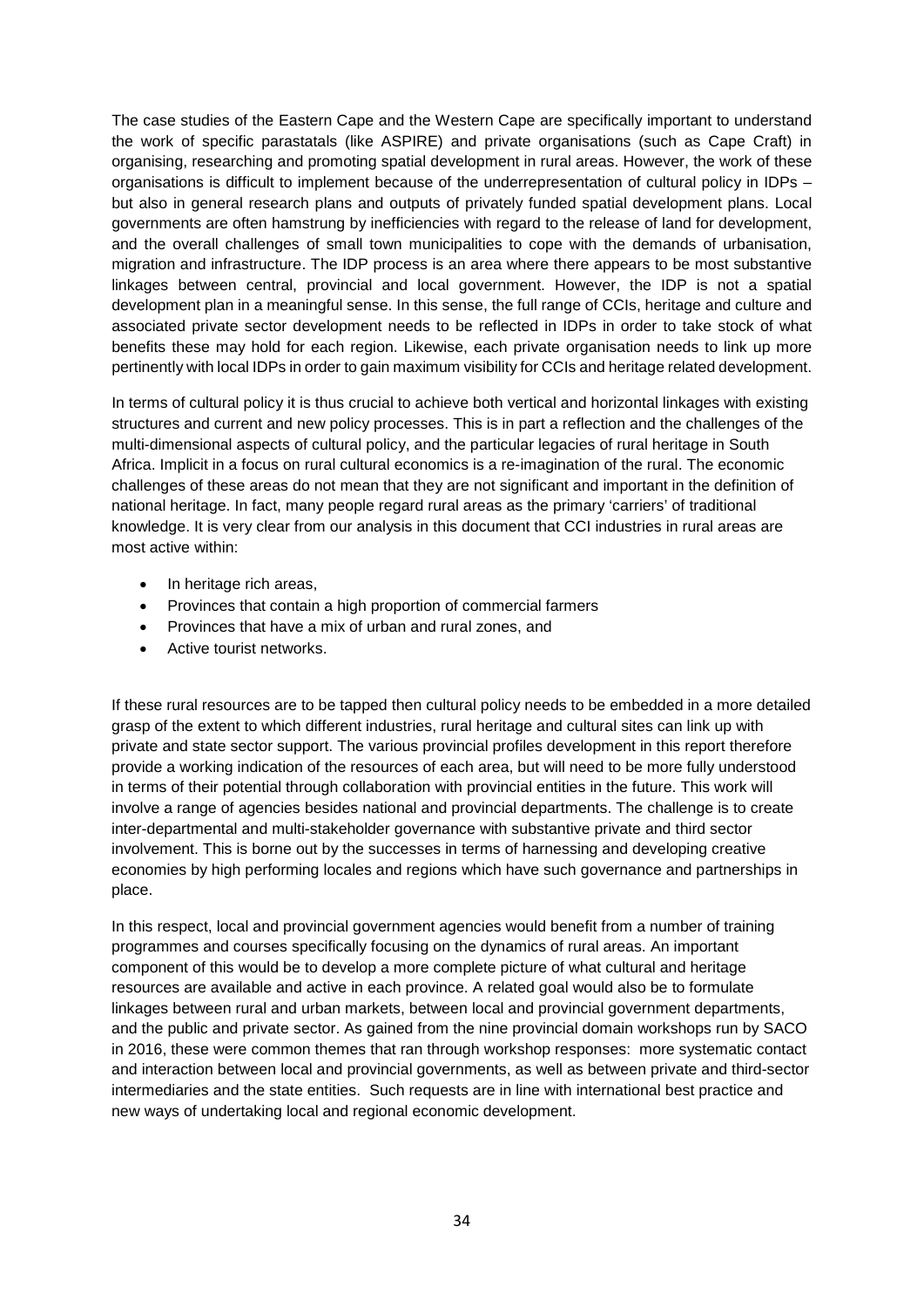#### <span id="page-34-0"></span>**REFERENCES**

Ainslie, A. 2003. *Farming Cattle, Cultivating Relationships: Cattle Ownership and Cultural Politics in Peddie District, Eastern Cape*. Historical Legacies and New Challenges Conference. East London: University of Fort Hare.

Bianchini, I and Parkinson, M. 1993. *Cultural Policy and Urban Regeneration: The West European Experience.*  Manchester University Press.

Boonzaaier, E and Sharp, J. 1994. *South African Keywords: the Uses and Abuses of Political Concepts.* Johannesburg: Wits University Press.

Bryceson, D.F., 1996. 'Deagrarianization and Rural Employment in Sub-Saharan Africa: a Sectoral Perspective'. *World Development*, *24* (1), 97-111.

CIGS (Cultural Industrial Growth Strategy). 1998. *The South African Craft Industry Report.* Submitted to the DACST.

Cloke, P. 1997. 'Country backwater to virtual village? Rural studies and the cultural turn'. *Journal of Rural Studies*, 13 (4). 1997. 167-75.

Connor, TK. 2014. *Conserved Spaces, Ancestral Places: Conservation, History and Identity Among Farm Labourers in the Sundays River Valley, South Africa.* Book Published by UKZN in 2014.

Department of Arts and Culture, 2005. Draft Policy Review Report.

Department of Arts and Culture. 2015. Progress Status on the Revised White paper Process.

Fort Hare Institute of Social and Economic Research (FHISER). 2006. Rapid Assessment of Service Delivery and Socio-economic Trends in the Eastern Cape. Premiers Office, Eastern Cape.

FHISER. 2011*. Small Town Regeneration in the Eastern Cape: Stutterheim, Alice, Bedford and Adelaide*. ASPIRE, East London.

FHISER 2012. *Housing Needs Analysis: Alice in the Eastern Cape*. ASPIRE, East London.

FHISER. 2015. *Analysis of housing and settlement in Ward 15 of Intsika Yethu Municipality.* Department of Human Settlements, East London.

FHISER. 2016. *Communication patterns of a local level: results of a research survey in Nkonkobe Municipality.* GTZ, German Development Corporation.

Galloway and Dunlop. 2006. A critique of the definitions of Cultural and Creative Industries in Public Policy. *International journal of cultural policy*, 13 (1), 17–31

Gauteng Creative Industry Framework, 2005.

Gelderblom, D. 2005. Does Poverty Constrain Migration in South Africa? Development Southern Africa 24 (2): 241- 55.

Haines, R.J. 2014. 'Industrial Policy, Planning and the New Statism in South Africa'. In Yulek, M.A. *Economic Planning and Industrial Policy in the Globalizing Economy: Concepts, Experience and Prospects*. New York/Heildeberg: Springerlink.

Harrison, P. & Mathe, K. 2010. *Towards a spatial vision for South Africa*. Development of Southern Africa, Midrand.

Hebinck, P and Shackleton, C (eds). 2011*. Reforming Land and Resource use in South Africa: Impact on Livelihoods*. ISS Series in Rural Livelihoods. Oxford: Routledge.

James, D. 2001. James, D. 2001. 'Land for the landless: conflicting images of rural and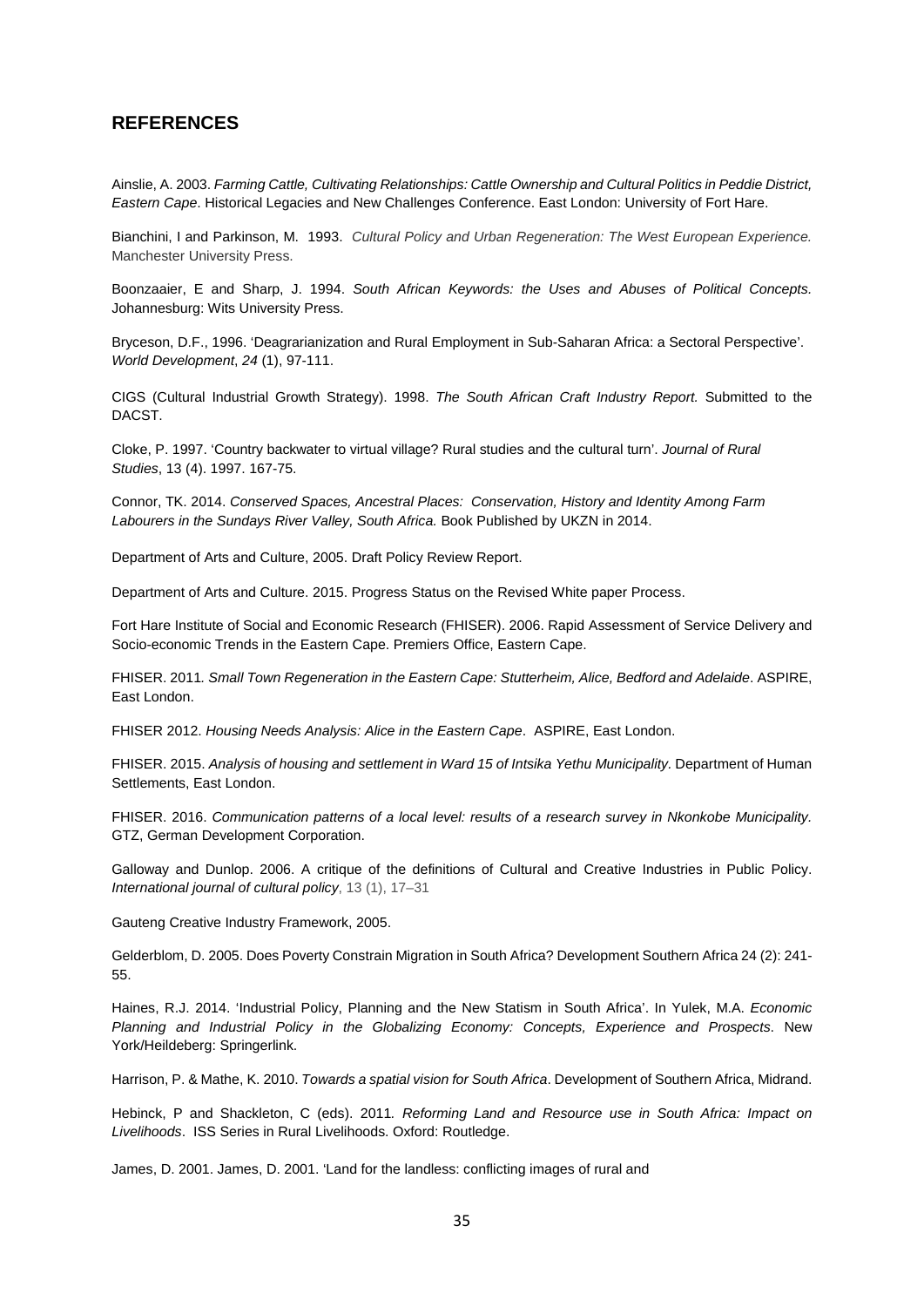urban in South Africa's land reform programme'. *Journal of Contemporary African Studies* 19(1):93-109.

Joffe, A and Newton, M. 2007. *The Creative Industries in South Africa: research report.* Commissioned by the Department of Labour. Human Sciences Research Council, Pretoria.

Kaiser and associates, 2005. *The Scope of the Craft Industry in the Western Cape. British Council: Cape Town.* 

Kneafsey, M. 2001. **'**Rural cultural economy – Tourism and social relations'. *Annals of Tourism research* 28 (3). 2001. 762-83.

Landry, C. 2000. *The Creative City: a Handbook for Urban Innovators*. Earthscan, London.

Mamdani, Mahmood. 1996. *Citizen and Subject*. Princeton: Princeton University Press McAllister, PA. 2006.

Munjeri, D. 2004. 'Tangible and Intangible Heritage: from Difference to Convergence'. *Museum International***,** 56 (1-2): 221-226.

Rogeson, C and Sithole, P. 2001. 'Rural Handicraft Production in Mpumalanga, South Africa. Organisational, support and institutional needs'. *South African Geographical Journal,* 83 (2): 149 – 58.

Snowball, J. 2015. A Position Paper on the nature, Requirements and Operationalisation of a Satellite Cultural Account for South Africa. SACO.

Snowball, J and Tarentaal, D. 2016. Data Cleaning Report: Mapping Study Audit Data Report. SACO.

StatsSA: 2011 cencus, Community Survey 2016, and the 2007 commercial agricultural survey. Available on [www.Statsa.gov.za](http://www.statsa.gov.za/)

Tylor, E. 1871. Primitive Culture: Researches into the Development of Mythology. London: Johan Murray Ltd.

Ying, T and Zhong,D. 2007. 'Community, governments and external capital in China's rural tourism: a comparative study of 2 adjacent villages'. *Tourism Management* 28 (1): 96-107.